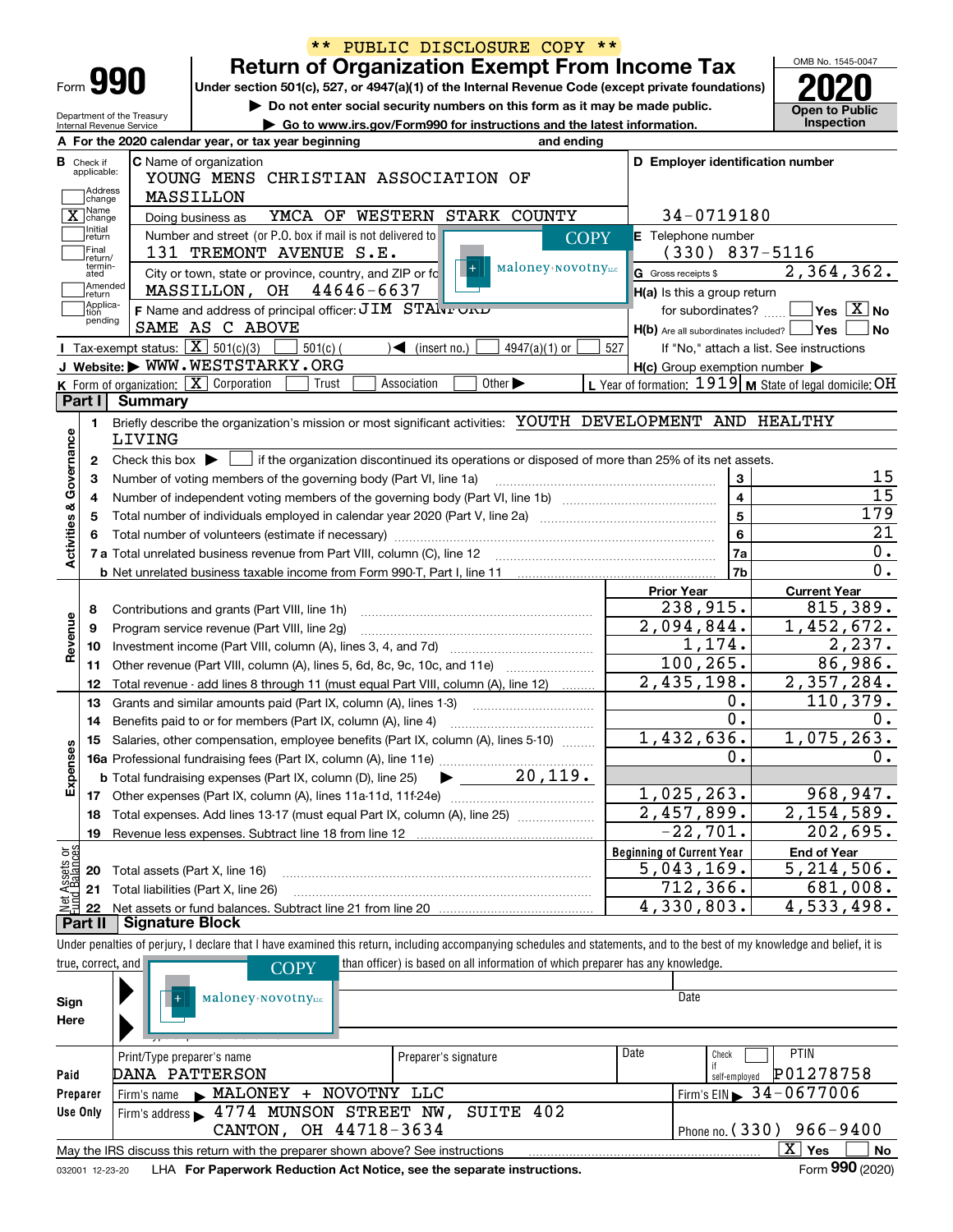|              | YOUNG MENS CHRISTIAN ASSOCIATION OF                                                                                                                |
|--------------|----------------------------------------------------------------------------------------------------------------------------------------------------|
|              | 34-0719180<br>MASSILLON<br>Page 2<br>Form 990 (2020)                                                                                               |
|              | <b>Statement of Program Service Accomplishments</b><br>Part III                                                                                    |
|              | $\vert X \vert$                                                                                                                                    |
| 1            | Briefly describe the organization's mission:                                                                                                       |
|              | SEE SCHEDULE O.                                                                                                                                    |
|              |                                                                                                                                                    |
|              |                                                                                                                                                    |
|              |                                                                                                                                                    |
| $\mathbf{2}$ | Did the organization undertake any significant program services during the year which were not listed on the                                       |
|              | $\sqrt{}$ Yes $\sqrt{}$ X $\sqrt{}$ No<br>prior Form 990 or 990-EZ?                                                                                |
|              | If "Yes," describe these new services on Schedule O.                                                                                               |
| 3            | $Yes \ \boxed{X}$ No<br>Did the organization cease conducting, or make significant changes in how it conducts, any program services?               |
|              | If "Yes," describe these changes on Schedule O.                                                                                                    |
| 4            | Describe the organization's program service accomplishments for each of its three largest program services, as measured by expenses.               |
|              | Section 501(c)(3) and 501(c)(4) organizations are required to report the amount of grants and allocations to others, the total expenses, and       |
|              | revenue, if any, for each program service reported.<br>28,758. Revenue \$<br>750,444.<br>857,761.                                                  |
| 4a           | including grants of \$<br>(Code:<br>(Expenses \$<br>YOUTH DEVELOPMENT - OUR YMCA IS COMMITTED TO NURTURING THE POTENTIAL OF                        |
|              | EVERY CHILD AND TEEN. WE BELIEVE ALL KIDS HAVE GREAT POTENTIAL AND                                                                                 |
|              | DESERVE THE OPPORTUNITY TO DISCOVER WHO THEY ARE AND WHAT THEY CAN                                                                                 |
|              | ACHIEVE. THAT'S WHY WE HELP YOUNG PEOPLE CULTIVATE THE VALUES,<br>SKILLS                                                                           |
|              | AND RELATIONSHIPS THAT LEAD TO POSITIVE BEHAVIORS, BETTER HEALTH AND                                                                               |
|              | EDUCATIONAL ACHIEVEMENT. OUR YMCA PROGRAMS, SUCH AS CHILD CARE,                                                                                    |
|              | PRESCHOOL, SWIMMING & GYMNASTICS LESSONS, OFFER A RANGE OF EXPERIENCES                                                                             |
|              | THAT ENRICH SOCIAL-EMOTIONAL, COGNITIVE AND PHYSICAL GROWTH. EXPENSES                                                                              |
|              | INCLUDE SUBSIDIES AND DIRECT FINANCIAL ASSISTANCE THAT MAKE                                                                                        |
|              | IN 2020, WE<br>PARTICIPATION POSSIBLE FOR THE YOUNG PEOPLE WE ENGAGE.                                                                              |
|              | PROVIDED \$28,758 IN FINANCIAL ASSISTANCE TO PEOPLE WHO OTHERWISE MAY                                                                              |
|              | NOT HAVE BEEN ABLE TO AFFORD TO PARTICIPATE.                                                                                                       |
| 4b           | 702, 228.<br>875, 578. including grants of \$<br>$81, 621.$ ) (Revenue \$<br>) (Expenses \$<br>(Code:                                              |
|              | HEALTHY LIVING - THE Y IS COMMITTED TO IMPROVING AMERICA'S HEALTH AND                                                                              |
|              | WELL-BEING, COMMUNITY BY COMMUNITY. WE BRING FAMILIES CLOSER TOGETHER,                                                                             |
|              | ENCOURAGE GOOD HEALTH AND FOSTER CONNECTIONS THROUGH FITNESS, SPORTS,                                                                              |
|              | FUN AND SHARED INTERESTS. AS A RESULT, OVER 5,000 PEOPLE IN OUR                                                                                    |
|              | COMMUNITY ARE RECEIVING THE SUPPORT, GUIDANCE AND RESOURCES THEY NEED                                                                              |
|              | TO ACHIEVE GREATER HEALTH IN SPIRIT, MIND AND BODY. THIS<br>IS                                                                                     |
|              | PARTICULARLY IMPORTANT AS OUR NATION STRUGGLES WITH CHRONIC DISEASE AND                                                                            |
|              | OBESITY, FAMILIES WRESTLE WITH WORK/LIFE BALANCE AND INDIVIDUALS SEARCH                                                                            |
|              | FOR PERSONAL FULFILLMENT. OUR PROGRAMS ARE ACCESSIBLE, AFFORDABLE AND                                                                              |
|              | OPEN TO ALL FAITHS, BACKGROUNDS, ABILITIES AND INCOME LEVELS. IN 2020,<br>WE PROVIDED \$81,621 IN FINANCIAL ASSISTANCE TO PEOPLE WHO OTHERWISE MAY |
|              | NOT HAVE BEEN ABLE TO AFFORD TO PARTICIPATE.                                                                                                       |
|              |                                                                                                                                                    |
|              |                                                                                                                                                    |
|              |                                                                                                                                                    |
|              |                                                                                                                                                    |
|              |                                                                                                                                                    |
|              |                                                                                                                                                    |
|              |                                                                                                                                                    |
|              |                                                                                                                                                    |
|              |                                                                                                                                                    |
|              |                                                                                                                                                    |
|              |                                                                                                                                                    |
|              |                                                                                                                                                    |
|              |                                                                                                                                                    |
|              | 4d Other program services (Describe on Schedule O.)                                                                                                |
|              | (Expenses \$<br>including grants of \$<br>) (Revenue \$                                                                                            |
|              | 4e Total program service expenses > 1,733,339.                                                                                                     |
|              | Form 990 (2020)                                                                                                                                    |
|              | 032002 12-23-20<br>2                                                                                                                               |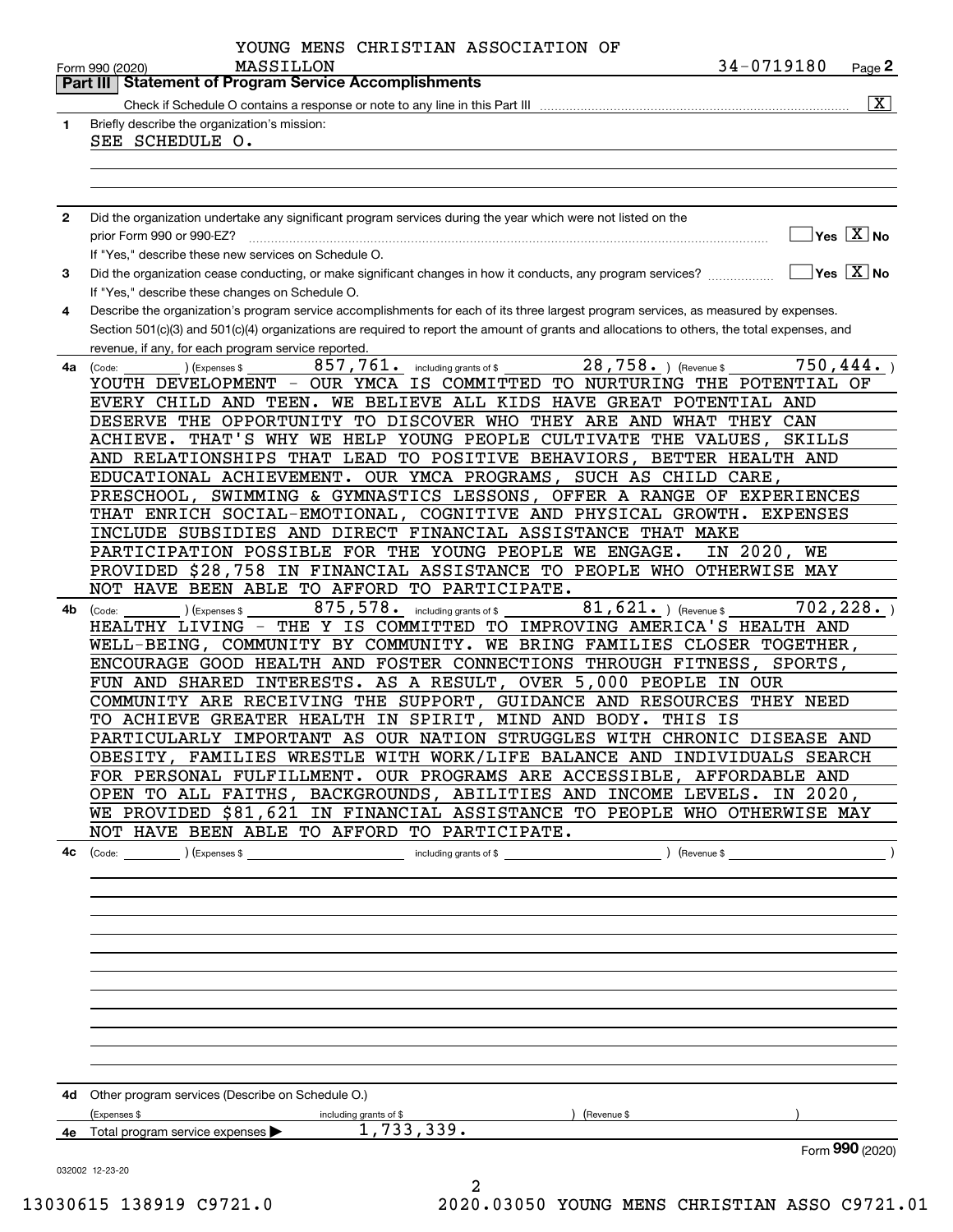|     |                                                                                                                                                                                                                                |                 |             | Yes   No        |  |
|-----|--------------------------------------------------------------------------------------------------------------------------------------------------------------------------------------------------------------------------------|-----------------|-------------|-----------------|--|
| 1   | Is the organization described in section $501(c)(3)$ or $4947(a)(1)$ (other than a private foundation)?                                                                                                                        |                 |             |                 |  |
|     |                                                                                                                                                                                                                                | 1.              | X           |                 |  |
| 2   | Is the organization required to complete Schedule B, Schedule of Contributors? [11] The organization required to complete Schedule B, Schedule of Contributors? [11] The organization required to complete Schedule B, Schedul | $\mathbf{2}$    | $\mathbf X$ |                 |  |
| 3   | Did the organization engage in direct or indirect political campaign activities on behalf of or in opposition to candidates for                                                                                                |                 |             |                 |  |
|     |                                                                                                                                                                                                                                | 3               |             | x               |  |
| 4   | Section 501(c)(3) organizations. Did the organization engage in lobbying activities, or have a section 501(h) election in effect                                                                                               |                 | X           |                 |  |
|     | 4                                                                                                                                                                                                                              |                 |             |                 |  |
| 5   | Is the organization a section 501(c)(4), 501(c)(5), or 501(c)(6) organization that receives membership dues, assessments, or                                                                                                   |                 |             |                 |  |
|     |                                                                                                                                                                                                                                | 5               |             | x               |  |
| 6   | Did the organization maintain any donor advised funds or any similar funds or accounts for which donors have the right to                                                                                                      |                 |             |                 |  |
|     | provide advice on the distribution or investment of amounts in such funds or accounts? If "Yes," complete Schedule D, Part I                                                                                                   | 6               |             | x               |  |
| 7   | Did the organization receive or hold a conservation easement, including easements to preserve open space,                                                                                                                      |                 |             |                 |  |
|     |                                                                                                                                                                                                                                | $\overline{7}$  |             | x               |  |
| 8   | Did the organization maintain collections of works of art, historical treasures, or other similar assets? If "Yes," complete                                                                                                   |                 |             |                 |  |
|     |                                                                                                                                                                                                                                | 8               |             | x               |  |
| 9   | Did the organization report an amount in Part X, line 21, for escrow or custodial account liability, serve as a custodian for                                                                                                  |                 |             |                 |  |
|     | amounts not listed in Part X; or provide credit counseling, debt management, credit repair, or debt negotiation services?                                                                                                      |                 |             | x               |  |
|     |                                                                                                                                                                                                                                | 9               |             |                 |  |
| 10  | Did the organization, directly or through a related organization, hold assets in donor-restricted endowments                                                                                                                   |                 |             | x               |  |
|     | If the organization's answer to any of the following questions is "Yes," then complete Schedule D, Parts VI, VII, VIII, IX, or X                                                                                               | 10              |             |                 |  |
| 11  |                                                                                                                                                                                                                                |                 |             |                 |  |
|     | as applicable.<br>Did the organization report an amount for land, buildings, and equipment in Part X, line 10? If "Yes," complete Schedule D.                                                                                  |                 |             |                 |  |
| а   |                                                                                                                                                                                                                                | 11a             | X           |                 |  |
| b   | Did the organization report an amount for investments - other securities in Part X, line 12, that is 5% or more of its total                                                                                                   |                 |             |                 |  |
|     |                                                                                                                                                                                                                                | 11b             |             | x               |  |
|     | c Did the organization report an amount for investments - program related in Part X, line 13, that is 5% or more of its total                                                                                                  |                 |             |                 |  |
|     |                                                                                                                                                                                                                                | 11c             |             | x               |  |
|     | d Did the organization report an amount for other assets in Part X, line 15, that is 5% or more of its total assets reported in                                                                                                |                 |             |                 |  |
|     |                                                                                                                                                                                                                                | 11d             |             | x               |  |
|     | Did the organization report an amount for other liabilities in Part X, line 25? If "Yes," complete Schedule D, Part X                                                                                                          | <b>11e</b>      |             | $\mathbf{X}$    |  |
| f   | Did the organization's separate or consolidated financial statements for the tax year include a footnote that addresses                                                                                                        |                 |             |                 |  |
|     | the organization's liability for uncertain tax positions under FIN 48 (ASC 740)? If "Yes," complete Schedule D, Part X                                                                                                         | 11f             | X           |                 |  |
|     | 12a Did the organization obtain separate, independent audited financial statements for the tax year? If "Yes," complete                                                                                                        |                 |             |                 |  |
|     |                                                                                                                                                                                                                                | 12a             | X           |                 |  |
|     | <b>b</b> Was the organization included in consolidated, independent audited financial statements for the tax year?                                                                                                             |                 |             |                 |  |
|     | If "Yes," and if the organization answered "No" to line 12a, then completing Schedule D, Parts XI and XII is optional                                                                                                          | 12 <sub>b</sub> |             | 4               |  |
| 13  |                                                                                                                                                                                                                                | 13              |             | X               |  |
| 14a | Did the organization maintain an office, employees, or agents outside of the United States?                                                                                                                                    | 14a             |             | x               |  |
| b   | Did the organization have aggregate revenues or expenses of more than \$10,000 from grantmaking, fundraising, business,                                                                                                        |                 |             |                 |  |
|     | investment, and program service activities outside the United States, or aggregate foreign investments valued at \$100,000                                                                                                     |                 |             |                 |  |
|     |                                                                                                                                                                                                                                | 14b             |             | x               |  |
| 15  | Did the organization report on Part IX, column (A), line 3, more than \$5,000 of grants or other assistance to or for any                                                                                                      |                 |             |                 |  |
|     |                                                                                                                                                                                                                                | 15              |             | x               |  |
| 16  | Did the organization report on Part IX, column (A), line 3, more than \$5,000 of aggregate grants or other assistance to                                                                                                       |                 |             |                 |  |
|     |                                                                                                                                                                                                                                | 16              |             | x               |  |
| 17  | Did the organization report a total of more than \$15,000 of expenses for professional fundraising services on Part IX,                                                                                                        |                 |             |                 |  |
|     |                                                                                                                                                                                                                                | 17              |             | x               |  |
| 18  | Did the organization report more than \$15,000 total of fundraising event gross income and contributions on Part VIII, lines                                                                                                   |                 |             |                 |  |
|     |                                                                                                                                                                                                                                | 18              |             | x               |  |
| 19  | Did the organization report more than \$15,000 of gross income from gaming activities on Part VIII, line 9a? If "Yes."                                                                                                         |                 |             |                 |  |
|     |                                                                                                                                                                                                                                | 19              |             | x               |  |
| 20a |                                                                                                                                                                                                                                | 20a             |             | X               |  |
|     | b If "Yes" to line 20a, did the organization attach a copy of its audited financial statements to this return?                                                                                                                 | 20 <sub>b</sub> |             |                 |  |
| 21  | Did the organization report more than \$5,000 of grants or other assistance to any domestic organization or                                                                                                                    |                 |             |                 |  |
|     |                                                                                                                                                                                                                                | 21              |             | x               |  |
|     | 032003 12-23-20                                                                                                                                                                                                                |                 |             | Form 990 (2020) |  |

3

032003 12-23-20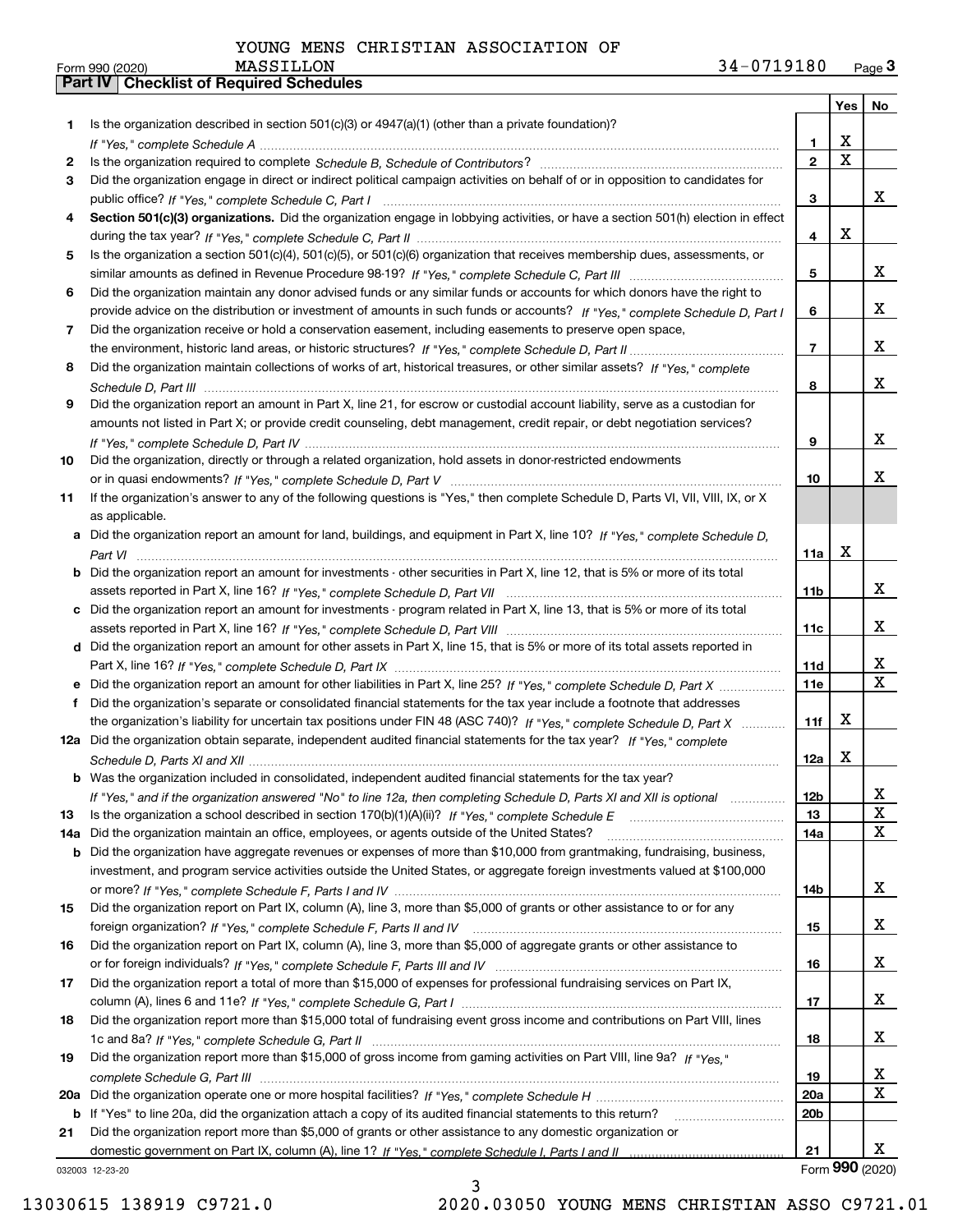*(continued)*

| Form 990 (2020) | MASSILLON                                             | 34-0719180 | Page 4 |
|-----------------|-------------------------------------------------------|------------|--------|
|                 | Part IV   Checklist of Required Schedules (continued) |            |        |

|               |                                                                                                                                    |                 | Yes | No                      |
|---------------|------------------------------------------------------------------------------------------------------------------------------------|-----------------|-----|-------------------------|
| 22            | Did the organization report more than \$5,000 of grants or other assistance to or for domestic individuals on                      |                 |     |                         |
|               |                                                                                                                                    | 22              | X   |                         |
| 23            | Did the organization answer "Yes" to Part VII, Section A, line 3, 4, or 5 about compensation of the organization's current         |                 |     |                         |
|               | and former officers, directors, trustees, key employees, and highest compensated employees? If "Yes," complete                     |                 |     |                         |
|               |                                                                                                                                    | 23              |     | x                       |
|               | 24a Did the organization have a tax-exempt bond issue with an outstanding principal amount of more than \$100,000 as of the        |                 |     |                         |
|               | last day of the year, that was issued after December 31, 2002? If "Yes," answer lines 24b through 24d and complete                 |                 |     |                         |
|               |                                                                                                                                    | 24a             |     | x                       |
|               | <b>b</b> Did the organization invest any proceeds of tax-exempt bonds beyond a temporary period exception?                         | 24b             |     |                         |
|               | c Did the organization maintain an escrow account other than a refunding escrow at any time during the year to defease             |                 |     |                         |
|               |                                                                                                                                    | 24c             |     |                         |
|               |                                                                                                                                    | 24d             |     |                         |
|               | 25a Section 501(c)(3), 501(c)(4), and 501(c)(29) organizations. Did the organization engage in an excess benefit                   |                 |     |                         |
|               |                                                                                                                                    | 25a             |     | x                       |
|               | b Is the organization aware that it engaged in an excess benefit transaction with a disqualified person in a prior year, and       |                 |     |                         |
|               | that the transaction has not been reported on any of the organization's prior Forms 990 or 990-EZ? If "Yes." complete              |                 |     |                         |
|               | Schedule L, Part I                                                                                                                 | 25 <sub>b</sub> |     | x                       |
| 26            | Did the organization report any amount on Part X, line 5 or 22, for receivables from or payables to any current                    |                 |     |                         |
|               | or former officer, director, trustee, key employee, creator or founder, substantial contributor, or 35%                            |                 |     |                         |
|               |                                                                                                                                    | 26              |     | x                       |
| 27            | Did the organization provide a grant or other assistance to any current or former officer, director, trustee, key employee,        |                 |     |                         |
|               | creator or founder, substantial contributor or employee thereof, a grant selection committee member, or to a 35% controlled        |                 |     |                         |
|               | entity (including an employee thereof) or family member of any of these persons? If "Yes," complete Schedule L, Part III           | 27              |     | x                       |
| 28            | Was the organization a party to a business transaction with one of the following parties (see Schedule L, Part IV                  |                 |     |                         |
|               | instructions, for applicable filing thresholds, conditions, and exceptions):                                                       |                 |     |                         |
|               | a A current or former officer, director, trustee, key employee, creator or founder, or substantial contributor? If                 |                 |     |                         |
|               |                                                                                                                                    | 28a             |     | x                       |
|               |                                                                                                                                    | 28b             |     | $\overline{\mathbf{X}}$ |
|               | c A 35% controlled entity of one or more individuals and/or organizations described in lines 28a or 28b? If                        |                 |     |                         |
|               |                                                                                                                                    | 28c             |     | x                       |
| 29            |                                                                                                                                    | 29              |     | $\overline{\mathbf{x}}$ |
| 30            | Did the organization receive contributions of art, historical treasures, or other similar assets, or qualified conservation        |                 |     |                         |
|               |                                                                                                                                    | 30              |     | х                       |
| 31            | Did the organization liquidate, terminate, or dissolve and cease operations? If "Yes," complete Schedule N, Part I                 | 31              |     | $\overline{\mathbf{x}}$ |
| 32            | Did the organization sell, exchange, dispose of, or transfer more than 25% of its net assets? If "Yes," complete                   |                 |     |                         |
|               |                                                                                                                                    | 32              |     | х                       |
| 33            | Did the organization own 100% of an entity disregarded as separate from the organization under Regulations                         |                 |     |                         |
|               |                                                                                                                                    | 33              |     | x                       |
| 34            | Was the organization related to any tax-exempt or taxable entity? If "Yes," complete Schedule R, Part II, III, or IV, and          |                 |     |                         |
|               |                                                                                                                                    | 34              |     | x                       |
|               | 35a Did the organization have a controlled entity within the meaning of section 512(b)(13)?                                        | <b>35a</b>      |     | X                       |
|               | <b>b</b> If "Yes" to line 35a, did the organization receive any payment from or engage in any transaction with a controlled entity |                 |     |                         |
|               |                                                                                                                                    | 35b             |     |                         |
| 36            | Section 501(c)(3) organizations. Did the organization make any transfers to an exempt non-charitable related organization?         |                 |     |                         |
|               |                                                                                                                                    | 36              |     | x                       |
| 37            | Did the organization conduct more than 5% of its activities through an entity that is not a related organization                   |                 |     |                         |
|               | and that is treated as a partnership for federal income tax purposes? If "Yes," complete Schedule R, Part VI                       | 37              |     | X                       |
| 38            | Did the organization complete Schedule O and provide explanations in Schedule O for Part VI, lines 11b and 19?                     |                 |     |                         |
|               | Note: All Form 990 filers are required to complete Schedule O                                                                      | 38              | х   |                         |
| <b>Part V</b> | <b>Statements Regarding Other IRS Filings and Tax Compliance</b>                                                                   |                 |     |                         |
|               | Check if Schedule O contains a response or note to any line in this Part V                                                         |                 |     |                         |
|               |                                                                                                                                    |                 | Yes | No                      |
|               | 1a Enter the number reported in Box 3 of Form 1096. Enter -0- if not applicable<br>1a<br>0                                         |                 |     |                         |
|               | <b>b</b> Enter the number of Forms W-2G included in line 1a. Enter -0- if not applicable <i>manumeraness</i><br>1b                 |                 |     |                         |
|               | c Did the organization comply with backup withholding rules for reportable payments to vendors and reportable gaming               |                 |     |                         |
|               | (gambling) winnings to prize winners?                                                                                              | 1c              | х   | Form 990 (2020)         |
|               | 032004 12-23-20<br>4                                                                                                               |                 |     |                         |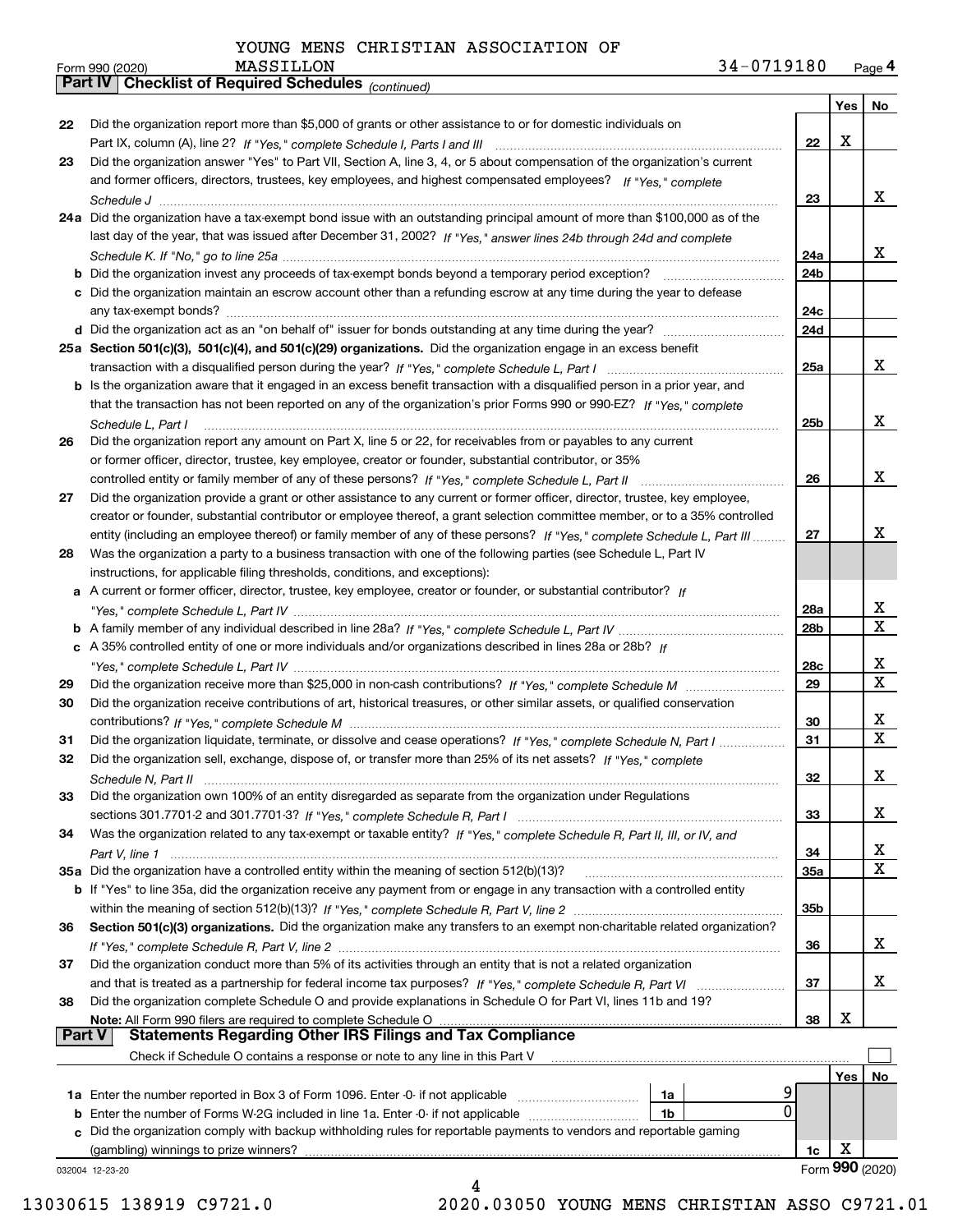|     | MASSILLON<br>Form 990 (2020)                                                                                                                    | 34-0719180 |     | $_{\text{Page}}$ 5 |  |  |  |  |  |  |  |  |
|-----|-------------------------------------------------------------------------------------------------------------------------------------------------|------------|-----|--------------------|--|--|--|--|--|--|--|--|
|     | Statements Regarding Other IRS Filings and Tax Compliance (continued)<br><b>Part V</b>                                                          |            |     |                    |  |  |  |  |  |  |  |  |
|     |                                                                                                                                                 |            | Yes | No                 |  |  |  |  |  |  |  |  |
|     | 2a Enter the number of employees reported on Form W-3, Transmittal of Wage and Tax Statements,                                                  |            |     |                    |  |  |  |  |  |  |  |  |
|     | filed for the calendar year ending with or within the year covered by this return<br>2a                                                         | 179        | х   |                    |  |  |  |  |  |  |  |  |
|     |                                                                                                                                                 |            |     |                    |  |  |  |  |  |  |  |  |
|     |                                                                                                                                                 |            |     |                    |  |  |  |  |  |  |  |  |
| За  | Did the organization have unrelated business gross income of \$1,000 or more during the year?                                                   |            |     |                    |  |  |  |  |  |  |  |  |
| b   |                                                                                                                                                 |            |     |                    |  |  |  |  |  |  |  |  |
|     | 4a At any time during the calendar year, did the organization have an interest in, or a signature or other authority over, a                    |            |     |                    |  |  |  |  |  |  |  |  |
|     |                                                                                                                                                 |            |     |                    |  |  |  |  |  |  |  |  |
|     | <b>b</b> If "Yes," enter the name of the foreign country $\blacktriangleright$                                                                  |            |     |                    |  |  |  |  |  |  |  |  |
|     | See instructions for filing requirements for FinCEN Form 114, Report of Foreign Bank and Financial Accounts (FBAR).                             |            |     |                    |  |  |  |  |  |  |  |  |
| 5a  | Was the organization a party to a prohibited tax shelter transaction at any time during the tax year?                                           | 5a         |     | х                  |  |  |  |  |  |  |  |  |
| b   |                                                                                                                                                 | 5b         |     | X                  |  |  |  |  |  |  |  |  |
| с   |                                                                                                                                                 | 5c         |     |                    |  |  |  |  |  |  |  |  |
|     | 6a Does the organization have annual gross receipts that are normally greater than \$100,000, and did the organization solicit                  |            |     |                    |  |  |  |  |  |  |  |  |
|     | any contributions that were not tax deductible as charitable contributions?                                                                     | 6a         |     | x                  |  |  |  |  |  |  |  |  |
|     | <b>b</b> If "Yes," did the organization include with every solicitation an express statement that such contributions or gifts                   |            |     |                    |  |  |  |  |  |  |  |  |
|     | were not tax deductible?                                                                                                                        | 6b         |     |                    |  |  |  |  |  |  |  |  |
| 7   | Organizations that may receive deductible contributions under section 170(c).                                                                   |            |     |                    |  |  |  |  |  |  |  |  |
| а   | Did the organization receive a payment in excess of \$75 made partly as a contribution and partly for goods and services provided to the payor? | 7a         |     | x                  |  |  |  |  |  |  |  |  |
| b   | If "Yes," did the organization notify the donor of the value of the goods or services provided?                                                 | 7b         |     |                    |  |  |  |  |  |  |  |  |
|     | Did the organization sell, exchange, or otherwise dispose of tangible personal property for which it was required                               |            |     |                    |  |  |  |  |  |  |  |  |
|     |                                                                                                                                                 | 7c         |     | x                  |  |  |  |  |  |  |  |  |
| d   | 7d                                                                                                                                              |            |     |                    |  |  |  |  |  |  |  |  |
| е   |                                                                                                                                                 | 7e         |     | х                  |  |  |  |  |  |  |  |  |
| f   | Did the organization, during the year, pay premiums, directly or indirectly, on a personal benefit contract?                                    | 7f         |     | X                  |  |  |  |  |  |  |  |  |
| g   | If the organization received a contribution of qualified intellectual property, did the organization file Form 8899 as required?                | 7g         |     |                    |  |  |  |  |  |  |  |  |
| h   | If the organization received a contribution of cars, boats, airplanes, or other vehicles, did the organization file a Form 1098-C?              | 7h         |     |                    |  |  |  |  |  |  |  |  |
| 8   | Sponsoring organizations maintaining donor advised funds. Did a donor advised fund maintained by the                                            |            |     |                    |  |  |  |  |  |  |  |  |
|     | sponsoring organization have excess business holdings at any time during the year?                                                              | 8          |     |                    |  |  |  |  |  |  |  |  |
| 9   | Sponsoring organizations maintaining donor advised funds.                                                                                       |            |     |                    |  |  |  |  |  |  |  |  |
| а   | Did the sponsoring organization make any taxable distributions under section 4966?                                                              | 9а         |     |                    |  |  |  |  |  |  |  |  |
| b   | Did the sponsoring organization make a distribution to a donor, donor advisor, or related person?                                               | 9b         |     |                    |  |  |  |  |  |  |  |  |
| 10  | Section 501(c)(7) organizations. Enter:                                                                                                         |            |     |                    |  |  |  |  |  |  |  |  |
| а   | 10a<br>Initiation fees and capital contributions included on Part VIII, line 12 [111] [11] [12] [11] [12] [11] [12] [<br> 10b                   |            |     |                    |  |  |  |  |  |  |  |  |
|     | Gross receipts, included on Form 990, Part VIII, line 12, for public use of club facilities                                                     |            |     |                    |  |  |  |  |  |  |  |  |
| 11  | Section 501(c)(12) organizations. Enter:                                                                                                        |            |     |                    |  |  |  |  |  |  |  |  |
| а   | Gross income from members or shareholders<br>11a<br>Gross income from other sources (Do not net amounts due or paid to other sources against    |            |     |                    |  |  |  |  |  |  |  |  |
| b   | 11 <sub>b</sub><br>amounts due or received from them.)                                                                                          |            |     |                    |  |  |  |  |  |  |  |  |
|     | 12a Section 4947(a)(1) non-exempt charitable trusts. Is the organization filing Form 990 in lieu of Form 1041?                                  | <b>12a</b> |     |                    |  |  |  |  |  |  |  |  |
|     | 12b<br><b>b</b> If "Yes," enter the amount of tax-exempt interest received or accrued during the year <i>manument</i> of                        |            |     |                    |  |  |  |  |  |  |  |  |
| 13  | Section 501(c)(29) qualified nonprofit health insurance issuers.                                                                                |            |     |                    |  |  |  |  |  |  |  |  |
| a   | Is the organization licensed to issue qualified health plans in more than one state?                                                            | <b>13a</b> |     |                    |  |  |  |  |  |  |  |  |
|     | Note: See the instructions for additional information the organization must report on Schedule O.                                               |            |     |                    |  |  |  |  |  |  |  |  |
| b   | Enter the amount of reserves the organization is required to maintain by the states in which the                                                |            |     |                    |  |  |  |  |  |  |  |  |
|     | 13 <sub>b</sub>                                                                                                                                 |            |     |                    |  |  |  |  |  |  |  |  |
| с   | 13 <sub>c</sub>                                                                                                                                 |            |     |                    |  |  |  |  |  |  |  |  |
| 14a | Did the organization receive any payments for indoor tanning services during the tax year?                                                      | 14a        |     | x                  |  |  |  |  |  |  |  |  |
|     | <b>b</b> If "Yes," has it filed a Form 720 to report these payments? If "No," provide an explanation on Schedule O                              | 14b        |     |                    |  |  |  |  |  |  |  |  |
| 15  | Is the organization subject to the section 4960 tax on payment(s) of more than \$1,000,000 in remuneration or                                   |            |     |                    |  |  |  |  |  |  |  |  |
|     |                                                                                                                                                 | 15         |     | х                  |  |  |  |  |  |  |  |  |
|     | If "Yes," see instructions and file Form 4720, Schedule N.                                                                                      |            |     |                    |  |  |  |  |  |  |  |  |
| 16  | Is the organization an educational institution subject to the section 4968 excise tax on net investment income?                                 | 16         |     | х                  |  |  |  |  |  |  |  |  |
|     | If "Yes," complete Form 4720, Schedule O.                                                                                                       |            |     |                    |  |  |  |  |  |  |  |  |
|     |                                                                                                                                                 |            |     |                    |  |  |  |  |  |  |  |  |

5

Form (2020) **990**

032005 12-23-20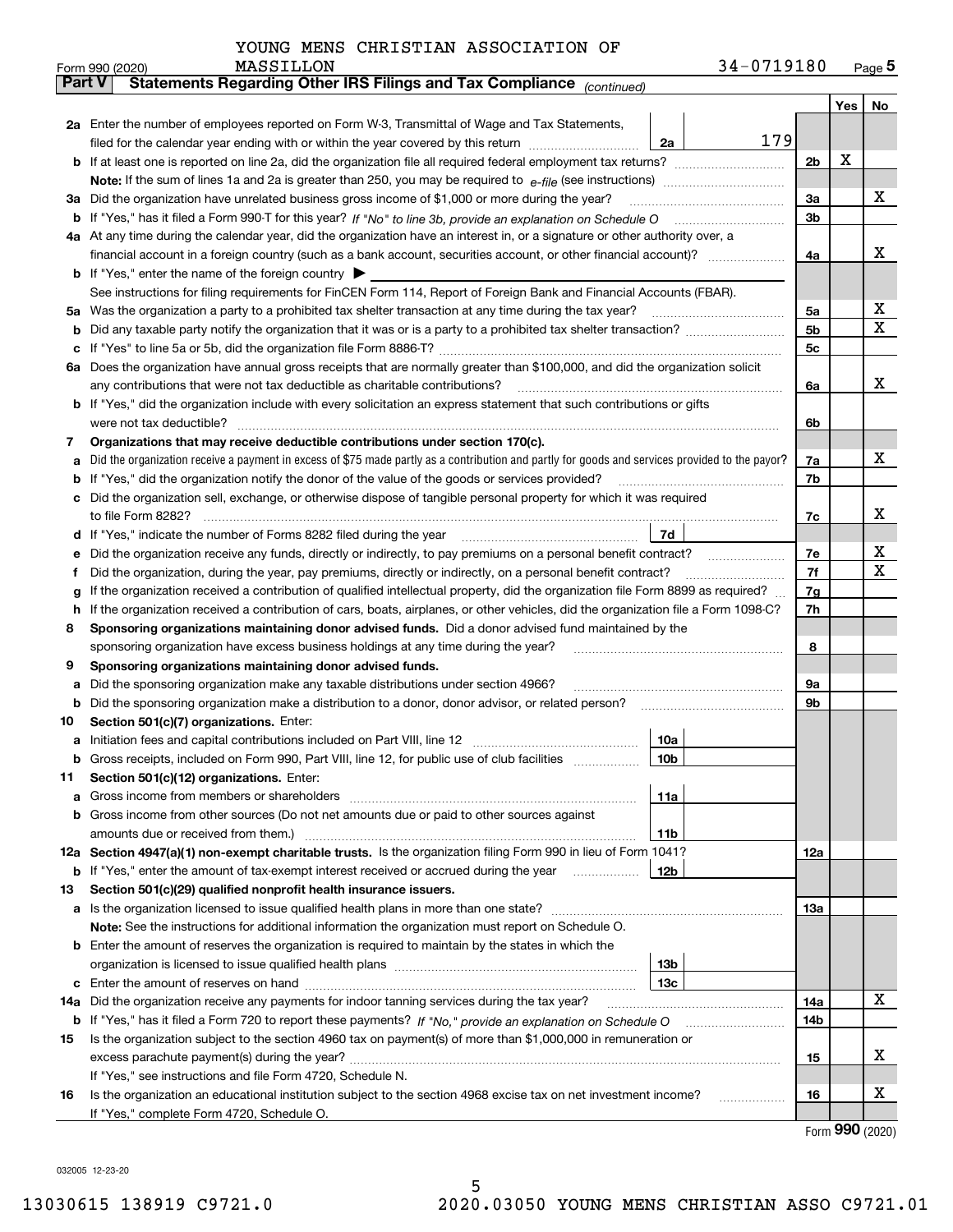| orm 990 (2020) | MASSILLON | 34-0719180                                                                                                                  | $P$ <sub>age</sub> 6 |
|----------------|-----------|-----------------------------------------------------------------------------------------------------------------------------|----------------------|
|                |           | Part VI Governance, Management, and Disclosure For each "Yes" response to lines 2 through 7b below, and for a "No" response |                      |
|                |           | to line 8a, 8b, or 10b below, describe the circumstances, processes, or changes on Schedule O. See instructions.            |                      |

|    |                                                                                                                                                                               |    |  |    |                         | Yes             | No                      |  |  |
|----|-------------------------------------------------------------------------------------------------------------------------------------------------------------------------------|----|--|----|-------------------------|-----------------|-------------------------|--|--|
|    | <b>1a</b> Enter the number of voting members of the governing body at the end of the tax year                                                                                 | 1a |  | 15 |                         |                 |                         |  |  |
|    | If there are material differences in voting rights among members of the governing body, or if the governing                                                                   |    |  |    |                         |                 |                         |  |  |
|    | body delegated broad authority to an executive committee or similar committee, explain on Schedule O.                                                                         |    |  |    |                         |                 |                         |  |  |
|    | 15<br>1b                                                                                                                                                                      |    |  |    |                         |                 |                         |  |  |
| 2  | Did any officer, director, trustee, or key employee have a family relationship or a business relationship with any other                                                      |    |  |    |                         |                 |                         |  |  |
|    | officer, director, trustee, or key employee?                                                                                                                                  |    |  |    |                         |                 |                         |  |  |
| 3  | Did the organization delegate control over management duties customarily performed by or under the direct supervision                                                         |    |  |    |                         |                 |                         |  |  |
|    |                                                                                                                                                                               |    |  |    | 3                       |                 | X                       |  |  |
| 4  | Did the organization make any significant changes to its governing documents since the prior Form 990 was filed?                                                              |    |  |    | $\overline{\mathbf{4}}$ |                 | $\overline{\textbf{X}}$ |  |  |
| 5  |                                                                                                                                                                               |    |  |    | 5                       |                 | $\mathbf X$             |  |  |
| 6  | Did the organization have members or stockholders?                                                                                                                            |    |  |    | 6                       |                 | $\mathbf x$             |  |  |
|    | 7a Did the organization have members, stockholders, or other persons who had the power to elect or appoint one or                                                             |    |  |    |                         |                 |                         |  |  |
|    |                                                                                                                                                                               |    |  |    | 7a                      |                 | x                       |  |  |
|    | <b>b</b> Are any governance decisions of the organization reserved to (or subject to approval by) members, stockholders, or                                                   |    |  |    |                         |                 |                         |  |  |
|    | persons other than the governing body?                                                                                                                                        |    |  |    | 7b                      |                 | х                       |  |  |
| 8  | Did the organization contemporaneously document the meetings held or written actions undertaken during the year by the following:                                             |    |  |    |                         |                 |                         |  |  |
|    |                                                                                                                                                                               |    |  |    |                         | X               |                         |  |  |
| a  |                                                                                                                                                                               |    |  |    | 8a<br>8b                | X               |                         |  |  |
| 9  |                                                                                                                                                                               |    |  |    |                         |                 |                         |  |  |
|    | Is there any officer, director, trustee, or key employee listed in Part VII, Section A, who cannot be reached at the                                                          |    |  |    | 9                       |                 | х                       |  |  |
|    |                                                                                                                                                                               |    |  |    |                         |                 |                         |  |  |
|    | Section B. Policies (This Section B requests information about policies not required by the Internal Revenue Code.)                                                           |    |  |    |                         |                 |                         |  |  |
|    |                                                                                                                                                                               |    |  |    |                         | Yes             | No<br>X                 |  |  |
|    |                                                                                                                                                                               |    |  |    | 10a                     |                 |                         |  |  |
|    | <b>b</b> If "Yes," did the organization have written policies and procedures governing the activities of such chapters, affiliates,                                           |    |  |    |                         |                 |                         |  |  |
|    |                                                                                                                                                                               |    |  |    | 10 <sub>b</sub>         |                 |                         |  |  |
|    | 11a Has the organization provided a complete copy of this Form 990 to all members of its governing body before filing the form?                                               |    |  |    | 11a                     | X               |                         |  |  |
|    | <b>b</b> Describe in Schedule O the process, if any, used by the organization to review this Form 990.                                                                        |    |  |    |                         |                 |                         |  |  |
|    |                                                                                                                                                                               |    |  |    | 12a                     | X               |                         |  |  |
| b  |                                                                                                                                                                               |    |  |    | 12b                     | X               |                         |  |  |
|    | c Did the organization regularly and consistently monitor and enforce compliance with the policy? If "Yes," describe                                                          |    |  |    |                         |                 |                         |  |  |
|    | in Schedule O how this was done manufactured and continuum control of the Schedule O how this was done manufactured and continuum control of the Schedule O how this was done |    |  |    | 12c                     | х               |                         |  |  |
| 13 |                                                                                                                                                                               |    |  |    | 13                      | X               |                         |  |  |
| 14 | Did the organization have a written document retention and destruction policy? manufactured and the organization have a written document retention and destruction policy?    |    |  |    | 14                      | X               |                         |  |  |
| 15 | Did the process for determining compensation of the following persons include a review and approval by independent                                                            |    |  |    |                         |                 |                         |  |  |
|    | persons, comparability data, and contemporaneous substantiation of the deliberation and decision?                                                                             |    |  |    |                         |                 |                         |  |  |
|    |                                                                                                                                                                               |    |  |    | 15a                     | X               |                         |  |  |
|    |                                                                                                                                                                               |    |  |    | 15b                     | X               |                         |  |  |
|    | If "Yes" to line 15a or 15b, describe the process in Schedule O (see instructions).                                                                                           |    |  |    |                         |                 |                         |  |  |
|    | 16a Did the organization invest in, contribute assets to, or participate in a joint venture or similar arrangement with a                                                     |    |  |    |                         |                 |                         |  |  |
|    | taxable entity during the year?                                                                                                                                               |    |  |    | 16a                     |                 | X                       |  |  |
|    | b If "Yes," did the organization follow a written policy or procedure requiring the organization to evaluate its participation                                                |    |  |    |                         |                 |                         |  |  |
|    | in joint venture arrangements under applicable federal tax law, and take steps to safeguard the organization's                                                                |    |  |    |                         |                 |                         |  |  |
|    | exempt status with respect to such arrangements?                                                                                                                              |    |  |    | 16b                     |                 |                         |  |  |
|    | <b>Section C. Disclosure</b>                                                                                                                                                  |    |  |    |                         |                 |                         |  |  |
| 17 | List the states with which a copy of this Form 990 is required to be filed $\blacktriangleright$ OH                                                                           |    |  |    |                         |                 |                         |  |  |
| 18 | Section 6104 requires an organization to make its Forms 1023 (1024 or 1024-A, if applicable), 990, and 990-T (Section 501(c)(3)s only) available                              |    |  |    |                         |                 |                         |  |  |
|    | for public inspection. Indicate how you made these available. Check all that apply.                                                                                           |    |  |    |                         |                 |                         |  |  |
|    | $\lfloor x \rfloor$ Own website<br>$X$ Upon request<br>  Another's website<br>Other (explain on Schedule O)                                                                   |    |  |    |                         |                 |                         |  |  |
| 19 | Describe on Schedule O whether (and if so, how) the organization made its governing documents, conflict of interest policy, and financial                                     |    |  |    |                         |                 |                         |  |  |
|    |                                                                                                                                                                               |    |  |    |                         |                 |                         |  |  |
|    | statements available to the public during the tax year.                                                                                                                       |    |  |    |                         |                 |                         |  |  |
| 20 | State the name, address, and telephone number of the person who possesses the organization's books and records                                                                |    |  |    |                         |                 |                         |  |  |
|    | JIM STANFORD - (330) 837-5116                                                                                                                                                 |    |  |    |                         |                 |                         |  |  |
|    | 44646-6637<br>131 TREMONT AVENUE S.E., MASSILLON, OH                                                                                                                          |    |  |    |                         | Form 990 (2020) |                         |  |  |
|    | 032006 12-23-20                                                                                                                                                               |    |  |    |                         |                 |                         |  |  |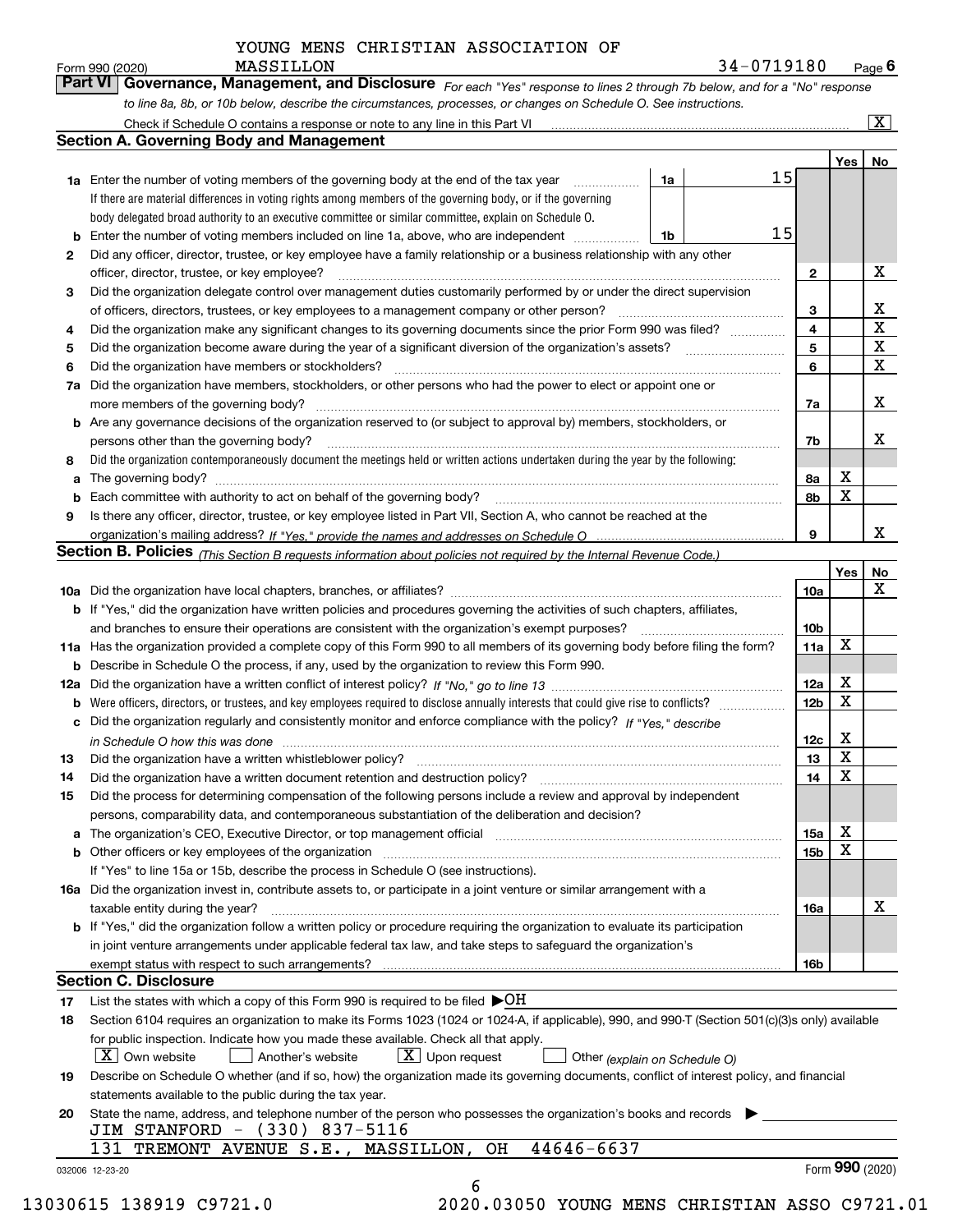| YOUNG MENS CHRISTIAN ASSOCIATION OF |  |
|-------------------------------------|--|
|-------------------------------------|--|

| Form 990 (2020) | MASSILLON                                                                                  | 34-0719180 | Page / |
|-----------------|--------------------------------------------------------------------------------------------|------------|--------|
|                 | Part VII Compensation of Officers, Directors, Trustees, Key Employees, Highest Compensated |            |        |
|                 | <b>Employees, and Independent Contractors</b>                                              |            |        |

Check if Schedule O contains a response or note to any line in this Part VII

**Section A. Officers, Directors, Trustees, Key Employees, and Highest Compensated Employees**

**1a**  Complete this table for all persons required to be listed. Report compensation for the calendar year ending with or within the organization's tax year. **•** List all of the organization's current officers, directors, trustees (whether individuals or organizations), regardless of amount of compensation.

 $\bullet$  List all of the organization's  $\,$ current key employees, if any. See instructions for definition of "key employee." Enter -0- in columns (D), (E), and (F) if no compensation was paid.

**•** List the organization's five current highest compensated employees (other than an officer, director, trustee, or key employee) who received reportable compensation (Box 5 of Form W-2 and/or Box 7 of Form 1099-MISC) of more than \$100,000 from the organization and any related organizations.

**•** List all of the organization's former officers, key employees, and highest compensated employees who received more than \$100,000 of reportable compensation from the organization and any related organizations.

**former directors or trustees**  ¥ List all of the organization's that received, in the capacity as a former director or trustee of the organization, more than \$10,000 of reportable compensation from the organization and any related organizations.

See instructions for the order in which to list the persons above.

Check this box if neither the organization nor any related organization compensated any current officer, director, or trustee.  $\mathcal{L}^{\text{max}}$ 

| (A)                              | (B)               | (C)                                     |                                                                  |                         |              |                                  |        | (D)                  | (E)                          | (F)                |  |  |  |
|----------------------------------|-------------------|-----------------------------------------|------------------------------------------------------------------|-------------------------|--------------|----------------------------------|--------|----------------------|------------------------------|--------------------|--|--|--|
| Name and title                   | Average           | Position<br>(do not check more than one |                                                                  |                         |              |                                  |        | Reportable           | Reportable                   | Estimated          |  |  |  |
|                                  | hours per<br>week |                                         | box, unless person is both an<br>officer and a director/trustee) |                         |              |                                  |        | compensation<br>from | compensation<br>from related | amount of<br>other |  |  |  |
|                                  | (list any         |                                         |                                                                  |                         |              |                                  |        | the                  | organizations                | compensation       |  |  |  |
|                                  | hours for         |                                         |                                                                  |                         |              |                                  |        | organization         | (W-2/1099-MISC)              | from the           |  |  |  |
|                                  | related           |                                         |                                                                  |                         |              |                                  |        | (W-2/1099-MISC)      |                              | organization       |  |  |  |
|                                  | organizations     |                                         |                                                                  |                         |              |                                  |        |                      |                              | and related        |  |  |  |
|                                  | below             | ndividual trustee or director           | nstitutional trustee                                             | Officer                 | Key employee | Highest compensated<br> employee | Former |                      |                              | organizations      |  |  |  |
| (1)<br><b>JIM STANFORD</b>       | line)<br>40.00    |                                         |                                                                  |                         |              |                                  |        |                      |                              |                    |  |  |  |
| CEO                              |                   |                                         |                                                                  | $\overline{\textbf{X}}$ |              |                                  |        | 59,875.              | 0.                           | 16,284.            |  |  |  |
| ED WHITMORE<br>(2)               | 2.00              |                                         |                                                                  |                         |              |                                  |        |                      |                              |                    |  |  |  |
| PRESIDENT                        |                   | $\overline{\text{X}}$                   |                                                                  | $\overline{\textbf{X}}$ |              |                                  |        | $\mathbf 0$ .        | $\mathbf 0$ .                | $0_{.}$            |  |  |  |
| KEVIN NOBLE<br>(3)               | 2.00              |                                         |                                                                  |                         |              |                                  |        |                      |                              |                    |  |  |  |
| VICE PRESIDENT                   |                   | $\mathbf X$                             |                                                                  | $\overline{\textbf{X}}$ |              |                                  |        | $\mathbf 0$ .        | $\mathbf 0$ .                | $\mathbf 0$ .      |  |  |  |
| KATHY SHULTZ<br>(4)              | 2.00              |                                         |                                                                  |                         |              |                                  |        |                      |                              |                    |  |  |  |
| <b>TREASURER</b>                 |                   | $\overline{\text{X}}$                   |                                                                  | $\overline{\textbf{X}}$ |              |                                  |        | $\mathbf 0$ .        | $\mathbf 0$ .                | $\mathbf 0$ .      |  |  |  |
| <b>GLEN WEIRICH</b><br>(5)       | 2.00              |                                         |                                                                  |                         |              |                                  |        |                      |                              |                    |  |  |  |
| <b>SECRETARY</b>                 |                   | $\mathbf X$                             |                                                                  | $\overline{\textbf{X}}$ |              |                                  |        | $\mathbf 0$ .        | $\mathbf 0$ .                | $\mathbf 0$ .      |  |  |  |
| (6)<br>SCOTT CRESCENZE           | 2.00              |                                         |                                                                  |                         |              |                                  |        |                      |                              |                    |  |  |  |
| <b>DIRECTOR</b>                  |                   | $\overline{\textbf{X}}$                 |                                                                  |                         |              |                                  |        | $\mathbf 0$ .        | $\mathbf 0$ .                | $\mathbf 0$ .      |  |  |  |
| (7)<br><b>JERRY GRAY</b>         | 2.00              |                                         |                                                                  |                         |              |                                  |        |                      |                              |                    |  |  |  |
| <b>DIRECTOR</b>                  |                   | $\rm X$                                 |                                                                  |                         |              |                                  |        | $\mathbf 0$ .        | $\mathbf 0$ .                | $\mathbf 0$ .      |  |  |  |
| CHRISTOPHER A. WILLOUGHBY<br>(8) | 2.00              |                                         |                                                                  |                         |              |                                  |        |                      |                              |                    |  |  |  |
| <b>DIRECTOR</b>                  |                   | $\overline{\textbf{X}}$                 |                                                                  |                         |              |                                  |        | $\mathbf 0$ .        | $\mathbf 0$ .                | $\mathbf 0$ .      |  |  |  |
| (9) MICHAEL BUSHMAN              | 2.00              |                                         |                                                                  |                         |              |                                  |        |                      |                              |                    |  |  |  |
| <b>DIRECTOR</b>                  |                   | $\rm X$                                 |                                                                  |                         |              |                                  |        | $\mathbf 0$ .        | $\mathbf 0$ .                | $\mathbf 0$ .      |  |  |  |
| (10) JACQUELINE KNIGHT           | 2.00              |                                         |                                                                  |                         |              |                                  |        |                      |                              |                    |  |  |  |
| <b>DIRECTOR</b>                  |                   | $\overline{\textbf{X}}$                 |                                                                  |                         |              |                                  |        | $\mathbf 0$ .        | $\mathbf 0$ .                | $0_{.}$            |  |  |  |
| (11) AMY HOPKINS                 | 2.00              |                                         |                                                                  |                         |              |                                  |        |                      |                              |                    |  |  |  |
| <b>DIRECTOR</b>                  |                   | $\rm X$                                 |                                                                  |                         |              |                                  |        | $\mathbf 0$ .        | $\mathbf 0$ .                | $\mathbf 0$ .      |  |  |  |
| (12) RICHARD REGULA              | 2.00              |                                         |                                                                  |                         |              |                                  |        |                      |                              |                    |  |  |  |
| <b>DIRECTOR</b>                  |                   | $\overline{\textbf{X}}$                 |                                                                  |                         |              |                                  |        | $\mathbf 0$ .        | $\mathbf 0$ .                | $\mathbf 0$ .      |  |  |  |
| (13) PAT WINKHART                | 2.00              |                                         |                                                                  |                         |              |                                  |        |                      |                              |                    |  |  |  |
| <b>DIRECTOR</b>                  |                   | $\rm X$                                 |                                                                  |                         |              |                                  |        | 0.                   | $\mathbf 0$ .                | 0.                 |  |  |  |
| (14) BROC BIDLACK                | 2.00              |                                         |                                                                  |                         |              |                                  |        |                      |                              |                    |  |  |  |
| <b>DIRECTOR</b>                  |                   | $\overline{\textbf{X}}$                 |                                                                  |                         |              |                                  |        | $\mathbf 0$ .        | $\mathbf 0$ .                | $0_{.}$            |  |  |  |
| (15) REV. BRENT GUNDLAH          | 2.00              |                                         |                                                                  |                         |              |                                  |        |                      |                              |                    |  |  |  |
| <b>DIRECTOR</b>                  |                   | $\rm X$                                 |                                                                  |                         |              |                                  |        | $\mathbf 0$ .        | $\mathbf 0$ .                | $\mathbf 0$ .      |  |  |  |
| (16) DR. WILLIAM LEFFLER, DDS    | 2.00              |                                         |                                                                  |                         |              |                                  |        |                      |                              |                    |  |  |  |
| <b>DIRECTOR</b>                  |                   | X                                       |                                                                  |                         |              |                                  |        | 0.                   | 0.                           | $\mathbf 0$ .      |  |  |  |
|                                  |                   |                                         |                                                                  |                         |              |                                  |        |                      |                              |                    |  |  |  |
|                                  |                   |                                         |                                                                  |                         |              |                                  |        |                      |                              |                    |  |  |  |

032007 12-23-20

Form (2020) **990**

 $\mathcal{L}^{\text{max}}$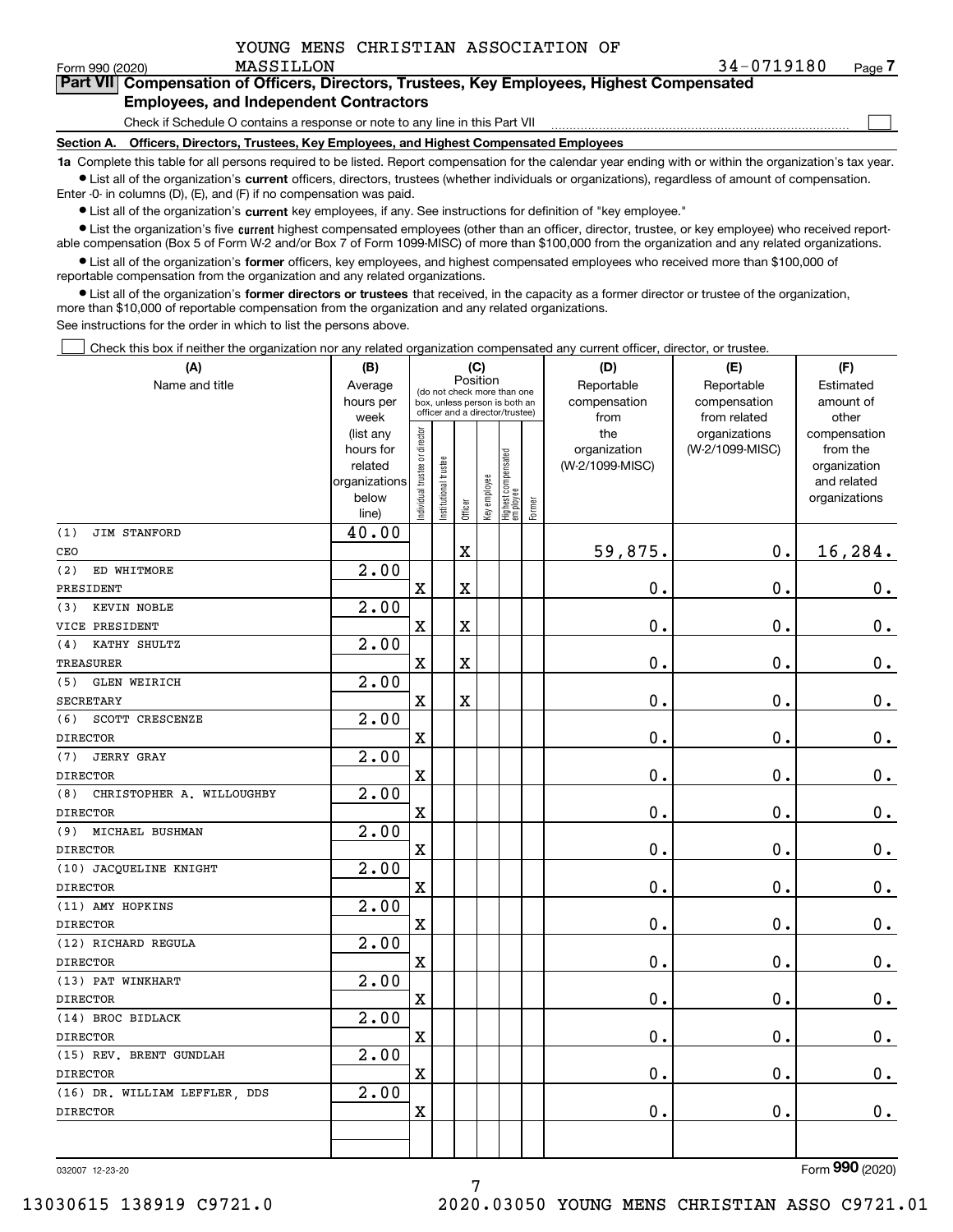|                 | YOUNG MENS CHRISTIAN ASSOCIATION OF<br>MASSILLON                                                                                                                                                                                                                          |                                                                      |                                                                                                                                                                 |                       |         |              |                                 |        |                                        | 34-0719180                                        |                                      |                 | Page 8                                                                   |    |
|-----------------|---------------------------------------------------------------------------------------------------------------------------------------------------------------------------------------------------------------------------------------------------------------------------|----------------------------------------------------------------------|-----------------------------------------------------------------------------------------------------------------------------------------------------------------|-----------------------|---------|--------------|---------------------------------|--------|----------------------------------------|---------------------------------------------------|--------------------------------------|-----------------|--------------------------------------------------------------------------|----|
| <b>Part VII</b> | Form 990 (2020)<br>Section A. Officers, Directors, Trustees, Key Employees, and Highest Compensated Employees (continued)                                                                                                                                                 |                                                                      |                                                                                                                                                                 |                       |         |              |                                 |        |                                        |                                                   |                                      |                 |                                                                          |    |
|                 | (A)<br>Name and title                                                                                                                                                                                                                                                     | (B)<br>Average<br>hours per<br>week                                  | (C)<br>(D)<br>Position<br>Reportable<br>(do not check more than one<br>compensation<br>box, unless person is both an<br>officer and a director/trustee)<br>from |                       |         |              |                                 |        |                                        | (E)<br>Reportable<br>compensation<br>from related |                                      |                 | (F)<br>Estimated<br>amount of<br>other                                   |    |
|                 |                                                                                                                                                                                                                                                                           | (list any<br>hours for<br>related<br>organizations<br>below<br>line) | Individual trustee or director                                                                                                                                  | Institutional trustee | Officer | Key employee | Highest compensated<br>employee | Former | the<br>organization<br>(W-2/1099-MISC) | organizations<br>(W-2/1099-MISC)                  |                                      |                 | compensation<br>from the<br>organization<br>and related<br>organizations |    |
|                 |                                                                                                                                                                                                                                                                           |                                                                      |                                                                                                                                                                 |                       |         |              |                                 |        |                                        |                                                   |                                      |                 |                                                                          |    |
|                 |                                                                                                                                                                                                                                                                           |                                                                      |                                                                                                                                                                 |                       |         |              |                                 |        |                                        |                                                   |                                      |                 |                                                                          |    |
|                 |                                                                                                                                                                                                                                                                           |                                                                      |                                                                                                                                                                 |                       |         |              |                                 |        |                                        |                                                   |                                      |                 |                                                                          |    |
|                 |                                                                                                                                                                                                                                                                           |                                                                      |                                                                                                                                                                 |                       |         |              |                                 |        |                                        |                                                   |                                      |                 |                                                                          |    |
|                 |                                                                                                                                                                                                                                                                           |                                                                      |                                                                                                                                                                 |                       |         |              |                                 |        |                                        |                                                   |                                      |                 |                                                                          |    |
|                 | 1b Subtotal                                                                                                                                                                                                                                                               |                                                                      |                                                                                                                                                                 |                       |         |              |                                 |        | 59,875.                                |                                                   | 0.                                   |                 | 16, 284.                                                                 |    |
|                 | c Total from continuation sheets to Part VII, Section A [11, 11] [11] Total from continuation sheets to Part VII, Section A                                                                                                                                               |                                                                      |                                                                                                                                                                 |                       |         |              |                                 |        | 0.<br>59,875.                          |                                                   | $\overline{0}$ .<br>$\overline{0}$ . |                 | 16, 284.                                                                 | 0. |
| 2               | d Total (add lines 1b and 1c).<br>Total number of individuals (including but not limited to those listed above) who received more than \$100,000 of reportable                                                                                                            |                                                                      |                                                                                                                                                                 |                       |         |              |                                 |        |                                        |                                                   |                                      |                 |                                                                          |    |
|                 | compensation from the organization $\blacktriangleright$                                                                                                                                                                                                                  |                                                                      |                                                                                                                                                                 |                       |         |              |                                 |        |                                        |                                                   |                                      |                 |                                                                          | 0  |
|                 |                                                                                                                                                                                                                                                                           |                                                                      |                                                                                                                                                                 |                       |         |              |                                 |        |                                        |                                                   |                                      |                 | Yes                                                                      | No |
| 3               | Did the organization list any former officer, director, trustee, key employee, or highest compensated employee on<br>line 1a? If "Yes," complete Schedule J for such individual manufactured contained and the line 1a? If "Yes," complete Schedule J for such individual |                                                                      |                                                                                                                                                                 |                       |         |              |                                 |        |                                        |                                                   |                                      | 3               |                                                                          | X  |
| 4               | For any individual listed on line 1a, is the sum of reportable compensation and other compensation from the organization                                                                                                                                                  |                                                                      |                                                                                                                                                                 |                       |         |              |                                 |        |                                        |                                                   |                                      |                 |                                                                          |    |
|                 |                                                                                                                                                                                                                                                                           |                                                                      |                                                                                                                                                                 |                       |         |              |                                 |        |                                        |                                                   |                                      | 4               |                                                                          | x. |
| 5               | Did any person listed on line 1a receive or accrue compensation from any unrelated organization or individual for services                                                                                                                                                |                                                                      |                                                                                                                                                                 |                       |         |              |                                 |        |                                        |                                                   |                                      | 5               |                                                                          | x  |
|                 | <b>Section B. Independent Contractors</b>                                                                                                                                                                                                                                 |                                                                      |                                                                                                                                                                 |                       |         |              |                                 |        |                                        |                                                   |                                      |                 |                                                                          |    |
| 1               | Complete this table for your five highest compensated independent contractors that received more than \$100,000 of compensation from                                                                                                                                      |                                                                      |                                                                                                                                                                 |                       |         |              |                                 |        |                                        |                                                   |                                      |                 |                                                                          |    |
|                 | the organization. Report compensation for the calendar year ending with or within the organization's tax year.<br>(A)                                                                                                                                                     |                                                                      |                                                                                                                                                                 |                       |         |              |                                 |        | (B)                                    |                                                   |                                      | (C)             |                                                                          |    |
|                 | Name and business address                                                                                                                                                                                                                                                 |                                                                      |                                                                                                                                                                 | <b>NONE</b>           |         |              |                                 |        | Description of services                |                                                   |                                      | Compensation    |                                                                          |    |
|                 |                                                                                                                                                                                                                                                                           |                                                                      |                                                                                                                                                                 |                       |         |              |                                 |        |                                        |                                                   |                                      |                 |                                                                          |    |
|                 |                                                                                                                                                                                                                                                                           |                                                                      |                                                                                                                                                                 |                       |         |              |                                 |        |                                        |                                                   |                                      |                 |                                                                          |    |
|                 |                                                                                                                                                                                                                                                                           |                                                                      |                                                                                                                                                                 |                       |         |              |                                 |        |                                        |                                                   |                                      |                 |                                                                          |    |
|                 |                                                                                                                                                                                                                                                                           |                                                                      |                                                                                                                                                                 |                       |         |              |                                 |        |                                        |                                                   |                                      |                 |                                                                          |    |
|                 |                                                                                                                                                                                                                                                                           |                                                                      |                                                                                                                                                                 |                       |         |              |                                 |        |                                        |                                                   |                                      |                 |                                                                          |    |
| 2               | Total number of independent contractors (including but not limited to those listed above) who received more than<br>\$100,000 of compensation from the organization                                                                                                       |                                                                      |                                                                                                                                                                 |                       |         | 0            |                                 |        |                                        |                                                   |                                      |                 |                                                                          |    |
|                 |                                                                                                                                                                                                                                                                           |                                                                      |                                                                                                                                                                 |                       |         |              |                                 |        |                                        |                                                   |                                      | Form 990 (2020) |                                                                          |    |

032008 12-23-20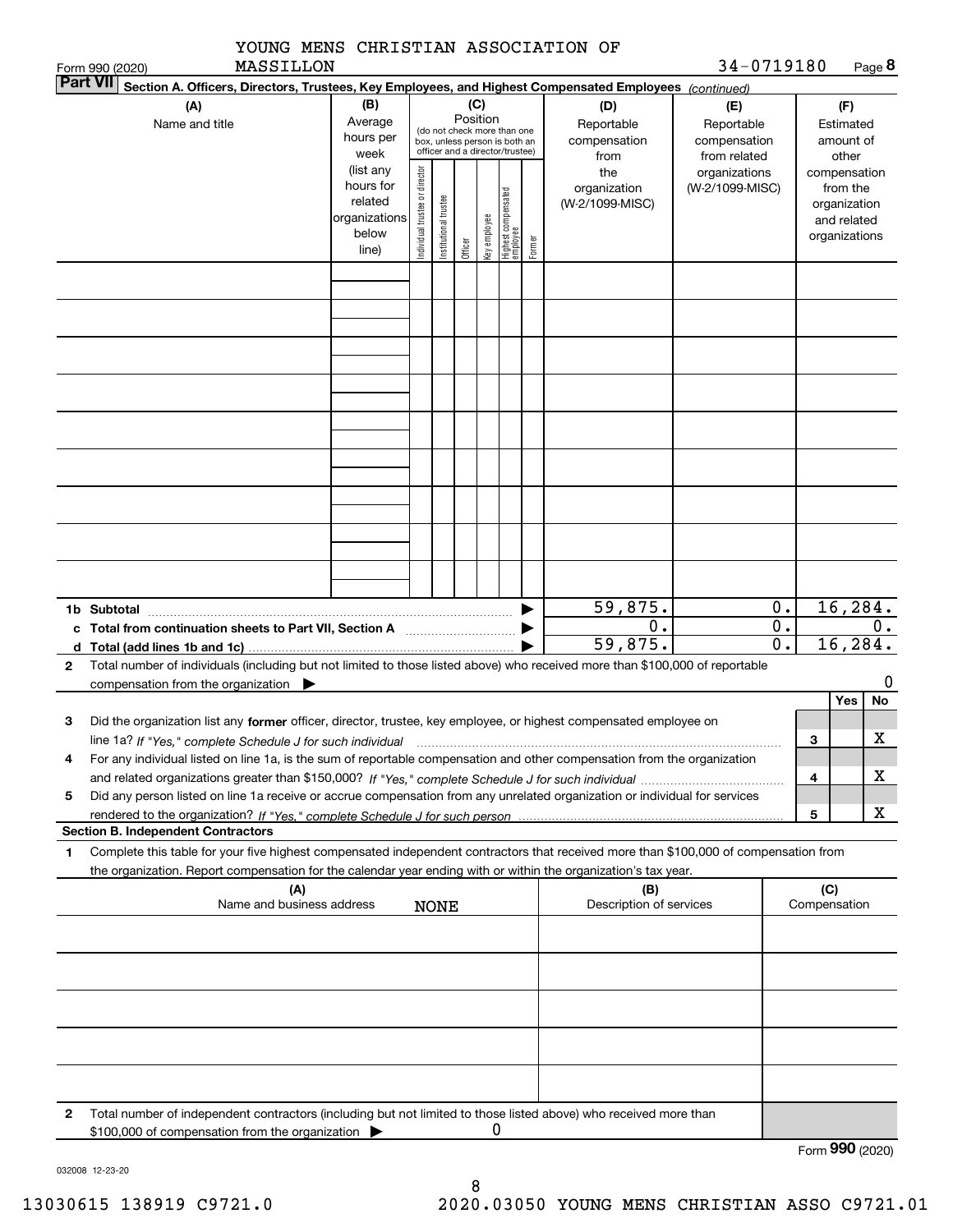**Part VIII Statement of Revenue**

|                                                           |    |   | Check if Schedule O contains a response or note to any line in this Part VIII                                        |                       |                                  |                                              |                                      |                                                                 |
|-----------------------------------------------------------|----|---|----------------------------------------------------------------------------------------------------------------------|-----------------------|----------------------------------|----------------------------------------------|--------------------------------------|-----------------------------------------------------------------|
|                                                           |    |   |                                                                                                                      |                       | (A)<br>Total revenue             | (B)<br>Related or exempt<br>function revenue | (C)<br>Unrelated<br>business revenue | (D)<br>Revenue excluded<br>from tax under<br>sections 512 - 514 |
|                                                           |    |   |                                                                                                                      | 39,400.               |                                  |                                              |                                      |                                                                 |
|                                                           |    |   | 1a<br>1 a Federated campaigns                                                                                        |                       |                                  |                                              |                                      |                                                                 |
|                                                           |    |   | 1 <sub>b</sub><br><b>b</b> Membership dues                                                                           |                       |                                  |                                              |                                      |                                                                 |
|                                                           |    |   | 1 <sub>c</sub><br>c Fundraising events                                                                               |                       |                                  |                                              |                                      |                                                                 |
| Contributions, Gifts, Grants<br>and Other Similar Amounts |    |   | 1 <sub>d</sub><br>d Related organizations                                                                            |                       |                                  |                                              |                                      |                                                                 |
|                                                           |    |   | 1e<br>e Government grants (contributions)                                                                            | 432,652.              |                                  |                                              |                                      |                                                                 |
|                                                           |    |   | f All other contributions, gifts, grants, and                                                                        |                       |                                  |                                              |                                      |                                                                 |
|                                                           |    |   | similar amounts not included above<br>1f                                                                             | 343,337.              |                                  |                                              |                                      |                                                                 |
|                                                           |    |   | $1g$ $\frac{1}{3}$<br>g Noncash contributions included in lines 1a-1f                                                |                       |                                  |                                              |                                      |                                                                 |
|                                                           |    |   |                                                                                                                      |                       | 815, 389.                        |                                              |                                      |                                                                 |
|                                                           |    |   |                                                                                                                      | <b>Business Code</b>  |                                  |                                              |                                      |                                                                 |
|                                                           |    |   | 2 a YOUTH DEVELOPMENT                                                                                                | 813410                | 750,444.                         | 750,444.                                     |                                      |                                                                 |
|                                                           |    |   | <b>b HEALTHY LIVING</b>                                                                                              | 813410                | 702,228.                         | 702, 228.                                    |                                      |                                                                 |
|                                                           |    |   |                                                                                                                      |                       |                                  |                                              |                                      |                                                                 |
| Program Service<br>Revenue                                |    | с |                                                                                                                      |                       |                                  |                                              |                                      |                                                                 |
|                                                           |    | d |                                                                                                                      |                       |                                  |                                              |                                      |                                                                 |
|                                                           |    | е |                                                                                                                      |                       |                                  |                                              |                                      |                                                                 |
|                                                           |    |   | f All other program service revenue                                                                                  |                       |                                  |                                              |                                      |                                                                 |
|                                                           |    |   |                                                                                                                      |                       | $\blacktriangleright$ 1,452,672. |                                              |                                      |                                                                 |
|                                                           | З  |   | Investment income (including dividends, interest, and                                                                |                       |                                  |                                              |                                      |                                                                 |
|                                                           |    |   |                                                                                                                      |                       | 2,237.                           |                                              |                                      | 2,237.                                                          |
|                                                           | 4  |   | Income from investment of tax-exempt bond proceeds                                                                   |                       |                                  |                                              |                                      |                                                                 |
|                                                           | 5  |   |                                                                                                                      |                       |                                  |                                              |                                      |                                                                 |
|                                                           |    |   | (i) Real                                                                                                             | (ii) Personal         |                                  |                                              |                                      |                                                                 |
|                                                           |    |   | 49,224.<br>6a<br>6 a Gross rents                                                                                     |                       |                                  |                                              |                                      |                                                                 |
|                                                           |    |   | 0.<br>6b<br><b>b</b> Less: rental expenses                                                                           |                       |                                  |                                              |                                      |                                                                 |
|                                                           |    |   | $\overline{49,224}$ .<br>6c<br>c Rental income or (loss)                                                             |                       |                                  |                                              |                                      |                                                                 |
|                                                           |    |   | d Net rental income or (loss)                                                                                        |                       | 49,224.                          |                                              |                                      | 49,224.                                                         |
|                                                           |    |   | (i) Securities<br>7 a Gross amount from sales of                                                                     | (ii) Other            |                                  |                                              |                                      |                                                                 |
|                                                           |    |   | assets other than inventory<br>7a                                                                                    |                       |                                  |                                              |                                      |                                                                 |
|                                                           |    |   | <b>b</b> Less: cost or other basis                                                                                   |                       |                                  |                                              |                                      |                                                                 |
|                                                           |    |   | 7b<br>and sales expenses                                                                                             |                       |                                  |                                              |                                      |                                                                 |
|                                                           |    |   | <b>7c</b>                                                                                                            |                       |                                  |                                              |                                      |                                                                 |
|                                                           |    |   | <b>c</b> Gain or (loss)                                                                                              |                       |                                  |                                              |                                      |                                                                 |
| ther Revenue                                              |    |   |                                                                                                                      |                       |                                  |                                              |                                      |                                                                 |
|                                                           |    |   | 8 a Gross income from fundraising events (not                                                                        |                       |                                  |                                              |                                      |                                                                 |
| o                                                         |    |   |                                                                                                                      |                       |                                  |                                              |                                      |                                                                 |
|                                                           |    |   | contributions reported on line 1c). See                                                                              |                       |                                  |                                              |                                      |                                                                 |
|                                                           |    |   | 8a                                                                                                                   | 14,590.               |                                  |                                              |                                      |                                                                 |
|                                                           |    |   | 8b<br><b>b</b> Less: direct expenses                                                                                 | 5,947.                |                                  |                                              |                                      |                                                                 |
|                                                           |    |   | c Net income or (loss) from fundraising events                                                                       |                       | 8,643.                           |                                              |                                      | 8,643.                                                          |
|                                                           |    |   | 9 a Gross income from gaming activities. See                                                                         |                       |                                  |                                              |                                      |                                                                 |
|                                                           |    |   | <b>9a</b>                                                                                                            |                       |                                  |                                              |                                      |                                                                 |
|                                                           |    |   | 9 <sub>b</sub><br><b>b</b> Less: direct expenses                                                                     |                       |                                  |                                              |                                      |                                                                 |
|                                                           |    |   | c Net income or (loss) from gaming activities                                                                        |                       |                                  |                                              |                                      |                                                                 |
|                                                           |    |   | 10 a Gross sales of inventory, less returns                                                                          |                       |                                  |                                              |                                      |                                                                 |
|                                                           |    |   | 10a                                                                                                                  | 3,110.                |                                  |                                              |                                      |                                                                 |
|                                                           |    |   | 10 <sub>b</sub><br><b>b</b> Less: cost of goods sold                                                                 | 1,131.                |                                  |                                              |                                      |                                                                 |
|                                                           |    |   | c Net income or (loss) from sales of inventory                                                                       |                       | 1,979.                           |                                              |                                      | 1,979.                                                          |
|                                                           |    |   |                                                                                                                      | <b>Business Code</b>  |                                  |                                              |                                      |                                                                 |
|                                                           |    |   | 11 a MISCELLANEOUS INCOME                                                                                            | 900099                | 27,140.                          |                                              |                                      | 27,140.                                                         |
|                                                           |    | b |                                                                                                                      |                       |                                  |                                              |                                      |                                                                 |
|                                                           |    |   | <u> 1989 - Johann Barbara, martin amerikan basal dan berasal dan berasal dalam basal dan berasal dan berasal dan</u> |                       |                                  |                                              |                                      |                                                                 |
| Miscellaneous<br>Revenue                                  |    | с |                                                                                                                      |                       |                                  |                                              |                                      |                                                                 |
|                                                           |    |   |                                                                                                                      |                       | 27,140.                          |                                              |                                      |                                                                 |
|                                                           |    |   |                                                                                                                      | $\blacktriangleright$ | 2, 357, 284.1, 452, 672.         |                                              | $0$ .                                | 89,223.                                                         |
|                                                           | 12 |   |                                                                                                                      |                       |                                  |                                              |                                      | Form 990 (2020)                                                 |
| 032009 12-23-20                                           |    |   |                                                                                                                      |                       |                                  |                                              |                                      |                                                                 |

9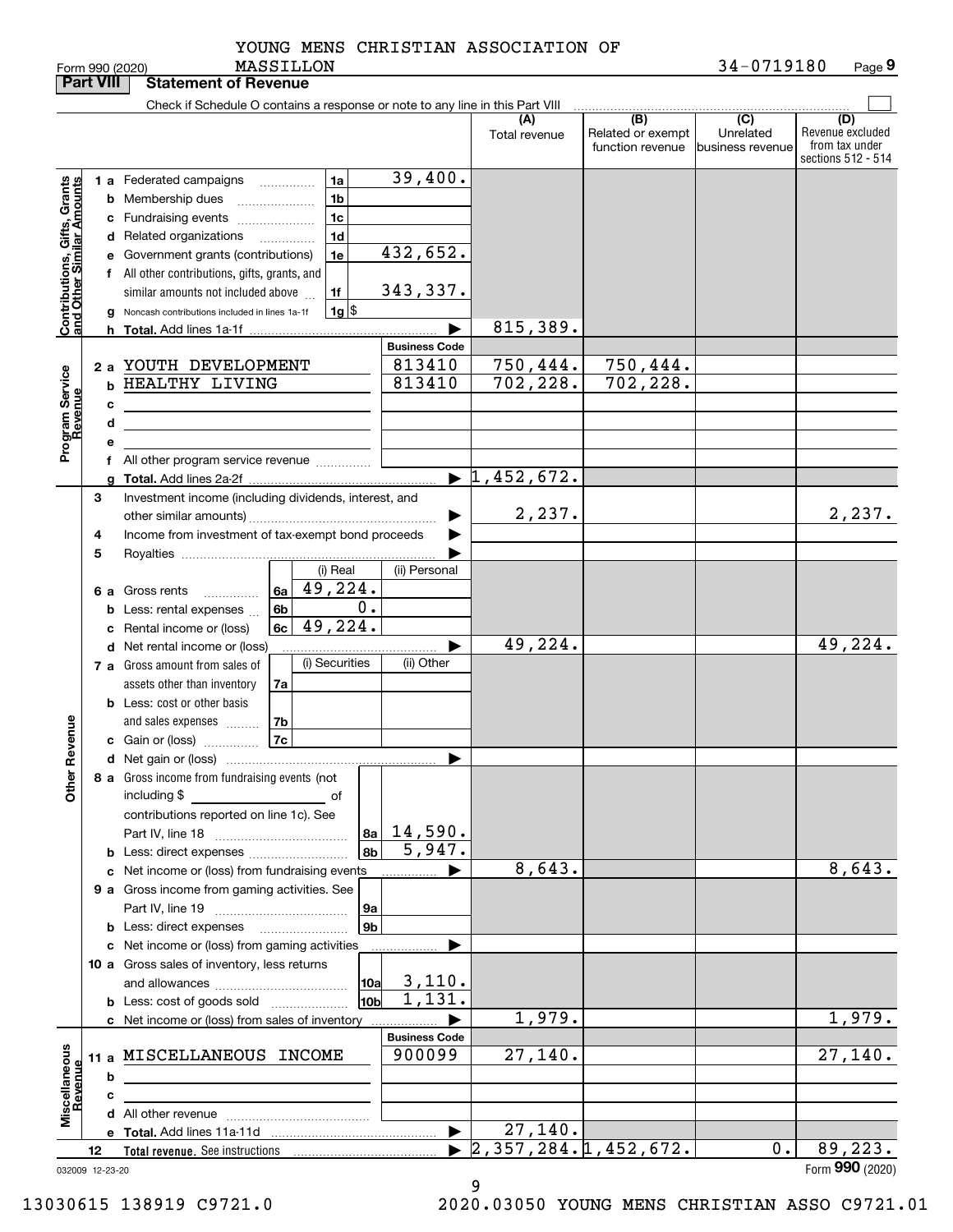**10**

MASSILLON 34-0719180

|              | Form 990 (2020)<br><b>MASSILLON</b><br><b>Part IX   Statement of Functional Expenses</b>                                                                                                                   |                       |                                    |                                           | 34-0719180<br>Page 10          |
|--------------|------------------------------------------------------------------------------------------------------------------------------------------------------------------------------------------------------------|-----------------------|------------------------------------|-------------------------------------------|--------------------------------|
|              | Section 501(c)(3) and 501(c)(4) organizations must complete all columns. All other organizations must complete column (A).                                                                                 |                       |                                    |                                           |                                |
|              | Check if Schedule O contains a response or note to any line in this Part IX                                                                                                                                |                       |                                    |                                           |                                |
|              | Do not include amounts reported on lines 6b,<br>7b, 8b, 9b, and 10b of Part VIII.                                                                                                                          | (A)<br>Total expenses | (B)<br>Program service<br>expenses | (C)<br>Management and<br>general expenses | (D)<br>Fundraising<br>expenses |
| 1            | Grants and other assistance to domestic organizations                                                                                                                                                      |                       |                                    |                                           |                                |
|              | and domestic governments. See Part IV, line 21                                                                                                                                                             |                       |                                    |                                           |                                |
| $\mathbf{2}$ | Grants and other assistance to domestic                                                                                                                                                                    |                       |                                    |                                           |                                |
|              |                                                                                                                                                                                                            | 110,379.              | 110,379.                           |                                           |                                |
| 3            | Grants and other assistance to foreign                                                                                                                                                                     |                       |                                    |                                           |                                |
|              | organizations, foreign governments, and foreign                                                                                                                                                            |                       |                                    |                                           |                                |
|              | individuals. See Part IV, lines 15 and 16                                                                                                                                                                  |                       |                                    |                                           |                                |
| 4            | Benefits paid to or for members                                                                                                                                                                            |                       |                                    |                                           |                                |
| 5            | Compensation of current officers, directors,                                                                                                                                                               |                       |                                    |                                           |                                |
|              |                                                                                                                                                                                                            | 76,159.               | 50, 564.                           | 6,556.                                    | 19,039.                        |
| 6            | Compensation not included above to disqualified                                                                                                                                                            |                       |                                    |                                           |                                |
|              | persons (as defined under section 4958(f)(1)) and                                                                                                                                                          |                       |                                    |                                           |                                |
|              | persons described in section 4958(c)(3)(B)                                                                                                                                                                 | 851, 262.             |                                    |                                           |                                |
| 7            |                                                                                                                                                                                                            |                       | 771,786.                           | 79,476.                                   |                                |
| 8            | Pension plan accruals and contributions (include                                                                                                                                                           |                       | 34,997.                            |                                           |                                |
|              | section 401(k) and 403(b) employer contributions)                                                                                                                                                          | 44,135.<br>39,815.    | 31,572.                            | 9,138.<br>8, 243.                         |                                |
| 9            |                                                                                                                                                                                                            | 63,892.               | 56,947.                            | $\overline{5,865}$ .                      | 1,080.                         |
| 10           |                                                                                                                                                                                                            |                       |                                    |                                           |                                |
| 11           | Fees for services (nonemployees):                                                                                                                                                                          |                       |                                    |                                           |                                |
|              |                                                                                                                                                                                                            |                       |                                    |                                           |                                |
| b            |                                                                                                                                                                                                            | 11,000.               |                                    | 11,000.                                   |                                |
|              |                                                                                                                                                                                                            | 371.                  |                                    | 371.                                      |                                |
|              | e Professional fundraising services. See Part IV, line 17                                                                                                                                                  |                       |                                    |                                           |                                |
| f            | Investment management fees                                                                                                                                                                                 |                       |                                    |                                           |                                |
|              | g Other. (If line 11g amount exceeds 10% of line 25,                                                                                                                                                       |                       |                                    |                                           |                                |
|              | column (A) amount, list line 11g expenses on Sch O.)                                                                                                                                                       | 39,938.               | 34, 116.                           | 5,822.                                    |                                |
| 12           |                                                                                                                                                                                                            | 10,519.               | 10,370.                            | 149.                                      |                                |
| 13           |                                                                                                                                                                                                            | 229,711.              | 204,557.                           | 25, 154.                                  |                                |
| 14           |                                                                                                                                                                                                            | 19,794.               | 1,200.                             | 18,594.                                   |                                |
| 15           |                                                                                                                                                                                                            |                       |                                    |                                           |                                |
| 16           | Occupancy                                                                                                                                                                                                  | 152,287.              | 137,103.                           | 15, 184.                                  |                                |
| 17           |                                                                                                                                                                                                            | 5,486.                | 2,741.                             | 2,745.                                    |                                |
| 18           | Payments of travel or entertainment expenses                                                                                                                                                               |                       |                                    |                                           |                                |
|              | for any federal, state, or local public officials                                                                                                                                                          |                       |                                    |                                           |                                |
| 19           | Conferences, conventions, and meetings                                                                                                                                                                     | 1,411.                | 1,071.                             | 340.                                      |                                |
| 20           | Interest                                                                                                                                                                                                   | 25,537.               | 2,250.                             | 23,287.                                   |                                |
| 21           |                                                                                                                                                                                                            | 35,782.               | 28,902.                            | 6,880.                                    |                                |
| 22           | Depreciation, depletion, and amortization                                                                                                                                                                  | 243,726.              | 219,354.                           | 24,372.                                   |                                |
| 23           |                                                                                                                                                                                                            | 28,956.               |                                    | 28,956.                                   |                                |
| 24           | Other expenses. Itemize expenses not covered<br>above (List miscellaneous expenses on line 24e. If<br>line 24e amount exceeds 10% of line 25, column (A)<br>amount, list line 24e expenses on Schedule O.) |                       |                                    |                                           |                                |
| a            | REPAIRS AND MAINTENANCE                                                                                                                                                                                    | 149,990.              | 23,628.                            | 126,362.                                  |                                |
| b            | TRAINING                                                                                                                                                                                                   | 6,650.                | 6,072.                             | 578.                                      |                                |
| c            |                                                                                                                                                                                                            |                       |                                    |                                           |                                |
| d            |                                                                                                                                                                                                            |                       |                                    |                                           |                                |
|              | e All other expenses                                                                                                                                                                                       | 7,789.                | 5,730.                             | 2,059.                                    |                                |
| 25           | Total functional expenses. Add lines 1 through 24e                                                                                                                                                         | 2,154,589.            | 1,733,339.                         | 401, 131.                                 | 20, 119.                       |
| 26           | Joint costs. Complete this line only if the organization                                                                                                                                                   |                       |                                    |                                           |                                |
|              | reported in column (B) joint costs from a combined                                                                                                                                                         |                       |                                    |                                           |                                |
|              | educational campaign and fundraising solicitation.                                                                                                                                                         |                       |                                    |                                           |                                |

10

032010 12-23-20

Check here

Form (2020) **990**

 $\mathcal{L}^{\text{max}}$ 

if following SOP 98-2 (ASC 958-720)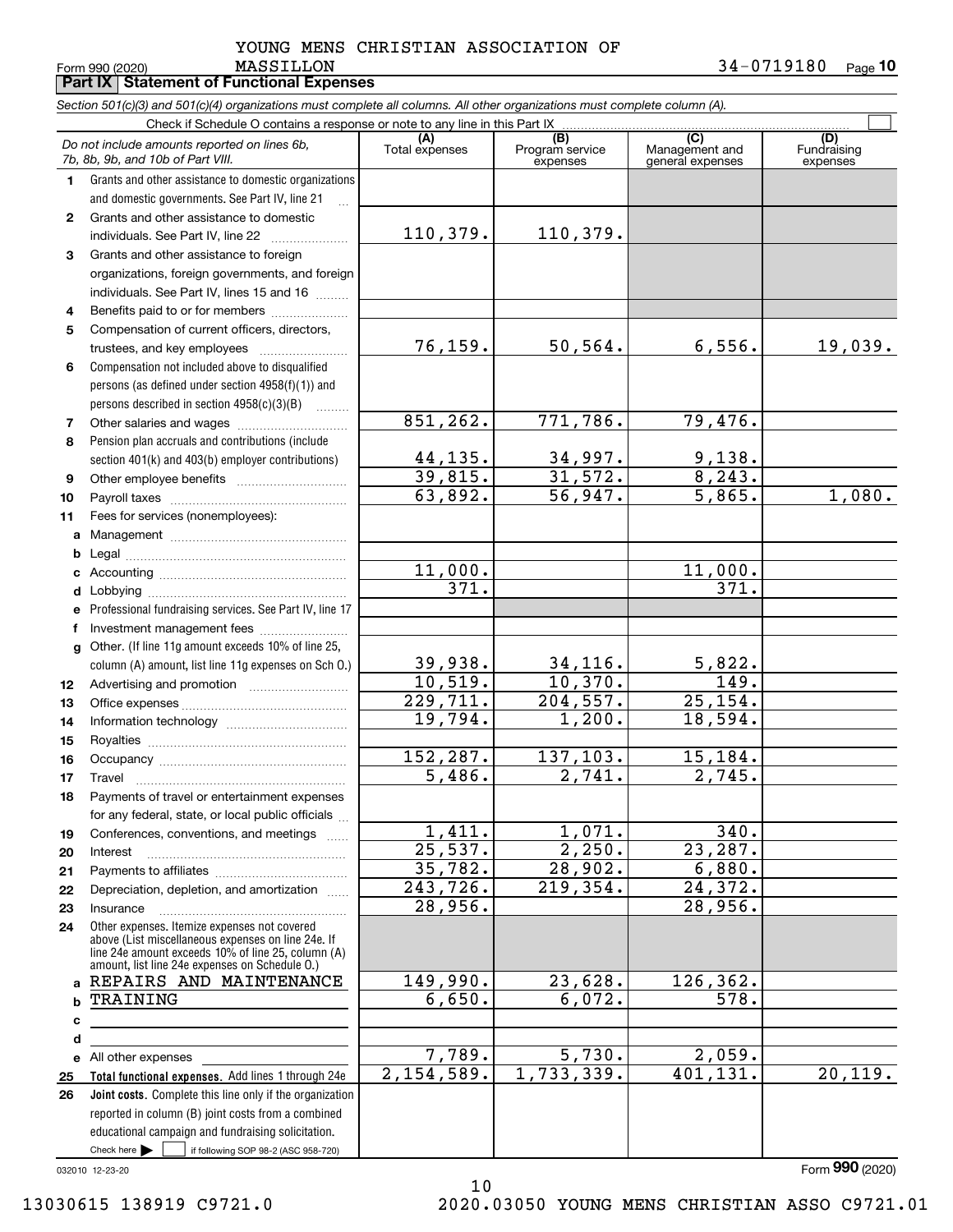**33**

Total liabilities and net assets/fund balances

**33**

 $5,043,169.$   $33$  5, 214, 506.

Form (2020) **990**

YOUNG MENS CHRISTIAN ASSOCIATION OF

**Part X** | Balance Sheet

Check if Schedule O contains a response or note to any line in this Part X

|                          | 1  | Cash - non-interest-bearing                                                                                                                                                                                                    |          | $\begin{minipage}{0.5\textwidth} \begin{tabular}{ l l l } \hline & \multicolumn{1}{ l l } \hline & \multicolumn{1}{ l } \multicolumn{1}{ l } \multicolumn{1}{ l } \multicolumn{1}{ l } \multicolumn{1}{ l } \multicolumn{1}{ l } \multicolumn{1}{ l } \multicolumn{1}{ l } \multicolumn{1}{ l } \multicolumn{1}{ l } \multicolumn{1}{ l } \multicolumn{1}{ l } \multicolumn{1}{ l } \multicolumn{1}{ l } \multicolumn{1}{ l } \multicolumn{1$ | 72,000.      | $\mathbf{1}$    | 29,472.      |
|--------------------------|----|--------------------------------------------------------------------------------------------------------------------------------------------------------------------------------------------------------------------------------|----------|-----------------------------------------------------------------------------------------------------------------------------------------------------------------------------------------------------------------------------------------------------------------------------------------------------------------------------------------------------------------------------------------------------------------------------------------------|--------------|-----------------|--------------|
|                          | 2  |                                                                                                                                                                                                                                |          |                                                                                                                                                                                                                                                                                                                                                                                                                                               | 193,618.     | $\overline{2}$  | 520, 435.    |
|                          | з  |                                                                                                                                                                                                                                |          |                                                                                                                                                                                                                                                                                                                                                                                                                                               |              | 3               |              |
|                          | 4  |                                                                                                                                                                                                                                | 16, 567. | $\overline{4}$                                                                                                                                                                                                                                                                                                                                                                                                                                | 40, 245.     |                 |              |
|                          | 5  | Loans and other receivables from any current or former officer, director,                                                                                                                                                      |          |                                                                                                                                                                                                                                                                                                                                                                                                                                               |              |                 |              |
|                          |    | trustee, key employee, creator or founder, substantial contributor, or 35%                                                                                                                                                     |          |                                                                                                                                                                                                                                                                                                                                                                                                                                               |              |                 |              |
|                          |    | controlled entity or family member of any of these persons                                                                                                                                                                     |          |                                                                                                                                                                                                                                                                                                                                                                                                                                               |              | 5               |              |
|                          | 6  | Loans and other receivables from other disqualified persons (as defined                                                                                                                                                        |          |                                                                                                                                                                                                                                                                                                                                                                                                                                               |              |                 |              |
|                          |    | under section $4958(f)(1)$ , and persons described in section $4958(c)(3)(B)$                                                                                                                                                  |          | $\ldots$                                                                                                                                                                                                                                                                                                                                                                                                                                      |              | 6               |              |
|                          | 7  |                                                                                                                                                                                                                                |          |                                                                                                                                                                                                                                                                                                                                                                                                                                               |              | $\overline{7}$  |              |
| Assets                   | 8  |                                                                                                                                                                                                                                |          |                                                                                                                                                                                                                                                                                                                                                                                                                                               |              | 8               |              |
|                          | 9  | Prepaid expenses and deferred charges                                                                                                                                                                                          |          |                                                                                                                                                                                                                                                                                                                                                                                                                                               |              | 9               |              |
|                          |    | <b>10a</b> Land, buildings, and equipment: cost or other                                                                                                                                                                       |          |                                                                                                                                                                                                                                                                                                                                                                                                                                               |              |                 |              |
|                          |    | basis. Complete Part VI of Schedule D  10a                                                                                                                                                                                     |          | 8,854,889.                                                                                                                                                                                                                                                                                                                                                                                                                                    |              |                 |              |
|                          |    | <u>  10b</u><br><b>b</b> Less: accumulated depreciation                                                                                                                                                                        |          | 4, 230, 535.                                                                                                                                                                                                                                                                                                                                                                                                                                  | 4,760,984.   | 10 <sub>c</sub> | 4,624,354.   |
|                          | 11 |                                                                                                                                                                                                                                |          |                                                                                                                                                                                                                                                                                                                                                                                                                                               |              | 11              |              |
|                          | 12 |                                                                                                                                                                                                                                |          |                                                                                                                                                                                                                                                                                                                                                                                                                                               |              | 12              |              |
|                          | 13 |                                                                                                                                                                                                                                |          |                                                                                                                                                                                                                                                                                                                                                                                                                                               |              | 13              |              |
|                          | 14 |                                                                                                                                                                                                                                |          |                                                                                                                                                                                                                                                                                                                                                                                                                                               |              | 14              |              |
|                          | 15 |                                                                                                                                                                                                                                |          |                                                                                                                                                                                                                                                                                                                                                                                                                                               |              | 15              |              |
|                          | 16 |                                                                                                                                                                                                                                |          |                                                                                                                                                                                                                                                                                                                                                                                                                                               | 5,043,169.   | 16              | 5, 214, 506. |
|                          | 17 |                                                                                                                                                                                                                                |          | 108,945.                                                                                                                                                                                                                                                                                                                                                                                                                                      | 17           | 92,718.         |              |
|                          | 18 |                                                                                                                                                                                                                                |          | 18                                                                                                                                                                                                                                                                                                                                                                                                                                            |              |                 |              |
|                          | 19 | Deferred revenue imminimum contracts and all the contracts and all the contracts and all the contracts are contracted and all the contracts are contracted and all the contracts are contracted and contract are contracted an | 28, 395. | 19                                                                                                                                                                                                                                                                                                                                                                                                                                            | 23,528.      |                 |              |
|                          | 20 |                                                                                                                                                                                                                                |          | 20                                                                                                                                                                                                                                                                                                                                                                                                                                            |              |                 |              |
|                          | 21 | Escrow or custodial account liability. Complete Part IV of Schedule D                                                                                                                                                          |          | 1.1.1.1.1.1.1.1.1.1                                                                                                                                                                                                                                                                                                                                                                                                                           |              | 21              |              |
|                          | 22 | Loans and other payables to any current or former officer, director,                                                                                                                                                           |          |                                                                                                                                                                                                                                                                                                                                                                                                                                               |              |                 |              |
| Liabilities              |    | trustee, key employee, creator or founder, substantial contributor, or 35%                                                                                                                                                     |          |                                                                                                                                                                                                                                                                                                                                                                                                                                               |              |                 |              |
|                          |    | controlled entity or family member of any of these persons                                                                                                                                                                     |          |                                                                                                                                                                                                                                                                                                                                                                                                                                               | 575,026.     | 22              | 564, 762.    |
|                          | 23 | Secured mortgages and notes payable to unrelated third parties                                                                                                                                                                 |          |                                                                                                                                                                                                                                                                                                                                                                                                                                               |              | 23              |              |
|                          | 24 |                                                                                                                                                                                                                                |          |                                                                                                                                                                                                                                                                                                                                                                                                                                               |              | 24              |              |
|                          | 25 | Other liabilities (including federal income tax, payables to related third                                                                                                                                                     |          |                                                                                                                                                                                                                                                                                                                                                                                                                                               |              |                 |              |
|                          |    | parties, and other liabilities not included on lines 17-24). Complete Part X<br>of Schedule D                                                                                                                                  |          |                                                                                                                                                                                                                                                                                                                                                                                                                                               |              | 25              |              |
|                          | 26 | Total liabilities. Add lines 17 through 25                                                                                                                                                                                     |          |                                                                                                                                                                                                                                                                                                                                                                                                                                               | 712, 366.    | 26              | 681,008.     |
|                          |    | Organizations that follow FASB ASC 958, check here $\blacktriangleright \lfloor X \rfloor$                                                                                                                                     |          |                                                                                                                                                                                                                                                                                                                                                                                                                                               |              |                 |              |
|                          |    | and complete lines 27, 28, 32, and 33.                                                                                                                                                                                         |          |                                                                                                                                                                                                                                                                                                                                                                                                                                               |              |                 |              |
| nces                     | 27 | Net assets without donor restrictions                                                                                                                                                                                          |          |                                                                                                                                                                                                                                                                                                                                                                                                                                               | 4, 314, 136. | 27              | 4,515,642.   |
|                          | 28 | Net assets with donor restrictions                                                                                                                                                                                             |          |                                                                                                                                                                                                                                                                                                                                                                                                                                               | 16,667.      | 28              | 17,856.      |
|                          |    | Organizations that do not follow FASB ASC 958, check here $\blacktriangleright$                                                                                                                                                |          |                                                                                                                                                                                                                                                                                                                                                                                                                                               |              |                 |              |
|                          |    | and complete lines 29 through 33.                                                                                                                                                                                              |          |                                                                                                                                                                                                                                                                                                                                                                                                                                               |              |                 |              |
|                          | 29 | Capital stock or trust principal, or current funds                                                                                                                                                                             |          |                                                                                                                                                                                                                                                                                                                                                                                                                                               |              | 29              |              |
|                          | 30 | Paid-in or capital surplus, or land, building, or equipment fund                                                                                                                                                               |          |                                                                                                                                                                                                                                                                                                                                                                                                                                               |              | 30              |              |
|                          | 31 | Retained earnings, endowment, accumulated income, or other funds                                                                                                                                                               |          |                                                                                                                                                                                                                                                                                                                                                                                                                                               |              | 31              |              |
| Net Assets or Fund Balar | 32 | Total net assets or fund balances                                                                                                                                                                                              |          |                                                                                                                                                                                                                                                                                                                                                                                                                                               | 4,330,803.   | 32              | 4,533,498.   |
|                          |    |                                                                                                                                                                                                                                |          |                                                                                                                                                                                                                                                                                                                                                                                                                                               |              |                 |              |

(B)<br>End of year

 $\mathcal{L}^{\text{max}}$ 

**(A) (B)**

Beginning of year | | End of year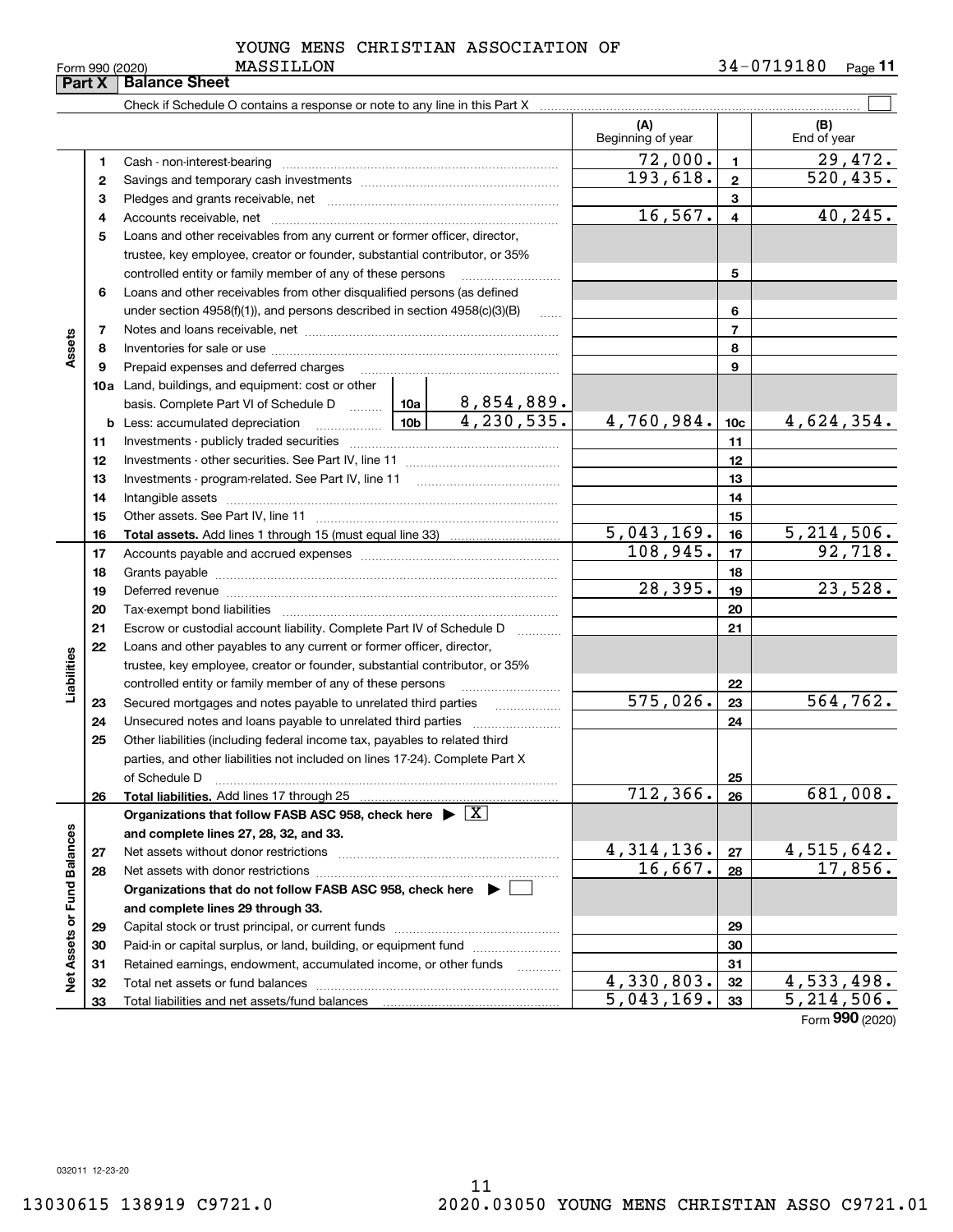|           | YOUNG MENS CHRISTIAN ASSOCIATION OF |                    |  |
|-----------|-------------------------------------|--------------------|--|
| MASSTIJON |                                     | $34 - 0719180 - 5$ |  |

|    | Form 990 (2020)<br>MASSILLON                                                                                                                                                                                                   |                         | 34-0719180     |     | Page 12 |
|----|--------------------------------------------------------------------------------------------------------------------------------------------------------------------------------------------------------------------------------|-------------------------|----------------|-----|---------|
|    | <b>Part XI   Reconciliation of Net Assets</b>                                                                                                                                                                                  |                         |                |     |         |
|    |                                                                                                                                                                                                                                |                         |                |     |         |
|    |                                                                                                                                                                                                                                |                         |                |     |         |
| 1  | Total revenue (must equal Part VIII, column (A), line 12)                                                                                                                                                                      | 1.                      | 2,357,284.     |     |         |
| 2  | Total expenses (must equal Part IX, column (A), line 25)                                                                                                                                                                       | $\overline{2}$          | 2,154,589.     |     |         |
| з  | Revenue less expenses. Subtract line 2 from line 1                                                                                                                                                                             | $\overline{\mathbf{3}}$ | 202,695.       |     |         |
| 4  |                                                                                                                                                                                                                                | $\overline{4}$          | 4,330,803.     |     |         |
| 5  |                                                                                                                                                                                                                                | 5                       |                |     |         |
| 6  | Donated services and use of facilities [111] processes and the service of facilities [11] processes and use of facilities [11] processes and the service of facilities [11] processes and the service of the service of the se | 6                       |                |     |         |
| 7  | Investment expenses www.communication.com/www.communication.com/www.communication.com/www.com                                                                                                                                  | $\overline{7}$          |                |     |         |
| 8  | Prior period adjustments                                                                                                                                                                                                       | 8                       |                |     |         |
| 9  | Other changes in net assets or fund balances (explain on Schedule O)                                                                                                                                                           | 9                       |                |     | $0$ .   |
| 10 | Net assets or fund balances at end of year. Combine lines 3 through 9 (must equal Part X, line 32,                                                                                                                             |                         |                |     |         |
|    | column (B))                                                                                                                                                                                                                    | 10                      | 4,533,498.     |     |         |
|    | Part XII Financial Statements and Reporting                                                                                                                                                                                    |                         |                |     |         |
|    |                                                                                                                                                                                                                                |                         |                |     |         |
|    |                                                                                                                                                                                                                                |                         |                | Yes | No      |
| 1. | $\overline{X}$ Accrual<br>Accounting method used to prepare the Form 990: [16] Cash<br>Other                                                                                                                                   |                         |                |     |         |
|    | If the organization changed its method of accounting from a prior year or checked "Other," explain in Schedule O.                                                                                                              |                         |                |     |         |
|    | 2a Were the organization's financial statements compiled or reviewed by an independent accountant?                                                                                                                             |                         | 2a             |     | X       |
|    | If "Yes," check a box below to indicate whether the financial statements for the year were compiled or reviewed on a                                                                                                           |                         |                |     |         |
|    | separate basis, consolidated basis, or both:                                                                                                                                                                                   |                         |                |     |         |
|    | Separate basis<br>Consolidated basis<br>Both consolidated and separate basis                                                                                                                                                   |                         |                |     |         |
|    | <b>b</b> Were the organization's financial statements audited by an independent accountant?                                                                                                                                    |                         | 2 <sub>b</sub> | X   |         |
|    | If "Yes," check a box below to indicate whether the financial statements for the year were audited on a separate basis,                                                                                                        |                         |                |     |         |
|    | consolidated basis, or both:                                                                                                                                                                                                   |                         |                |     |         |
|    | $X$ Separate basis<br>Consolidated basis<br>Both consolidated and separate basis                                                                                                                                               |                         |                |     |         |
|    | c If "Yes" to line 2a or 2b, does the organization have a committee that assumes responsibility for oversight of the audit,                                                                                                    |                         |                |     |         |
|    |                                                                                                                                                                                                                                |                         | 2c             | х   |         |
|    | If the organization changed either its oversight process or selection process during the tax year, explain on Schedule O.                                                                                                      |                         |                |     |         |
|    | 3a As a result of a federal award, was the organization required to undergo an audit or audits as set forth in the Single Audit                                                                                                |                         |                |     |         |
|    |                                                                                                                                                                                                                                |                         | 3a             |     | X.      |
|    | b If "Yes," did the organization undergo the required audit or audits? If the organization did not undergo the required audit                                                                                                  |                         |                |     |         |
|    |                                                                                                                                                                                                                                |                         | 3b             |     |         |

Form (2020) **990**

032012 12-23-20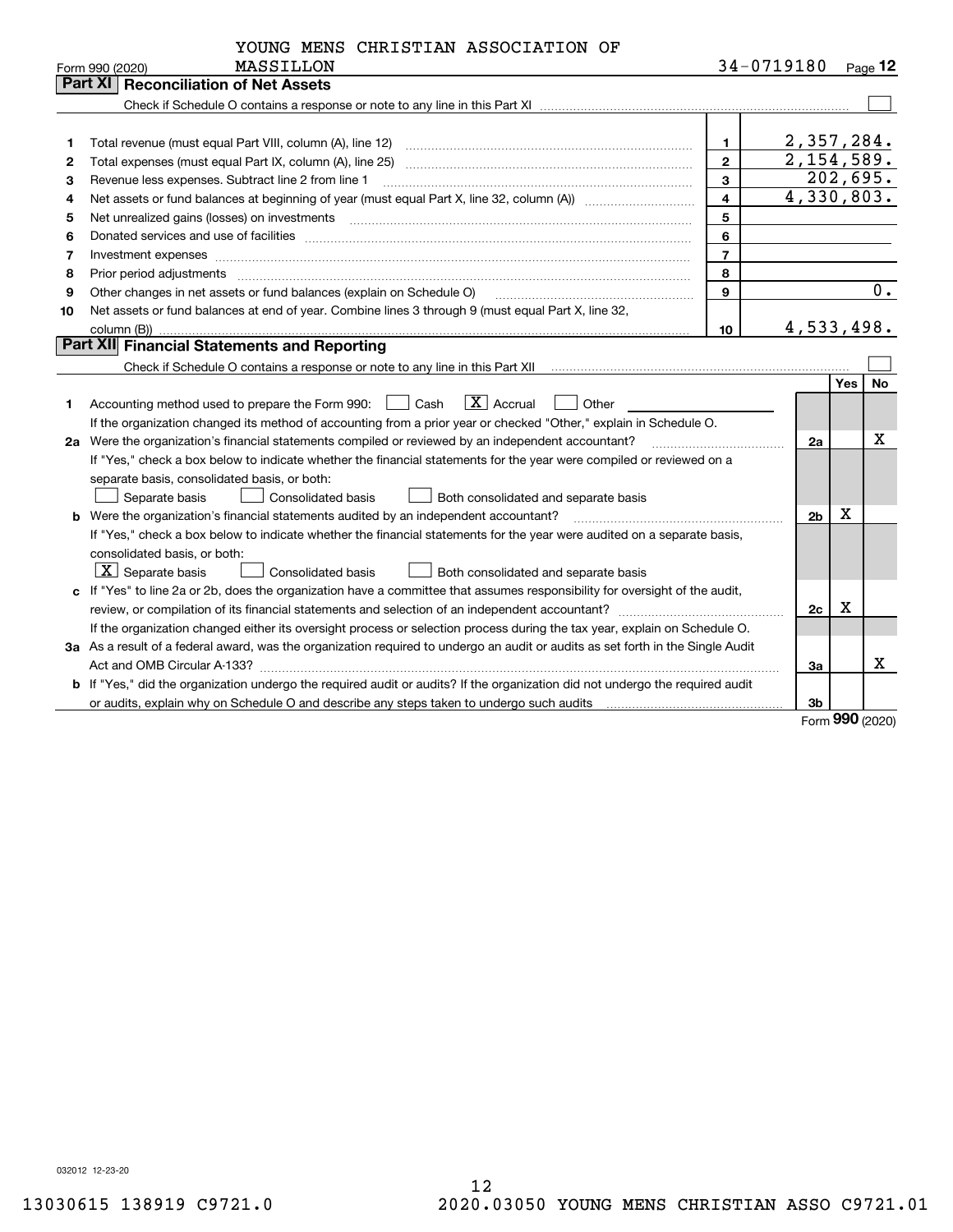| <b>SCHEDULE A</b>                                      |                                               |                                                                                                                                  |                                                                                                                                                                                                                                  |                                    |                                 |                            |  |                                       |
|--------------------------------------------------------|-----------------------------------------------|----------------------------------------------------------------------------------------------------------------------------------|----------------------------------------------------------------------------------------------------------------------------------------------------------------------------------------------------------------------------------|------------------------------------|---------------------------------|----------------------------|--|---------------------------------------|
| (Form 990 or 990-EZ)                                   |                                               | <b>Public Charity Status and Public Support</b><br>Complete if the organization is a section 501(c)(3) organization or a section |                                                                                                                                                                                                                                  |                                    |                                 |                            |  |                                       |
|                                                        |                                               |                                                                                                                                  | 4947(a)(1) nonexempt charitable trust.                                                                                                                                                                                           |                                    |                                 |                            |  |                                       |
| Department of the Treasury<br>Internal Revenue Service |                                               |                                                                                                                                  | Attach to Form 990 or Form 990-EZ.                                                                                                                                                                                               |                                    |                                 |                            |  | <b>Open to Public</b><br>Inspection   |
| Name of the organization                               |                                               |                                                                                                                                  | Go to www.irs.gov/Form990 for instructions and the latest information.<br>YOUNG MENS CHRISTIAN ASSOCIATION OF                                                                                                                    |                                    |                                 |                            |  | <b>Employer identification number</b> |
|                                                        |                                               | MASSILLON                                                                                                                        |                                                                                                                                                                                                                                  |                                    |                                 |                            |  | 34-0719180                            |
| Part I                                                 |                                               |                                                                                                                                  | Reason for Public Charity Status. (All organizations must complete this part.) See instructions.                                                                                                                                 |                                    |                                 |                            |  |                                       |
|                                                        |                                               |                                                                                                                                  | The organization is not a private foundation because it is: (For lines 1 through 12, check only one box.)                                                                                                                        |                                    |                                 |                            |  |                                       |
| 1                                                      |                                               |                                                                                                                                  | A church, convention of churches, or association of churches described in section 170(b)(1)(A)(i).                                                                                                                               |                                    |                                 |                            |  |                                       |
| 2                                                      |                                               |                                                                                                                                  | A school described in section 170(b)(1)(A)(ii). (Attach Schedule E (Form 990 or 990-EZ).)                                                                                                                                        |                                    |                                 |                            |  |                                       |
| 3                                                      |                                               |                                                                                                                                  | A hospital or a cooperative hospital service organization described in section 170(b)(1)(A)(iii).                                                                                                                                |                                    |                                 |                            |  |                                       |
| 4                                                      |                                               |                                                                                                                                  | A medical research organization operated in conjunction with a hospital described in section 170(b)(1)(A)(iii). Enter the hospital's name,                                                                                       |                                    |                                 |                            |  |                                       |
|                                                        | city, and state:                              |                                                                                                                                  | An organization operated for the benefit of a college or university owned or operated by a governmental unit described in                                                                                                        |                                    |                                 |                            |  |                                       |
| 5                                                      | section 170(b)(1)(A)(iv). (Complete Part II.) |                                                                                                                                  |                                                                                                                                                                                                                                  |                                    |                                 |                            |  |                                       |
| 6                                                      |                                               |                                                                                                                                  | A federal, state, or local government or governmental unit described in section 170(b)(1)(A)(v).                                                                                                                                 |                                    |                                 |                            |  |                                       |
| 7                                                      |                                               |                                                                                                                                  | An organization that normally receives a substantial part of its support from a governmental unit or from the general public described in                                                                                        |                                    |                                 |                            |  |                                       |
|                                                        | section 170(b)(1)(A)(vi). (Complete Part II.) |                                                                                                                                  |                                                                                                                                                                                                                                  |                                    |                                 |                            |  |                                       |
| 8                                                      |                                               |                                                                                                                                  | A community trust described in section 170(b)(1)(A)(vi). (Complete Part II.)                                                                                                                                                     |                                    |                                 |                            |  |                                       |
| 9                                                      |                                               |                                                                                                                                  | An agricultural research organization described in section 170(b)(1)(A)(ix) operated in conjunction with a land-grant college                                                                                                    |                                    |                                 |                            |  |                                       |
|                                                        |                                               |                                                                                                                                  | or university or a non-land-grant college of agriculture (see instructions). Enter the name, city, and state of the college or                                                                                                   |                                    |                                 |                            |  |                                       |
| university:                                            |                                               |                                                                                                                                  |                                                                                                                                                                                                                                  |                                    |                                 |                            |  |                                       |
| $\lfloor x \rfloor$<br>10                              |                                               |                                                                                                                                  | An organization that normally receives (1) more than 33 1/3% of its support from contributions, membership fees, and gross receipts from                                                                                         |                                    |                                 |                            |  |                                       |
|                                                        |                                               |                                                                                                                                  | activities related to its exempt functions, subject to certain exceptions; and (2) no more than 33 1/3% of its support from gross investment                                                                                     |                                    |                                 |                            |  |                                       |
|                                                        |                                               |                                                                                                                                  | income and unrelated business taxable income (less section 511 tax) from businesses acquired by the organization after June 30, 1975.                                                                                            |                                    |                                 |                            |  |                                       |
| 11                                                     | See section 509(a)(2). (Complete Part III.)   |                                                                                                                                  | An organization organized and operated exclusively to test for public safety. See section 509(a)(4).                                                                                                                             |                                    |                                 |                            |  |                                       |
| 12                                                     |                                               |                                                                                                                                  | An organization organized and operated exclusively for the benefit of, to perform the functions of, or to carry out the purposes of one or                                                                                       |                                    |                                 |                            |  |                                       |
|                                                        |                                               |                                                                                                                                  | more publicly supported organizations described in section 509(a)(1) or section 509(a)(2). See section 509(a)(3). Check the box in                                                                                               |                                    |                                 |                            |  |                                       |
|                                                        |                                               |                                                                                                                                  | lines 12a through 12d that describes the type of supporting organization and complete lines 12e, 12f, and 12g.                                                                                                                   |                                    |                                 |                            |  |                                       |
| a                                                      |                                               |                                                                                                                                  | Type I. A supporting organization operated, supervised, or controlled by its supported organization(s), typically by giving                                                                                                      |                                    |                                 |                            |  |                                       |
|                                                        |                                               |                                                                                                                                  | the supported organization(s) the power to regularly appoint or elect a majority of the directors or trustees of the supporting                                                                                                  |                                    |                                 |                            |  |                                       |
|                                                        |                                               | organization. You must complete Part IV, Sections A and B.                                                                       |                                                                                                                                                                                                                                  |                                    |                                 |                            |  |                                       |
| b                                                      |                                               |                                                                                                                                  | Type II. A supporting organization supervised or controlled in connection with its supported organization(s), by having                                                                                                          |                                    |                                 |                            |  |                                       |
|                                                        |                                               |                                                                                                                                  | control or management of the supporting organization vested in the same persons that control or manage the supported                                                                                                             |                                    |                                 |                            |  |                                       |
|                                                        |                                               | organization(s). You must complete Part IV, Sections A and C.                                                                    |                                                                                                                                                                                                                                  |                                    |                                 |                            |  |                                       |
| с                                                      |                                               |                                                                                                                                  | Type III functionally integrated. A supporting organization operated in connection with, and functionally integrated with,<br>its supported organization(s) (see instructions). You must complete Part IV, Sections A, D, and E. |                                    |                                 |                            |  |                                       |
| d                                                      |                                               |                                                                                                                                  | Type III non-functionally integrated. A supporting organization operated in connection with its supported organization(s)                                                                                                        |                                    |                                 |                            |  |                                       |
|                                                        |                                               |                                                                                                                                  | that is not functionally integrated. The organization generally must satisfy a distribution requirement and an attentiveness                                                                                                     |                                    |                                 |                            |  |                                       |
|                                                        |                                               |                                                                                                                                  | requirement (see instructions). You must complete Part IV, Sections A and D, and Part V.                                                                                                                                         |                                    |                                 |                            |  |                                       |
| е                                                      |                                               |                                                                                                                                  | Check this box if the organization received a written determination from the IRS that it is a Type I, Type II, Type III                                                                                                          |                                    |                                 |                            |  |                                       |
|                                                        |                                               |                                                                                                                                  | functionally integrated, or Type III non-functionally integrated supporting organization.                                                                                                                                        |                                    |                                 |                            |  |                                       |
| f.                                                     | Enter the number of supported organizations   |                                                                                                                                  |                                                                                                                                                                                                                                  |                                    |                                 |                            |  |                                       |
| a                                                      | (i) Name of supported                         | Provide the following information about the supported organization(s).<br>(ii) EIN                                               | (iii) Type of organization                                                                                                                                                                                                       |                                    | (iv) Is the organization listed | (v) Amount of monetary     |  | (vi) Amount of other                  |
|                                                        | organization                                  |                                                                                                                                  | (described on lines 1-10                                                                                                                                                                                                         | in your governing document?<br>Yes | No                              | support (see instructions) |  | support (see instructions)            |
|                                                        |                                               |                                                                                                                                  | above (see instructions))                                                                                                                                                                                                        |                                    |                                 |                            |  |                                       |
|                                                        |                                               |                                                                                                                                  |                                                                                                                                                                                                                                  |                                    |                                 |                            |  |                                       |
|                                                        |                                               |                                                                                                                                  |                                                                                                                                                                                                                                  |                                    |                                 |                            |  |                                       |
|                                                        |                                               |                                                                                                                                  |                                                                                                                                                                                                                                  |                                    |                                 |                            |  |                                       |
|                                                        |                                               |                                                                                                                                  |                                                                                                                                                                                                                                  |                                    |                                 |                            |  |                                       |
|                                                        |                                               |                                                                                                                                  |                                                                                                                                                                                                                                  |                                    |                                 |                            |  |                                       |
|                                                        |                                               |                                                                                                                                  |                                                                                                                                                                                                                                  |                                    |                                 |                            |  |                                       |
|                                                        |                                               |                                                                                                                                  |                                                                                                                                                                                                                                  |                                    |                                 |                            |  |                                       |
|                                                        |                                               |                                                                                                                                  |                                                                                                                                                                                                                                  |                                    |                                 |                            |  |                                       |
|                                                        |                                               |                                                                                                                                  |                                                                                                                                                                                                                                  |                                    |                                 |                            |  |                                       |
| Total                                                  |                                               |                                                                                                                                  | LHA For Panorwork Poduction Act Notice, see the Instructions for Form 000 or 000-F7 - 20001-01-05-01                                                                                                                             |                                    |                                 |                            |  | Schodule A (Form 880 or 880 F7) 2020  |

or 990-EZ. 032021 01-25-21 Schedule A (Form 990 or 990-EZ) 2020 LHA For Paperwork Reduction Act Notice, see the Instructions for Form 990 or 990-EZ. <sub>032021</sub> o1-25-21 Schedule A (Form 990 or 990-EZ) 2020 13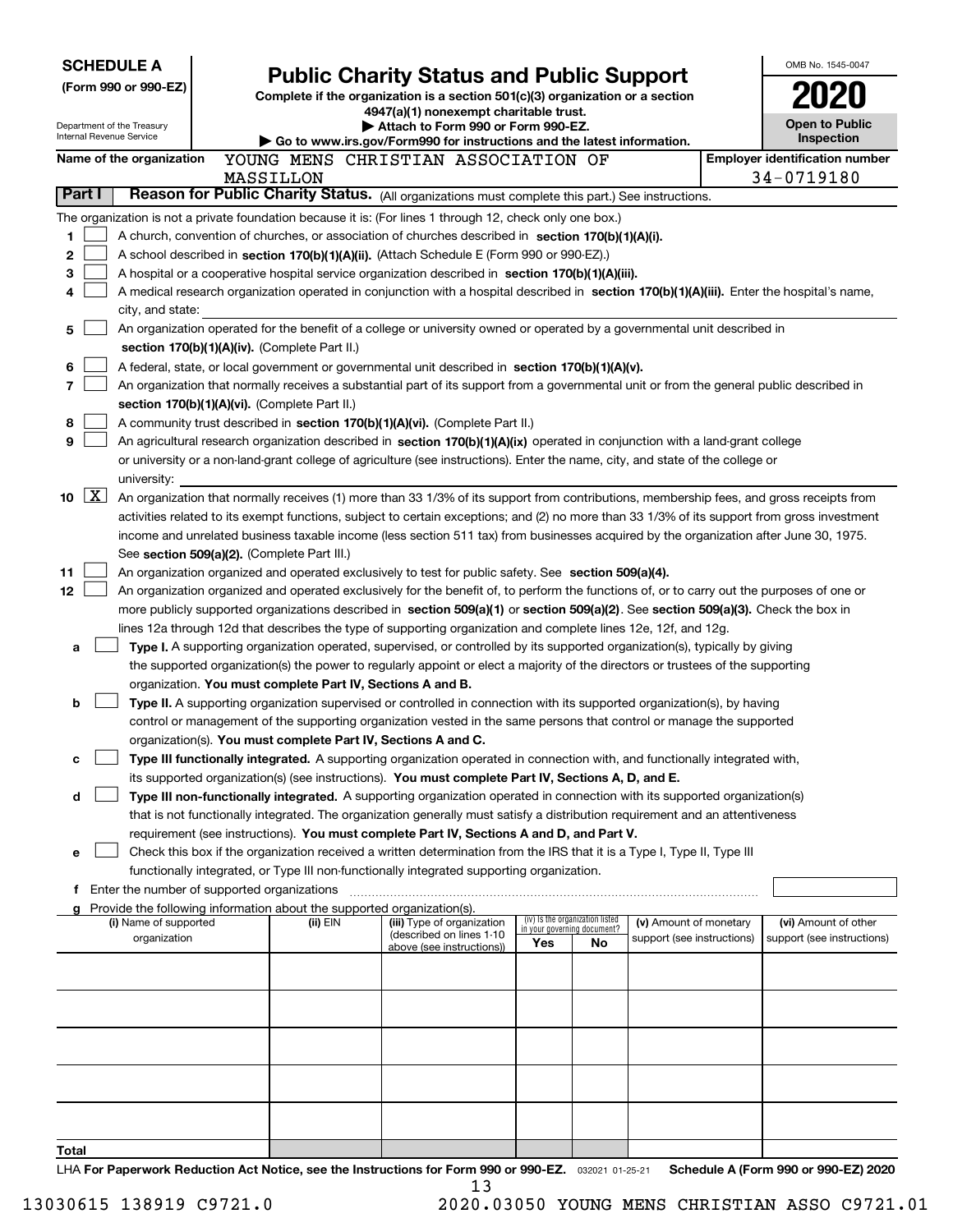#### Schedule A (Form 990 or 990-EZ) 2020 MASSILLON

**2**MASSILLON 34-0719180

(Complete only if you checked the box on line 5, 7, or 8 of Part I or if the organization failed to qualify under Part III. If the organization fails to qualify under the tests listed below, please complete Part III.) **Part II** Support Schedule for Organizations Described in Sections 170(b)(1)(A)(iv) and 170(b)(1)(A)(vi)

| Calendar year (or fiscal year beginning in) $\blacktriangleright$<br>(a) 2016<br>$(d)$ 2019<br>(f) Total<br>(b) 2017<br>$(c)$ 2018<br>(e) 2020<br>1 Gifts, grants, contributions, and<br>membership fees received. (Do not<br>include any "unusual grants.")<br>2 Tax revenues levied for the organ-<br>ization's benefit and either paid to<br>or expended on its behalf<br>3 The value of services or facilities<br>furnished by a governmental unit to<br>the organization without charge<br><b>Total.</b> Add lines 1 through 3<br>The portion of total contributions<br>5<br>by each person (other than a<br>governmental unit or publicly<br>supported organization) included<br>on line 1 that exceeds 2% of the<br>amount shown on line 11,<br>column (f)<br>6 Public support. Subtract line 5 from line 4.<br><b>Section B. Total Support</b><br>Calendar year (or fiscal year beginning in)<br>(b) 2017<br>$(d)$ 2019<br>(f) Total<br>(a) 2016<br>$(c)$ 2018<br>(e) 2020<br>7 Amounts from line 4<br>Gross income from interest,<br>8<br>dividends, payments received on<br>securities loans, rents, royalties,<br>and income from similar sources<br>Net income from unrelated business<br>9<br>activities, whether or not the<br>business is regularly carried on<br><b>10</b> Other income. Do not include gain<br>or loss from the sale of capital<br>assets (Explain in Part VI.)<br><b>11 Total support.</b> Add lines 7 through 10<br>12<br><b>12</b> Gross receipts from related activities, etc. (see instructions)<br>13 First 5 years. If the Form 990 is for the organization's first, second, third, fourth, or fifth tax year as a section 501(c)(3)<br>Section C. Computation of Public Support Percentage<br>14<br>%<br>15<br>%<br>16a 33 1/3% support test - 2020. If the organization did not check the box on line 13, and line 14 is 33 1/3% or more, check this box and<br>stop here. The organization qualifies as a publicly supported organization<br>b 33 1/3% support test - 2019. If the organization did not check a box on line 13 or 16a, and line 15 is 33 1/3% or more, check this box<br>and stop here. The organization qualifies as a publicly supported organization<br>17a 10% -facts-and-circumstances test - 2020. If the organization did not check a box on line 13, 16a, or 16b, and line 14 is 10% or more,<br>and if the organization meets the facts-and-circumstances test, check this box and stop here. Explain in Part VI how the organization<br>meets the facts-and-circumstances test. The organization qualifies as a publicly supported organization<br><b>b 10% -facts-and-circumstances test - 2019.</b> If the organization did not check a box on line 13, 16a, 16b, or 17a, and line 15 is 10% or<br>more, and if the organization meets the facts-and-circumstances test, check this box and stop here. Explain in Part VI how the<br>organization meets the facts-and-circumstances test. The organization qualifies as a publicly supported organization<br>18 Private foundation. If the organization did not check a box on line 13, 16a, 16b, 17a, or 17b, check this box and see instructions | <b>Section A. Public Support</b> |  |  |  |
|---------------------------------------------------------------------------------------------------------------------------------------------------------------------------------------------------------------------------------------------------------------------------------------------------------------------------------------------------------------------------------------------------------------------------------------------------------------------------------------------------------------------------------------------------------------------------------------------------------------------------------------------------------------------------------------------------------------------------------------------------------------------------------------------------------------------------------------------------------------------------------------------------------------------------------------------------------------------------------------------------------------------------------------------------------------------------------------------------------------------------------------------------------------------------------------------------------------------------------------------------------------------------------------------------------------------------------------------------------------------------------------------------------------------------------------------------------------------------------------------------------------------------------------------------------------------------------------------------------------------------------------------------------------------------------------------------------------------------------------------------------------------------------------------------------------------------------------------------------------------------------------------------------------------------------------------------------------------------------------------------------------------------------------------------------------------------------------------------------------------------------------------------------------------------------------------------------------------------------------------------------------------------------------------------------------------------------------------------------------------------------------------------------------------------------------------------------------------------------------------------------------------------------------------------------------------------------------------------------------------------------------------------------------------------------------------------------------------------------------------------------------------------------------------------------------------------------------------------------------------------------------------------------------------------------------------------------------------------------------------------------------------------------------------------------------------------------------------------------------------------------------------------------------------------|----------------------------------|--|--|--|
|                                                                                                                                                                                                                                                                                                                                                                                                                                                                                                                                                                                                                                                                                                                                                                                                                                                                                                                                                                                                                                                                                                                                                                                                                                                                                                                                                                                                                                                                                                                                                                                                                                                                                                                                                                                                                                                                                                                                                                                                                                                                                                                                                                                                                                                                                                                                                                                                                                                                                                                                                                                                                                                                                                                                                                                                                                                                                                                                                                                                                                                                                                                                                                           |                                  |  |  |  |
|                                                                                                                                                                                                                                                                                                                                                                                                                                                                                                                                                                                                                                                                                                                                                                                                                                                                                                                                                                                                                                                                                                                                                                                                                                                                                                                                                                                                                                                                                                                                                                                                                                                                                                                                                                                                                                                                                                                                                                                                                                                                                                                                                                                                                                                                                                                                                                                                                                                                                                                                                                                                                                                                                                                                                                                                                                                                                                                                                                                                                                                                                                                                                                           |                                  |  |  |  |
|                                                                                                                                                                                                                                                                                                                                                                                                                                                                                                                                                                                                                                                                                                                                                                                                                                                                                                                                                                                                                                                                                                                                                                                                                                                                                                                                                                                                                                                                                                                                                                                                                                                                                                                                                                                                                                                                                                                                                                                                                                                                                                                                                                                                                                                                                                                                                                                                                                                                                                                                                                                                                                                                                                                                                                                                                                                                                                                                                                                                                                                                                                                                                                           |                                  |  |  |  |
|                                                                                                                                                                                                                                                                                                                                                                                                                                                                                                                                                                                                                                                                                                                                                                                                                                                                                                                                                                                                                                                                                                                                                                                                                                                                                                                                                                                                                                                                                                                                                                                                                                                                                                                                                                                                                                                                                                                                                                                                                                                                                                                                                                                                                                                                                                                                                                                                                                                                                                                                                                                                                                                                                                                                                                                                                                                                                                                                                                                                                                                                                                                                                                           |                                  |  |  |  |
|                                                                                                                                                                                                                                                                                                                                                                                                                                                                                                                                                                                                                                                                                                                                                                                                                                                                                                                                                                                                                                                                                                                                                                                                                                                                                                                                                                                                                                                                                                                                                                                                                                                                                                                                                                                                                                                                                                                                                                                                                                                                                                                                                                                                                                                                                                                                                                                                                                                                                                                                                                                                                                                                                                                                                                                                                                                                                                                                                                                                                                                                                                                                                                           |                                  |  |  |  |
|                                                                                                                                                                                                                                                                                                                                                                                                                                                                                                                                                                                                                                                                                                                                                                                                                                                                                                                                                                                                                                                                                                                                                                                                                                                                                                                                                                                                                                                                                                                                                                                                                                                                                                                                                                                                                                                                                                                                                                                                                                                                                                                                                                                                                                                                                                                                                                                                                                                                                                                                                                                                                                                                                                                                                                                                                                                                                                                                                                                                                                                                                                                                                                           |                                  |  |  |  |
|                                                                                                                                                                                                                                                                                                                                                                                                                                                                                                                                                                                                                                                                                                                                                                                                                                                                                                                                                                                                                                                                                                                                                                                                                                                                                                                                                                                                                                                                                                                                                                                                                                                                                                                                                                                                                                                                                                                                                                                                                                                                                                                                                                                                                                                                                                                                                                                                                                                                                                                                                                                                                                                                                                                                                                                                                                                                                                                                                                                                                                                                                                                                                                           |                                  |  |  |  |
|                                                                                                                                                                                                                                                                                                                                                                                                                                                                                                                                                                                                                                                                                                                                                                                                                                                                                                                                                                                                                                                                                                                                                                                                                                                                                                                                                                                                                                                                                                                                                                                                                                                                                                                                                                                                                                                                                                                                                                                                                                                                                                                                                                                                                                                                                                                                                                                                                                                                                                                                                                                                                                                                                                                                                                                                                                                                                                                                                                                                                                                                                                                                                                           |                                  |  |  |  |
|                                                                                                                                                                                                                                                                                                                                                                                                                                                                                                                                                                                                                                                                                                                                                                                                                                                                                                                                                                                                                                                                                                                                                                                                                                                                                                                                                                                                                                                                                                                                                                                                                                                                                                                                                                                                                                                                                                                                                                                                                                                                                                                                                                                                                                                                                                                                                                                                                                                                                                                                                                                                                                                                                                                                                                                                                                                                                                                                                                                                                                                                                                                                                                           |                                  |  |  |  |
|                                                                                                                                                                                                                                                                                                                                                                                                                                                                                                                                                                                                                                                                                                                                                                                                                                                                                                                                                                                                                                                                                                                                                                                                                                                                                                                                                                                                                                                                                                                                                                                                                                                                                                                                                                                                                                                                                                                                                                                                                                                                                                                                                                                                                                                                                                                                                                                                                                                                                                                                                                                                                                                                                                                                                                                                                                                                                                                                                                                                                                                                                                                                                                           |                                  |  |  |  |
|                                                                                                                                                                                                                                                                                                                                                                                                                                                                                                                                                                                                                                                                                                                                                                                                                                                                                                                                                                                                                                                                                                                                                                                                                                                                                                                                                                                                                                                                                                                                                                                                                                                                                                                                                                                                                                                                                                                                                                                                                                                                                                                                                                                                                                                                                                                                                                                                                                                                                                                                                                                                                                                                                                                                                                                                                                                                                                                                                                                                                                                                                                                                                                           |                                  |  |  |  |
|                                                                                                                                                                                                                                                                                                                                                                                                                                                                                                                                                                                                                                                                                                                                                                                                                                                                                                                                                                                                                                                                                                                                                                                                                                                                                                                                                                                                                                                                                                                                                                                                                                                                                                                                                                                                                                                                                                                                                                                                                                                                                                                                                                                                                                                                                                                                                                                                                                                                                                                                                                                                                                                                                                                                                                                                                                                                                                                                                                                                                                                                                                                                                                           |                                  |  |  |  |
|                                                                                                                                                                                                                                                                                                                                                                                                                                                                                                                                                                                                                                                                                                                                                                                                                                                                                                                                                                                                                                                                                                                                                                                                                                                                                                                                                                                                                                                                                                                                                                                                                                                                                                                                                                                                                                                                                                                                                                                                                                                                                                                                                                                                                                                                                                                                                                                                                                                                                                                                                                                                                                                                                                                                                                                                                                                                                                                                                                                                                                                                                                                                                                           |                                  |  |  |  |
|                                                                                                                                                                                                                                                                                                                                                                                                                                                                                                                                                                                                                                                                                                                                                                                                                                                                                                                                                                                                                                                                                                                                                                                                                                                                                                                                                                                                                                                                                                                                                                                                                                                                                                                                                                                                                                                                                                                                                                                                                                                                                                                                                                                                                                                                                                                                                                                                                                                                                                                                                                                                                                                                                                                                                                                                                                                                                                                                                                                                                                                                                                                                                                           |                                  |  |  |  |
|                                                                                                                                                                                                                                                                                                                                                                                                                                                                                                                                                                                                                                                                                                                                                                                                                                                                                                                                                                                                                                                                                                                                                                                                                                                                                                                                                                                                                                                                                                                                                                                                                                                                                                                                                                                                                                                                                                                                                                                                                                                                                                                                                                                                                                                                                                                                                                                                                                                                                                                                                                                                                                                                                                                                                                                                                                                                                                                                                                                                                                                                                                                                                                           |                                  |  |  |  |
|                                                                                                                                                                                                                                                                                                                                                                                                                                                                                                                                                                                                                                                                                                                                                                                                                                                                                                                                                                                                                                                                                                                                                                                                                                                                                                                                                                                                                                                                                                                                                                                                                                                                                                                                                                                                                                                                                                                                                                                                                                                                                                                                                                                                                                                                                                                                                                                                                                                                                                                                                                                                                                                                                                                                                                                                                                                                                                                                                                                                                                                                                                                                                                           |                                  |  |  |  |
|                                                                                                                                                                                                                                                                                                                                                                                                                                                                                                                                                                                                                                                                                                                                                                                                                                                                                                                                                                                                                                                                                                                                                                                                                                                                                                                                                                                                                                                                                                                                                                                                                                                                                                                                                                                                                                                                                                                                                                                                                                                                                                                                                                                                                                                                                                                                                                                                                                                                                                                                                                                                                                                                                                                                                                                                                                                                                                                                                                                                                                                                                                                                                                           |                                  |  |  |  |
|                                                                                                                                                                                                                                                                                                                                                                                                                                                                                                                                                                                                                                                                                                                                                                                                                                                                                                                                                                                                                                                                                                                                                                                                                                                                                                                                                                                                                                                                                                                                                                                                                                                                                                                                                                                                                                                                                                                                                                                                                                                                                                                                                                                                                                                                                                                                                                                                                                                                                                                                                                                                                                                                                                                                                                                                                                                                                                                                                                                                                                                                                                                                                                           |                                  |  |  |  |
|                                                                                                                                                                                                                                                                                                                                                                                                                                                                                                                                                                                                                                                                                                                                                                                                                                                                                                                                                                                                                                                                                                                                                                                                                                                                                                                                                                                                                                                                                                                                                                                                                                                                                                                                                                                                                                                                                                                                                                                                                                                                                                                                                                                                                                                                                                                                                                                                                                                                                                                                                                                                                                                                                                                                                                                                                                                                                                                                                                                                                                                                                                                                                                           |                                  |  |  |  |
|                                                                                                                                                                                                                                                                                                                                                                                                                                                                                                                                                                                                                                                                                                                                                                                                                                                                                                                                                                                                                                                                                                                                                                                                                                                                                                                                                                                                                                                                                                                                                                                                                                                                                                                                                                                                                                                                                                                                                                                                                                                                                                                                                                                                                                                                                                                                                                                                                                                                                                                                                                                                                                                                                                                                                                                                                                                                                                                                                                                                                                                                                                                                                                           |                                  |  |  |  |
|                                                                                                                                                                                                                                                                                                                                                                                                                                                                                                                                                                                                                                                                                                                                                                                                                                                                                                                                                                                                                                                                                                                                                                                                                                                                                                                                                                                                                                                                                                                                                                                                                                                                                                                                                                                                                                                                                                                                                                                                                                                                                                                                                                                                                                                                                                                                                                                                                                                                                                                                                                                                                                                                                                                                                                                                                                                                                                                                                                                                                                                                                                                                                                           |                                  |  |  |  |
|                                                                                                                                                                                                                                                                                                                                                                                                                                                                                                                                                                                                                                                                                                                                                                                                                                                                                                                                                                                                                                                                                                                                                                                                                                                                                                                                                                                                                                                                                                                                                                                                                                                                                                                                                                                                                                                                                                                                                                                                                                                                                                                                                                                                                                                                                                                                                                                                                                                                                                                                                                                                                                                                                                                                                                                                                                                                                                                                                                                                                                                                                                                                                                           |                                  |  |  |  |
|                                                                                                                                                                                                                                                                                                                                                                                                                                                                                                                                                                                                                                                                                                                                                                                                                                                                                                                                                                                                                                                                                                                                                                                                                                                                                                                                                                                                                                                                                                                                                                                                                                                                                                                                                                                                                                                                                                                                                                                                                                                                                                                                                                                                                                                                                                                                                                                                                                                                                                                                                                                                                                                                                                                                                                                                                                                                                                                                                                                                                                                                                                                                                                           |                                  |  |  |  |
|                                                                                                                                                                                                                                                                                                                                                                                                                                                                                                                                                                                                                                                                                                                                                                                                                                                                                                                                                                                                                                                                                                                                                                                                                                                                                                                                                                                                                                                                                                                                                                                                                                                                                                                                                                                                                                                                                                                                                                                                                                                                                                                                                                                                                                                                                                                                                                                                                                                                                                                                                                                                                                                                                                                                                                                                                                                                                                                                                                                                                                                                                                                                                                           |                                  |  |  |  |
|                                                                                                                                                                                                                                                                                                                                                                                                                                                                                                                                                                                                                                                                                                                                                                                                                                                                                                                                                                                                                                                                                                                                                                                                                                                                                                                                                                                                                                                                                                                                                                                                                                                                                                                                                                                                                                                                                                                                                                                                                                                                                                                                                                                                                                                                                                                                                                                                                                                                                                                                                                                                                                                                                                                                                                                                                                                                                                                                                                                                                                                                                                                                                                           |                                  |  |  |  |
|                                                                                                                                                                                                                                                                                                                                                                                                                                                                                                                                                                                                                                                                                                                                                                                                                                                                                                                                                                                                                                                                                                                                                                                                                                                                                                                                                                                                                                                                                                                                                                                                                                                                                                                                                                                                                                                                                                                                                                                                                                                                                                                                                                                                                                                                                                                                                                                                                                                                                                                                                                                                                                                                                                                                                                                                                                                                                                                                                                                                                                                                                                                                                                           |                                  |  |  |  |
|                                                                                                                                                                                                                                                                                                                                                                                                                                                                                                                                                                                                                                                                                                                                                                                                                                                                                                                                                                                                                                                                                                                                                                                                                                                                                                                                                                                                                                                                                                                                                                                                                                                                                                                                                                                                                                                                                                                                                                                                                                                                                                                                                                                                                                                                                                                                                                                                                                                                                                                                                                                                                                                                                                                                                                                                                                                                                                                                                                                                                                                                                                                                                                           |                                  |  |  |  |
|                                                                                                                                                                                                                                                                                                                                                                                                                                                                                                                                                                                                                                                                                                                                                                                                                                                                                                                                                                                                                                                                                                                                                                                                                                                                                                                                                                                                                                                                                                                                                                                                                                                                                                                                                                                                                                                                                                                                                                                                                                                                                                                                                                                                                                                                                                                                                                                                                                                                                                                                                                                                                                                                                                                                                                                                                                                                                                                                                                                                                                                                                                                                                                           |                                  |  |  |  |
|                                                                                                                                                                                                                                                                                                                                                                                                                                                                                                                                                                                                                                                                                                                                                                                                                                                                                                                                                                                                                                                                                                                                                                                                                                                                                                                                                                                                                                                                                                                                                                                                                                                                                                                                                                                                                                                                                                                                                                                                                                                                                                                                                                                                                                                                                                                                                                                                                                                                                                                                                                                                                                                                                                                                                                                                                                                                                                                                                                                                                                                                                                                                                                           |                                  |  |  |  |
|                                                                                                                                                                                                                                                                                                                                                                                                                                                                                                                                                                                                                                                                                                                                                                                                                                                                                                                                                                                                                                                                                                                                                                                                                                                                                                                                                                                                                                                                                                                                                                                                                                                                                                                                                                                                                                                                                                                                                                                                                                                                                                                                                                                                                                                                                                                                                                                                                                                                                                                                                                                                                                                                                                                                                                                                                                                                                                                                                                                                                                                                                                                                                                           |                                  |  |  |  |
|                                                                                                                                                                                                                                                                                                                                                                                                                                                                                                                                                                                                                                                                                                                                                                                                                                                                                                                                                                                                                                                                                                                                                                                                                                                                                                                                                                                                                                                                                                                                                                                                                                                                                                                                                                                                                                                                                                                                                                                                                                                                                                                                                                                                                                                                                                                                                                                                                                                                                                                                                                                                                                                                                                                                                                                                                                                                                                                                                                                                                                                                                                                                                                           |                                  |  |  |  |
|                                                                                                                                                                                                                                                                                                                                                                                                                                                                                                                                                                                                                                                                                                                                                                                                                                                                                                                                                                                                                                                                                                                                                                                                                                                                                                                                                                                                                                                                                                                                                                                                                                                                                                                                                                                                                                                                                                                                                                                                                                                                                                                                                                                                                                                                                                                                                                                                                                                                                                                                                                                                                                                                                                                                                                                                                                                                                                                                                                                                                                                                                                                                                                           |                                  |  |  |  |
|                                                                                                                                                                                                                                                                                                                                                                                                                                                                                                                                                                                                                                                                                                                                                                                                                                                                                                                                                                                                                                                                                                                                                                                                                                                                                                                                                                                                                                                                                                                                                                                                                                                                                                                                                                                                                                                                                                                                                                                                                                                                                                                                                                                                                                                                                                                                                                                                                                                                                                                                                                                                                                                                                                                                                                                                                                                                                                                                                                                                                                                                                                                                                                           |                                  |  |  |  |
|                                                                                                                                                                                                                                                                                                                                                                                                                                                                                                                                                                                                                                                                                                                                                                                                                                                                                                                                                                                                                                                                                                                                                                                                                                                                                                                                                                                                                                                                                                                                                                                                                                                                                                                                                                                                                                                                                                                                                                                                                                                                                                                                                                                                                                                                                                                                                                                                                                                                                                                                                                                                                                                                                                                                                                                                                                                                                                                                                                                                                                                                                                                                                                           |                                  |  |  |  |
|                                                                                                                                                                                                                                                                                                                                                                                                                                                                                                                                                                                                                                                                                                                                                                                                                                                                                                                                                                                                                                                                                                                                                                                                                                                                                                                                                                                                                                                                                                                                                                                                                                                                                                                                                                                                                                                                                                                                                                                                                                                                                                                                                                                                                                                                                                                                                                                                                                                                                                                                                                                                                                                                                                                                                                                                                                                                                                                                                                                                                                                                                                                                                                           |                                  |  |  |  |
|                                                                                                                                                                                                                                                                                                                                                                                                                                                                                                                                                                                                                                                                                                                                                                                                                                                                                                                                                                                                                                                                                                                                                                                                                                                                                                                                                                                                                                                                                                                                                                                                                                                                                                                                                                                                                                                                                                                                                                                                                                                                                                                                                                                                                                                                                                                                                                                                                                                                                                                                                                                                                                                                                                                                                                                                                                                                                                                                                                                                                                                                                                                                                                           |                                  |  |  |  |
|                                                                                                                                                                                                                                                                                                                                                                                                                                                                                                                                                                                                                                                                                                                                                                                                                                                                                                                                                                                                                                                                                                                                                                                                                                                                                                                                                                                                                                                                                                                                                                                                                                                                                                                                                                                                                                                                                                                                                                                                                                                                                                                                                                                                                                                                                                                                                                                                                                                                                                                                                                                                                                                                                                                                                                                                                                                                                                                                                                                                                                                                                                                                                                           |                                  |  |  |  |
|                                                                                                                                                                                                                                                                                                                                                                                                                                                                                                                                                                                                                                                                                                                                                                                                                                                                                                                                                                                                                                                                                                                                                                                                                                                                                                                                                                                                                                                                                                                                                                                                                                                                                                                                                                                                                                                                                                                                                                                                                                                                                                                                                                                                                                                                                                                                                                                                                                                                                                                                                                                                                                                                                                                                                                                                                                                                                                                                                                                                                                                                                                                                                                           |                                  |  |  |  |
|                                                                                                                                                                                                                                                                                                                                                                                                                                                                                                                                                                                                                                                                                                                                                                                                                                                                                                                                                                                                                                                                                                                                                                                                                                                                                                                                                                                                                                                                                                                                                                                                                                                                                                                                                                                                                                                                                                                                                                                                                                                                                                                                                                                                                                                                                                                                                                                                                                                                                                                                                                                                                                                                                                                                                                                                                                                                                                                                                                                                                                                                                                                                                                           |                                  |  |  |  |
|                                                                                                                                                                                                                                                                                                                                                                                                                                                                                                                                                                                                                                                                                                                                                                                                                                                                                                                                                                                                                                                                                                                                                                                                                                                                                                                                                                                                                                                                                                                                                                                                                                                                                                                                                                                                                                                                                                                                                                                                                                                                                                                                                                                                                                                                                                                                                                                                                                                                                                                                                                                                                                                                                                                                                                                                                                                                                                                                                                                                                                                                                                                                                                           |                                  |  |  |  |
|                                                                                                                                                                                                                                                                                                                                                                                                                                                                                                                                                                                                                                                                                                                                                                                                                                                                                                                                                                                                                                                                                                                                                                                                                                                                                                                                                                                                                                                                                                                                                                                                                                                                                                                                                                                                                                                                                                                                                                                                                                                                                                                                                                                                                                                                                                                                                                                                                                                                                                                                                                                                                                                                                                                                                                                                                                                                                                                                                                                                                                                                                                                                                                           |                                  |  |  |  |
|                                                                                                                                                                                                                                                                                                                                                                                                                                                                                                                                                                                                                                                                                                                                                                                                                                                                                                                                                                                                                                                                                                                                                                                                                                                                                                                                                                                                                                                                                                                                                                                                                                                                                                                                                                                                                                                                                                                                                                                                                                                                                                                                                                                                                                                                                                                                                                                                                                                                                                                                                                                                                                                                                                                                                                                                                                                                                                                                                                                                                                                                                                                                                                           |                                  |  |  |  |
|                                                                                                                                                                                                                                                                                                                                                                                                                                                                                                                                                                                                                                                                                                                                                                                                                                                                                                                                                                                                                                                                                                                                                                                                                                                                                                                                                                                                                                                                                                                                                                                                                                                                                                                                                                                                                                                                                                                                                                                                                                                                                                                                                                                                                                                                                                                                                                                                                                                                                                                                                                                                                                                                                                                                                                                                                                                                                                                                                                                                                                                                                                                                                                           |                                  |  |  |  |
|                                                                                                                                                                                                                                                                                                                                                                                                                                                                                                                                                                                                                                                                                                                                                                                                                                                                                                                                                                                                                                                                                                                                                                                                                                                                                                                                                                                                                                                                                                                                                                                                                                                                                                                                                                                                                                                                                                                                                                                                                                                                                                                                                                                                                                                                                                                                                                                                                                                                                                                                                                                                                                                                                                                                                                                                                                                                                                                                                                                                                                                                                                                                                                           |                                  |  |  |  |
|                                                                                                                                                                                                                                                                                                                                                                                                                                                                                                                                                                                                                                                                                                                                                                                                                                                                                                                                                                                                                                                                                                                                                                                                                                                                                                                                                                                                                                                                                                                                                                                                                                                                                                                                                                                                                                                                                                                                                                                                                                                                                                                                                                                                                                                                                                                                                                                                                                                                                                                                                                                                                                                                                                                                                                                                                                                                                                                                                                                                                                                                                                                                                                           |                                  |  |  |  |
|                                                                                                                                                                                                                                                                                                                                                                                                                                                                                                                                                                                                                                                                                                                                                                                                                                                                                                                                                                                                                                                                                                                                                                                                                                                                                                                                                                                                                                                                                                                                                                                                                                                                                                                                                                                                                                                                                                                                                                                                                                                                                                                                                                                                                                                                                                                                                                                                                                                                                                                                                                                                                                                                                                                                                                                                                                                                                                                                                                                                                                                                                                                                                                           |                                  |  |  |  |
|                                                                                                                                                                                                                                                                                                                                                                                                                                                                                                                                                                                                                                                                                                                                                                                                                                                                                                                                                                                                                                                                                                                                                                                                                                                                                                                                                                                                                                                                                                                                                                                                                                                                                                                                                                                                                                                                                                                                                                                                                                                                                                                                                                                                                                                                                                                                                                                                                                                                                                                                                                                                                                                                                                                                                                                                                                                                                                                                                                                                                                                                                                                                                                           |                                  |  |  |  |
|                                                                                                                                                                                                                                                                                                                                                                                                                                                                                                                                                                                                                                                                                                                                                                                                                                                                                                                                                                                                                                                                                                                                                                                                                                                                                                                                                                                                                                                                                                                                                                                                                                                                                                                                                                                                                                                                                                                                                                                                                                                                                                                                                                                                                                                                                                                                                                                                                                                                                                                                                                                                                                                                                                                                                                                                                                                                                                                                                                                                                                                                                                                                                                           |                                  |  |  |  |
|                                                                                                                                                                                                                                                                                                                                                                                                                                                                                                                                                                                                                                                                                                                                                                                                                                                                                                                                                                                                                                                                                                                                                                                                                                                                                                                                                                                                                                                                                                                                                                                                                                                                                                                                                                                                                                                                                                                                                                                                                                                                                                                                                                                                                                                                                                                                                                                                                                                                                                                                                                                                                                                                                                                                                                                                                                                                                                                                                                                                                                                                                                                                                                           |                                  |  |  |  |
|                                                                                                                                                                                                                                                                                                                                                                                                                                                                                                                                                                                                                                                                                                                                                                                                                                                                                                                                                                                                                                                                                                                                                                                                                                                                                                                                                                                                                                                                                                                                                                                                                                                                                                                                                                                                                                                                                                                                                                                                                                                                                                                                                                                                                                                                                                                                                                                                                                                                                                                                                                                                                                                                                                                                                                                                                                                                                                                                                                                                                                                                                                                                                                           |                                  |  |  |  |

**Schedule A (Form 990 or 990-EZ) 2020**

032022 01-25-21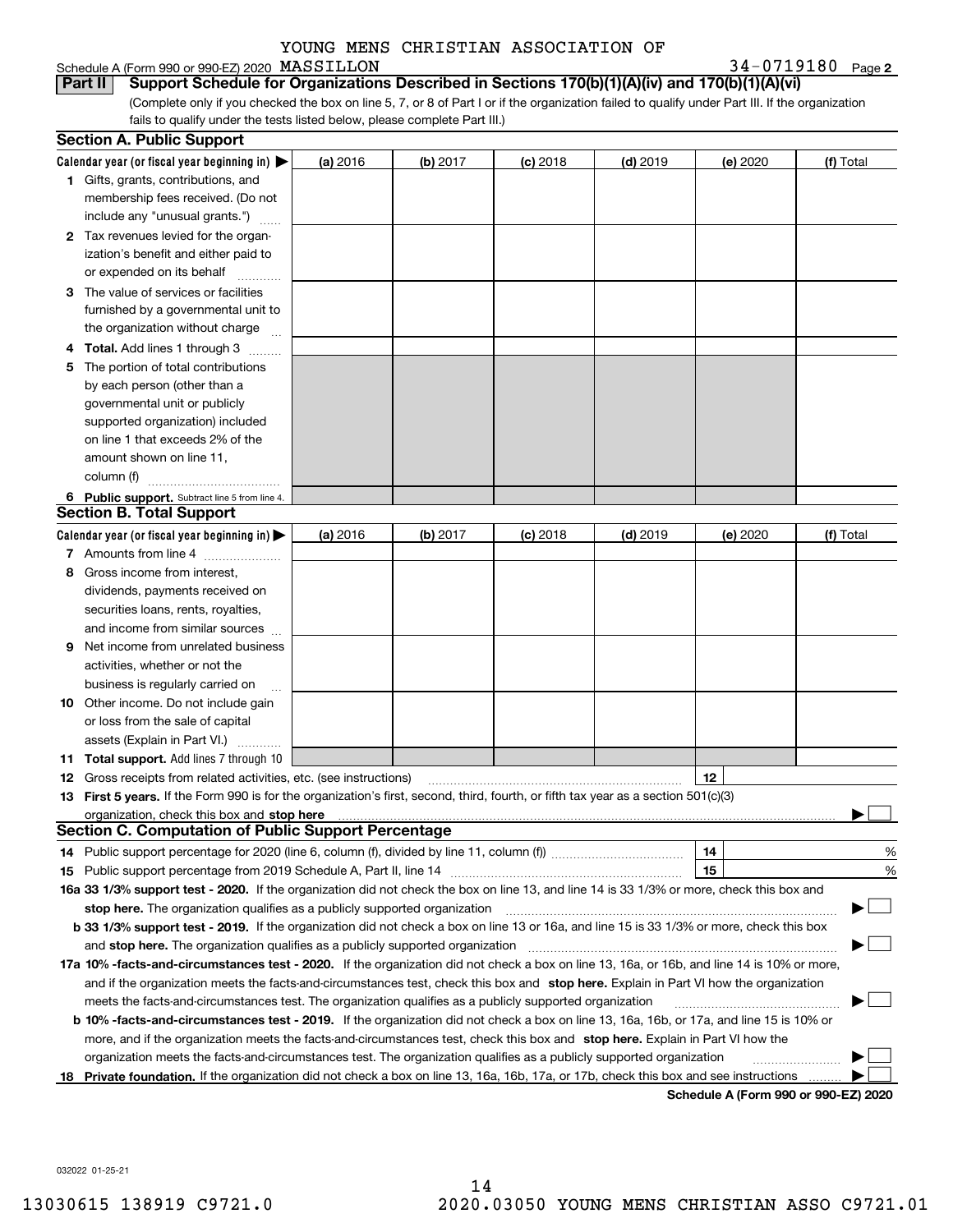Schedule A (Form 990 or 990-EZ) 2020 MASSILLON

**3** MASSILLON 34-0719180

#### **Part III Support Schedule for Organizations Described in Section 509(a)(2)**

(Complete only if you checked the box on line 10 of Part I or if the organization failed to qualify under Part II. If the organization fails to qualify under the tests listed below, please complete Part II.)

|    | <b>Section A. Public Support</b>                                                                                                                                                         |           |          |            |                        |                                      |                                          |
|----|------------------------------------------------------------------------------------------------------------------------------------------------------------------------------------------|-----------|----------|------------|------------------------|--------------------------------------|------------------------------------------|
|    | Calendar year (or fiscal year beginning in)                                                                                                                                              | (a) 2016  | (b) 2017 | $(c)$ 2018 | $(d)$ 2019             | (e) 2020                             | (f) Total                                |
|    | 1 Gifts, grants, contributions, and                                                                                                                                                      |           |          |            |                        |                                      |                                          |
|    | membership fees received. (Do not                                                                                                                                                        |           |          |            |                        |                                      |                                          |
|    | include any "unusual grants.")                                                                                                                                                           | 219, 189. | 291,790. | 315,015.   | 238,915.               | 815,389.                             | 1880298.                                 |
|    | 2 Gross receipts from admissions,<br>merchandise sold or services per-<br>formed, or facilities furnished in<br>any activity that is related to the<br>organization's tax-exempt purpose | 1809226.  | 1898315. | 1997683.   | 2134390.               | 1452672.                             | 9292286.                                 |
|    | 3 Gross receipts from activities that<br>are not an unrelated trade or bus-<br>iness under section 513                                                                                   |           |          |            |                        |                                      |                                          |
|    | 4 Tax revenues levied for the organ-<br>ization's benefit and either paid to<br>or expended on its behalf                                                                                |           |          |            |                        |                                      |                                          |
|    | 5 The value of services or facilities<br>furnished by a governmental unit to<br>the organization without charge                                                                          |           |          |            |                        |                                      |                                          |
|    | 6 Total. Add lines 1 through 5                                                                                                                                                           | 2028415.  | 2190105. | 2312698.   | 2373305.               |                                      | 2268061.11172584.                        |
|    | 7a Amounts included on lines 1, 2, and                                                                                                                                                   |           |          |            |                        |                                      |                                          |
|    | 3 received from disqualified persons                                                                                                                                                     |           |          |            |                        |                                      | 0.                                       |
|    | <b>b</b> Amounts included on lines 2 and 3 received<br>from other than disqualified persons that<br>exceed the greater of \$5,000 or 1% of the<br>amount on line 13 for the year         |           |          |            |                        |                                      | 0.                                       |
|    | c Add lines 7a and 7b                                                                                                                                                                    |           |          |            |                        |                                      | 0.                                       |
|    | 8 Public support. (Subtract line 7c from line 6.)                                                                                                                                        |           |          |            |                        |                                      | $11\overline{172584.}$                   |
|    | <b>Section B. Total Support</b>                                                                                                                                                          |           |          |            |                        |                                      |                                          |
|    | Calendar year (or fiscal year beginning in)                                                                                                                                              | (a) 2016  | (b) 2017 | $(c)$ 2018 | $(d)$ 2019             | (e) 2020                             | (f) Total                                |
|    | 9 Amounts from line 6                                                                                                                                                                    | 2028415.  | 2190105. | 2312698.   | 2373305.               |                                      | 2268061.11172584.                        |
|    | 10a Gross income from interest,<br>dividends, payments received on<br>securities loans, rents, royalties,<br>and income from similar sources                                             | 68,209.   | 60,025.  | 56, 253.   | 56,335.                | 51,461.                              | 292,283.                                 |
|    | <b>b</b> Unrelated business taxable income                                                                                                                                               |           |          |            |                        |                                      |                                          |
|    | (less section 511 taxes) from businesses                                                                                                                                                 |           |          |            |                        |                                      |                                          |
|    | acquired after June 30, 1975                                                                                                                                                             |           |          |            |                        |                                      |                                          |
|    | c Add lines 10a and 10b<br>11 Net income from unrelated business<br>activities not included in line 10b,<br>whether or not the business is<br>regularly carried on                       | 68,209.   | 60,025.  | 56, 253.   | 56,335.                | 51,461.                              | 292, 283.                                |
|    | <b>12</b> Other income. Do not include gain<br>or loss from the sale of capital                                                                                                          |           |          |            |                        |                                      |                                          |
|    | assets (Explain in Part VI.)                                                                                                                                                             |           |          | 29,412.    | 33,555.                | 27,140.                              | 90, 107.                                 |
|    | 13 Total support. (Add lines 9, 10c, 11, and 12.)                                                                                                                                        | 2096624.  | 2250130. | 2398363.   | $\overline{2}$ 463195. |                                      | 2346662.11554974.                        |
|    | 14 First 5 years. If the Form 990 is for the organization's first, second, third, fourth, or fifth tax year as a section 501(c)(3) organization,                                         |           |          |            |                        |                                      |                                          |
|    | check this box and stop here with an intermediate control to the state of the state of the state of the state o<br><b>Section C. Computation of Public Support Percentage</b>            |           |          |            |                        |                                      |                                          |
|    | 15 Public support percentage for 2020 (line 8, column (f), divided by line 13, column (f))                                                                                               |           |          |            |                        | 15                                   | 96.69<br>%                               |
|    | 16 Public support percentage from 2019 Schedule A, Part III, line 15                                                                                                                     |           |          |            |                        | 16                                   | 96.91<br>$\%$                            |
|    | <b>Section D. Computation of Investment Income Percentage</b>                                                                                                                            |           |          |            |                        |                                      |                                          |
|    | 17 Investment income percentage for 2020 (line 10c, column (f), divided by line 13, column (f))                                                                                          |           |          |            |                        | 17                                   | 2.53<br>$\%$                             |
|    | 18 Investment income percentage from 2019 Schedule A, Part III, line 17                                                                                                                  |           |          |            |                        | 18                                   | 2.53<br>%                                |
|    | 19a 33 1/3% support tests - 2020. If the organization did not check the box on line 14, and line 15 is more than 33 1/3%, and line 17 is not                                             |           |          |            |                        |                                      |                                          |
|    | more than 33 1/3%, check this box and stop here. The organization qualifies as a publicly supported organization                                                                         |           |          |            |                        |                                      | $\blacktriangleright$ $\boxed{\text{X}}$ |
|    | <b>b 33 1/3% support tests - 2019.</b> If the organization did not check a box on line 14 or line 19a, and line 16 is more than 33 1/3%, and                                             |           |          |            |                        |                                      |                                          |
|    | line 18 is not more than 33 1/3%, check this box and stop here. The organization qualifies as a publicly supported organization                                                          |           |          |            |                        |                                      |                                          |
| 20 | Private foundation. If the organization did not check a box on line 14, 19a, or 19b, check this box and see instructions                                                                 |           |          |            |                        |                                      |                                          |
|    | 032023 01-25-21                                                                                                                                                                          |           |          |            |                        | Schedule A (Form 990 or 990-EZ) 2020 |                                          |

15

 <sup>13030615 138919</sup> C9721.0 2020.03050 YOUNG MENS CHRISTIAN ASSO C9721.01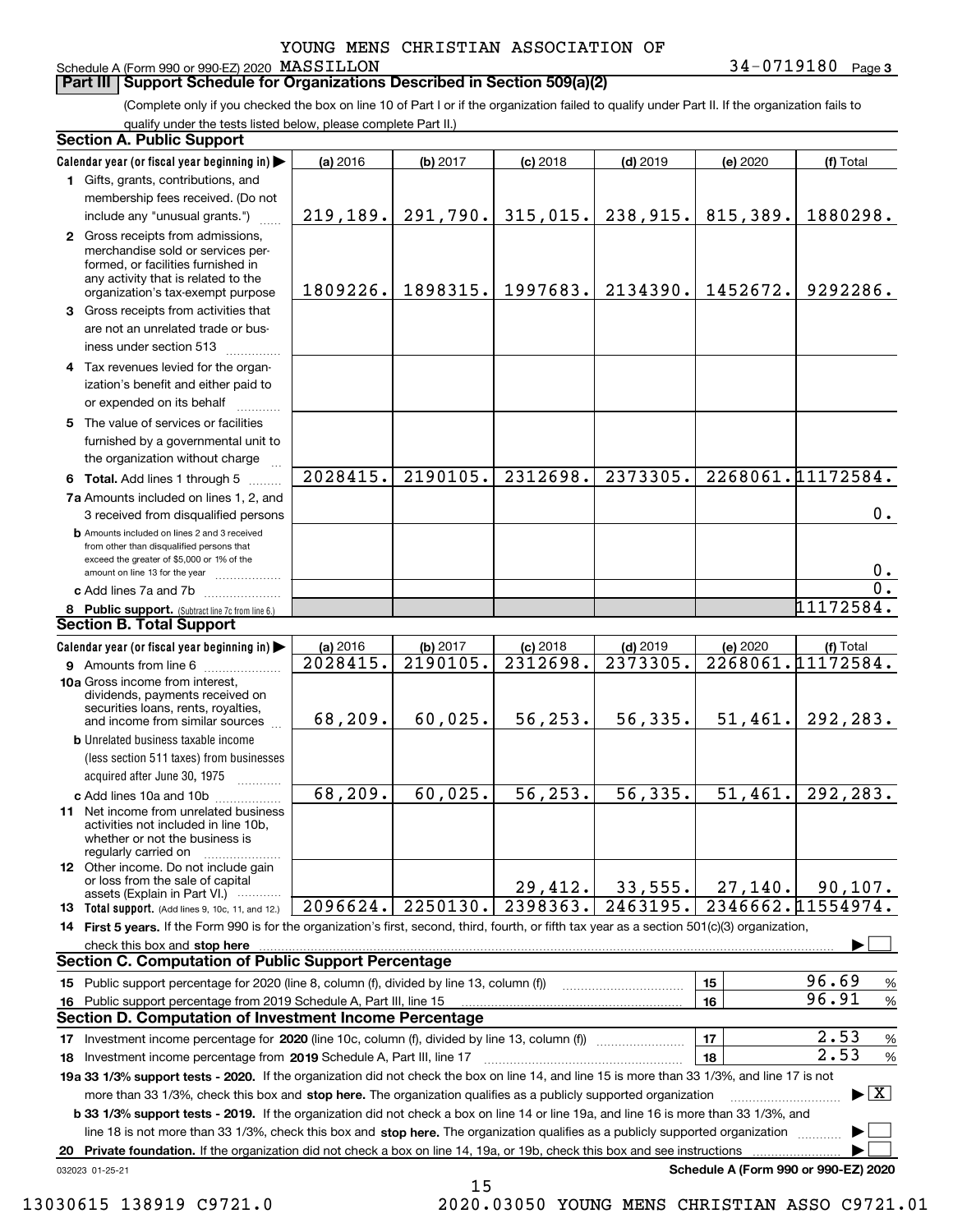#### **4**MASSILLON 34-0719180 Schedule A (Form 990 or 990-EZ) 2020 MASSILLON **Part IV Supporting Organizations**

(Complete only if you checked a box in line 12 on Part I. If you checked box 12a, Part I, complete Sections A and B. If you checked box 12b, Part I, complete Sections A and C. If you checked box 12c, Part I, complete Sections A, D, and E. If you checked box 12d, Part I, complete Sections A and D, and complete Part V.)

#### **Section A. All Supporting Organizations**

- **1** Are all of the organization's supported organizations listed by name in the organization's governing documents? If "No," describe in **Part VI** how the supported organizations are designated. If designated by *class or purpose, describe the designation. If historic and continuing relationship, explain.*
- **2** Did the organization have any supported organization that does not have an IRS determination of status under section 509(a)(1) or (2)? If "Yes," explain in Part VI how the organization determined that the supported *organization was described in section 509(a)(1) or (2).*
- **3a** Did the organization have a supported organization described in section 501(c)(4), (5), or (6)? If "Yes," answer *lines 3b and 3c below.*
- **b** Did the organization confirm that each supported organization qualified under section 501(c)(4), (5), or (6) and satisfied the public support tests under section 509(a)(2)? If "Yes," describe in **Part VI** when and how the *organization made the determination.*
- **c**Did the organization ensure that all support to such organizations was used exclusively for section 170(c)(2)(B) purposes? If "Yes," explain in **Part VI** what controls the organization put in place to ensure such use.
- **4a***If* Was any supported organization not organized in the United States ("foreign supported organization")? *"Yes," and if you checked box 12a or 12b in Part I, answer lines 4b and 4c below.*
- **b** Did the organization have ultimate control and discretion in deciding whether to make grants to the foreign supported organization? If "Yes," describe in **Part VI** how the organization had such control and discretion *despite being controlled or supervised by or in connection with its supported organizations.*
- **c** Did the organization support any foreign supported organization that does not have an IRS determination under sections 501(c)(3) and 509(a)(1) or (2)? If "Yes," explain in **Part VI** what controls the organization used *to ensure that all support to the foreign supported organization was used exclusively for section 170(c)(2)(B) purposes.*
- **5a** Did the organization add, substitute, or remove any supported organizations during the tax year? If "Yes," answer lines 5b and 5c below (if applicable). Also, provide detail in **Part VI,** including (i) the names and EIN *numbers of the supported organizations added, substituted, or removed; (ii) the reasons for each such action; (iii) the authority under the organization's organizing document authorizing such action; and (iv) how the action was accomplished (such as by amendment to the organizing document).*
- **b** Type I or Type II only. Was any added or substituted supported organization part of a class already designated in the organization's organizing document?
- **cSubstitutions only.**  Was the substitution the result of an event beyond the organization's control?
- **6** Did the organization provide support (whether in the form of grants or the provision of services or facilities) to **Part VI.** *If "Yes," provide detail in* support or benefit one or more of the filing organization's supported organizations? anyone other than (i) its supported organizations, (ii) individuals that are part of the charitable class benefited by one or more of its supported organizations, or (iii) other supporting organizations that also
- **7**Did the organization provide a grant, loan, compensation, or other similar payment to a substantial contributor *If "Yes," complete Part I of Schedule L (Form 990 or 990-EZ).* regard to a substantial contributor? (as defined in section 4958(c)(3)(C)), a family member of a substantial contributor, or a 35% controlled entity with
- **8** Did the organization make a loan to a disqualified person (as defined in section 4958) not described in line 7? *If "Yes," complete Part I of Schedule L (Form 990 or 990-EZ).*
- **9a** Was the organization controlled directly or indirectly at any time during the tax year by one or more in section 509(a)(1) or (2))? If "Yes," *provide detail in* <code>Part VI.</code> disqualified persons, as defined in section 4946 (other than foundation managers and organizations described
- **b** Did one or more disqualified persons (as defined in line 9a) hold a controlling interest in any entity in which the supporting organization had an interest? If "Yes," provide detail in P**art VI**.
- **c**Did a disqualified person (as defined in line 9a) have an ownership interest in, or derive any personal benefit from, assets in which the supporting organization also had an interest? If "Yes," provide detail in P**art VI.**
- **10a** Was the organization subject to the excess business holdings rules of section 4943 because of section supporting organizations)? If "Yes," answer line 10b below. 4943(f) (regarding certain Type II supporting organizations, and all Type III non-functionally integrated
- **b** Did the organization have any excess business holdings in the tax year? (Use Schedule C, Form 4720, to *determine whether the organization had excess business holdings.)*

16

032024 01-25-21

**789a 9b**

**YesNo**

**1**

**2**

**3a**

**3b**

**3c**

**4a**

**4b**

**4c**

**5a**

**5b5c**

**6**

**9c**

**10a**

**10b**

**Schedule A (Form 990 or 990-EZ) 2020**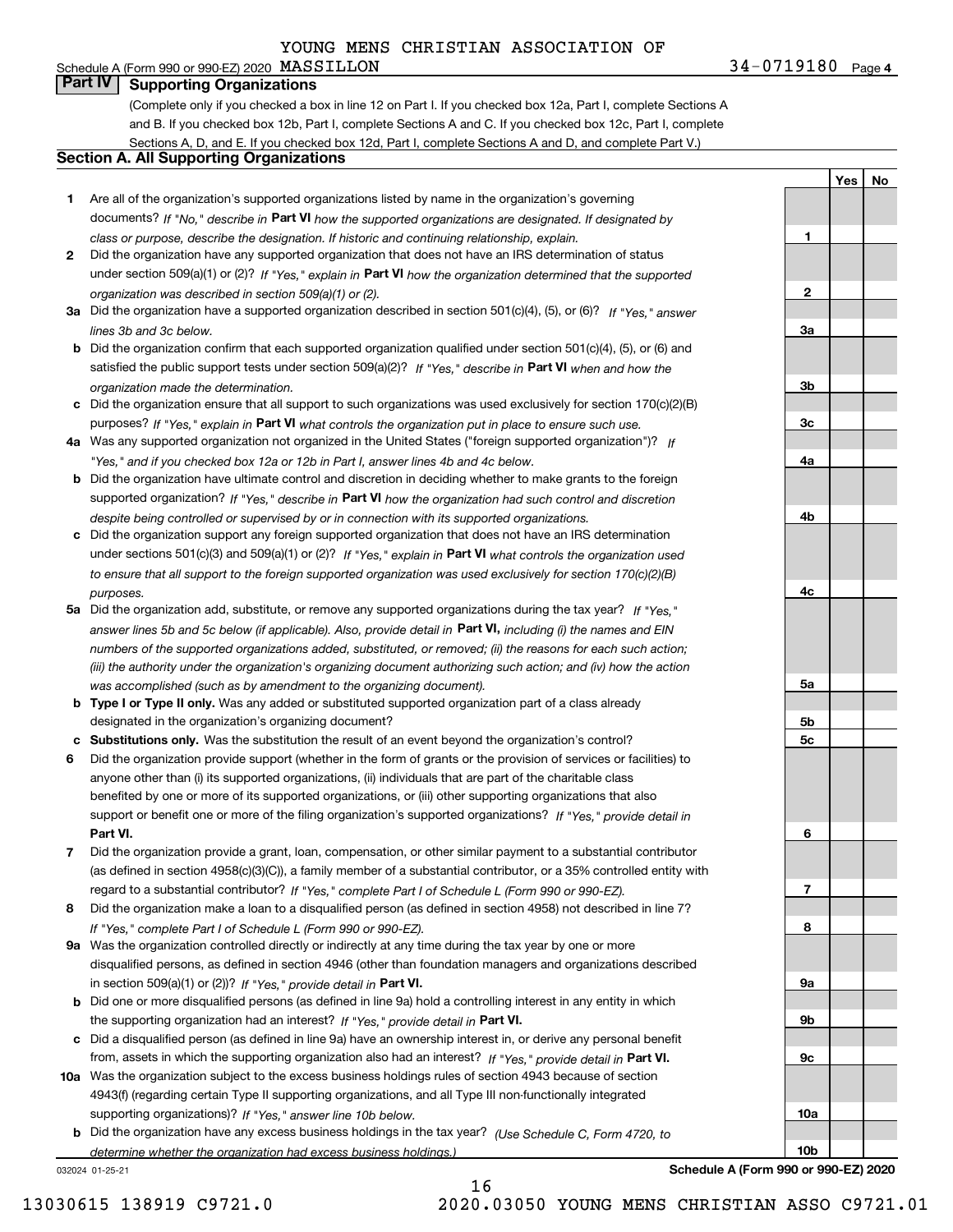|    | Schedule A (Form 990 or 990-EZ) 2020 $\,$ ${\tt MASSILLON}$                                                                                                                                                                                                                                                                                                                                                                                                                                                                                                                                                                                                                                                                                                              | 34-0719180 Page 5 |            |    |
|----|--------------------------------------------------------------------------------------------------------------------------------------------------------------------------------------------------------------------------------------------------------------------------------------------------------------------------------------------------------------------------------------------------------------------------------------------------------------------------------------------------------------------------------------------------------------------------------------------------------------------------------------------------------------------------------------------------------------------------------------------------------------------------|-------------------|------------|----|
|    | Part IV<br><b>Supporting Organizations (continued)</b>                                                                                                                                                                                                                                                                                                                                                                                                                                                                                                                                                                                                                                                                                                                   |                   |            |    |
|    |                                                                                                                                                                                                                                                                                                                                                                                                                                                                                                                                                                                                                                                                                                                                                                          |                   | Yes        | No |
| 11 | Has the organization accepted a gift or contribution from any of the following persons?                                                                                                                                                                                                                                                                                                                                                                                                                                                                                                                                                                                                                                                                                  |                   |            |    |
|    | a A person who directly or indirectly controls, either alone or together with persons described in lines 11b and                                                                                                                                                                                                                                                                                                                                                                                                                                                                                                                                                                                                                                                         |                   |            |    |
|    | 11c below, the governing body of a supported organization?                                                                                                                                                                                                                                                                                                                                                                                                                                                                                                                                                                                                                                                                                                               | 11a               |            |    |
|    | <b>b</b> A family member of a person described in line 11a above?                                                                                                                                                                                                                                                                                                                                                                                                                                                                                                                                                                                                                                                                                                        | 11 <sub>b</sub>   |            |    |
|    | c A 35% controlled entity of a person described in line 11a or 11b above? If "Yes" to line 11a, 11b, or 11c, provide                                                                                                                                                                                                                                                                                                                                                                                                                                                                                                                                                                                                                                                     |                   |            |    |
|    | detail in Part VI.                                                                                                                                                                                                                                                                                                                                                                                                                                                                                                                                                                                                                                                                                                                                                       | 11c               |            |    |
|    | <b>Section B. Type I Supporting Organizations</b>                                                                                                                                                                                                                                                                                                                                                                                                                                                                                                                                                                                                                                                                                                                        |                   |            |    |
|    |                                                                                                                                                                                                                                                                                                                                                                                                                                                                                                                                                                                                                                                                                                                                                                          |                   | Yes        | No |
| 1  | Did the governing body, members of the governing body, officers acting in their official capacity, or membership of one or<br>more supported organizations have the power to regularly appoint or elect at least a majority of the organization's officers,<br>directors, or trustees at all times during the tax year? If "No," describe in Part VI how the supported organization(s)<br>effectively operated, supervised, or controlled the organization's activities. If the organization had more than one supported<br>organization, describe how the powers to appoint and/or remove officers, directors, or trustees were allocated among the<br>supported organizations and what conditions or restrictions, if any, applied to such powers during the tax year. | 1                 |            |    |
| 2  | Did the organization operate for the benefit of any supported organization other than the supported                                                                                                                                                                                                                                                                                                                                                                                                                                                                                                                                                                                                                                                                      |                   |            |    |
|    | organization(s) that operated, supervised, or controlled the supporting organization? If "Yes," explain in                                                                                                                                                                                                                                                                                                                                                                                                                                                                                                                                                                                                                                                               |                   |            |    |
|    | <b>Part VI</b> how providing such benefit carried out the purposes of the supported organization(s) that operated,                                                                                                                                                                                                                                                                                                                                                                                                                                                                                                                                                                                                                                                       |                   |            |    |
|    | supervised, or controlled the supporting organization.                                                                                                                                                                                                                                                                                                                                                                                                                                                                                                                                                                                                                                                                                                                   | $\mathbf{2}$      |            |    |
|    | <b>Section C. Type II Supporting Organizations</b>                                                                                                                                                                                                                                                                                                                                                                                                                                                                                                                                                                                                                                                                                                                       |                   |            |    |
|    |                                                                                                                                                                                                                                                                                                                                                                                                                                                                                                                                                                                                                                                                                                                                                                          |                   | Yes        | No |
| 1  | Were a majority of the organization's directors or trustees during the tax year also a majority of the directors                                                                                                                                                                                                                                                                                                                                                                                                                                                                                                                                                                                                                                                         |                   |            |    |
|    | or trustees of each of the organization's supported organization(s)? If "No," describe in Part VI how control                                                                                                                                                                                                                                                                                                                                                                                                                                                                                                                                                                                                                                                            |                   |            |    |
|    |                                                                                                                                                                                                                                                                                                                                                                                                                                                                                                                                                                                                                                                                                                                                                                          |                   |            |    |
|    | or management of the supporting organization was vested in the same persons that controlled or managed                                                                                                                                                                                                                                                                                                                                                                                                                                                                                                                                                                                                                                                                   | 1                 |            |    |
|    | the supported organization(s).<br><b>Section D. All Type III Supporting Organizations</b>                                                                                                                                                                                                                                                                                                                                                                                                                                                                                                                                                                                                                                                                                |                   |            |    |
|    |                                                                                                                                                                                                                                                                                                                                                                                                                                                                                                                                                                                                                                                                                                                                                                          |                   | Yes        |    |
|    |                                                                                                                                                                                                                                                                                                                                                                                                                                                                                                                                                                                                                                                                                                                                                                          |                   |            | No |
| 1  | Did the organization provide to each of its supported organizations, by the last day of the fifth month of the                                                                                                                                                                                                                                                                                                                                                                                                                                                                                                                                                                                                                                                           |                   |            |    |
|    | organization's tax year, (i) a written notice describing the type and amount of support provided during the prior tax                                                                                                                                                                                                                                                                                                                                                                                                                                                                                                                                                                                                                                                    |                   |            |    |
|    | year, (ii) a copy of the Form 990 that was most recently filed as of the date of notification, and (iii) copies of the                                                                                                                                                                                                                                                                                                                                                                                                                                                                                                                                                                                                                                                   |                   |            |    |
|    | organization's governing documents in effect on the date of notification, to the extent not previously provided?                                                                                                                                                                                                                                                                                                                                                                                                                                                                                                                                                                                                                                                         | 1                 |            |    |
| 2  | Were any of the organization's officers, directors, or trustees either (i) appointed or elected by the supported                                                                                                                                                                                                                                                                                                                                                                                                                                                                                                                                                                                                                                                         |                   |            |    |
|    | organization(s) or (ii) serving on the governing body of a supported organization? If "No," explain in Part VI how                                                                                                                                                                                                                                                                                                                                                                                                                                                                                                                                                                                                                                                       |                   |            |    |
|    | the organization maintained a close and continuous working relationship with the supported organization(s).                                                                                                                                                                                                                                                                                                                                                                                                                                                                                                                                                                                                                                                              | 2                 |            |    |
| 3  | By reason of the relationship described in line 2, above, did the organization's supported organizations have a                                                                                                                                                                                                                                                                                                                                                                                                                                                                                                                                                                                                                                                          |                   |            |    |
|    | significant voice in the organization's investment policies and in directing the use of the organization's                                                                                                                                                                                                                                                                                                                                                                                                                                                                                                                                                                                                                                                               |                   |            |    |
|    | income or assets at all times during the tax year? If "Yes," describe in Part VI the role the organization's                                                                                                                                                                                                                                                                                                                                                                                                                                                                                                                                                                                                                                                             |                   |            |    |
|    | supported organizations played in this regard.                                                                                                                                                                                                                                                                                                                                                                                                                                                                                                                                                                                                                                                                                                                           | 3                 |            |    |
|    | Section E. Type III Functionally Integrated Supporting Organizations                                                                                                                                                                                                                                                                                                                                                                                                                                                                                                                                                                                                                                                                                                     |                   |            |    |
| 1. | Check the box next to the method that the organization used to satisfy the Integral Part Test during the year (see instructions).                                                                                                                                                                                                                                                                                                                                                                                                                                                                                                                                                                                                                                        |                   |            |    |
| a  | The organization satisfied the Activities Test. Complete line 2 below.                                                                                                                                                                                                                                                                                                                                                                                                                                                                                                                                                                                                                                                                                                   |                   |            |    |
| b  | The organization is the parent of each of its supported organizations. Complete line 3 below.                                                                                                                                                                                                                                                                                                                                                                                                                                                                                                                                                                                                                                                                            |                   |            |    |
| c  | The organization supported a governmental entity. Describe in Part VI how you supported a governmental entity (see instructions)                                                                                                                                                                                                                                                                                                                                                                                                                                                                                                                                                                                                                                         |                   |            |    |
| 2  | Activities Test. Answer lines 2a and 2b below.                                                                                                                                                                                                                                                                                                                                                                                                                                                                                                                                                                                                                                                                                                                           |                   | <b>Yes</b> | No |
|    | <b>a</b> Did substantially all of the organization's activities during the tax year directly further the exempt purposes of                                                                                                                                                                                                                                                                                                                                                                                                                                                                                                                                                                                                                                              |                   |            |    |
|    | the cunnorted organization(c) to which the organization was responsive? If $V_{\text{res}}$ then in <b>Dart VI identify</b>                                                                                                                                                                                                                                                                                                                                                                                                                                                                                                                                                                                                                                              |                   |            |    |

the supported organization(s) to which the organization was responsive? If "Yes," then in **Part VI identify those supported organizations and explain**  *how these activities directly furthered their exempt purposes, how the organization was responsive to those supported organizations, and how the organization determined that these activities constituted substantially all of its activities.*

- **b** Did the activities described in line 2a, above, constitute activities that, but for the organization's involvement, **Part VI**  *the reasons for the organization's position that its supported organization(s) would have engaged in* one or more of the organization's supported organization(s) would have been engaged in? If "Yes," e*xplain in these activities but for the organization's involvement.*
- **3** Parent of Supported Organizations. Answer lines 3a and 3b below.

**a** Did the organization have the power to regularly appoint or elect a majority of the officers, directors, or trustees of each of the supported organizations? If "Yes" or "No" provide details in P**art VI.** 

032025 01-25-21 **b** Did the organization exercise a substantial degree of direction over the policies, programs, and activities of each of its supported organizations? If "Yes," describe in Part VI the role played by the organization in this regard.

**Schedule A (Form 990 or 990-EZ) 2020**

**2a**

**2b**

**3a**

**3b**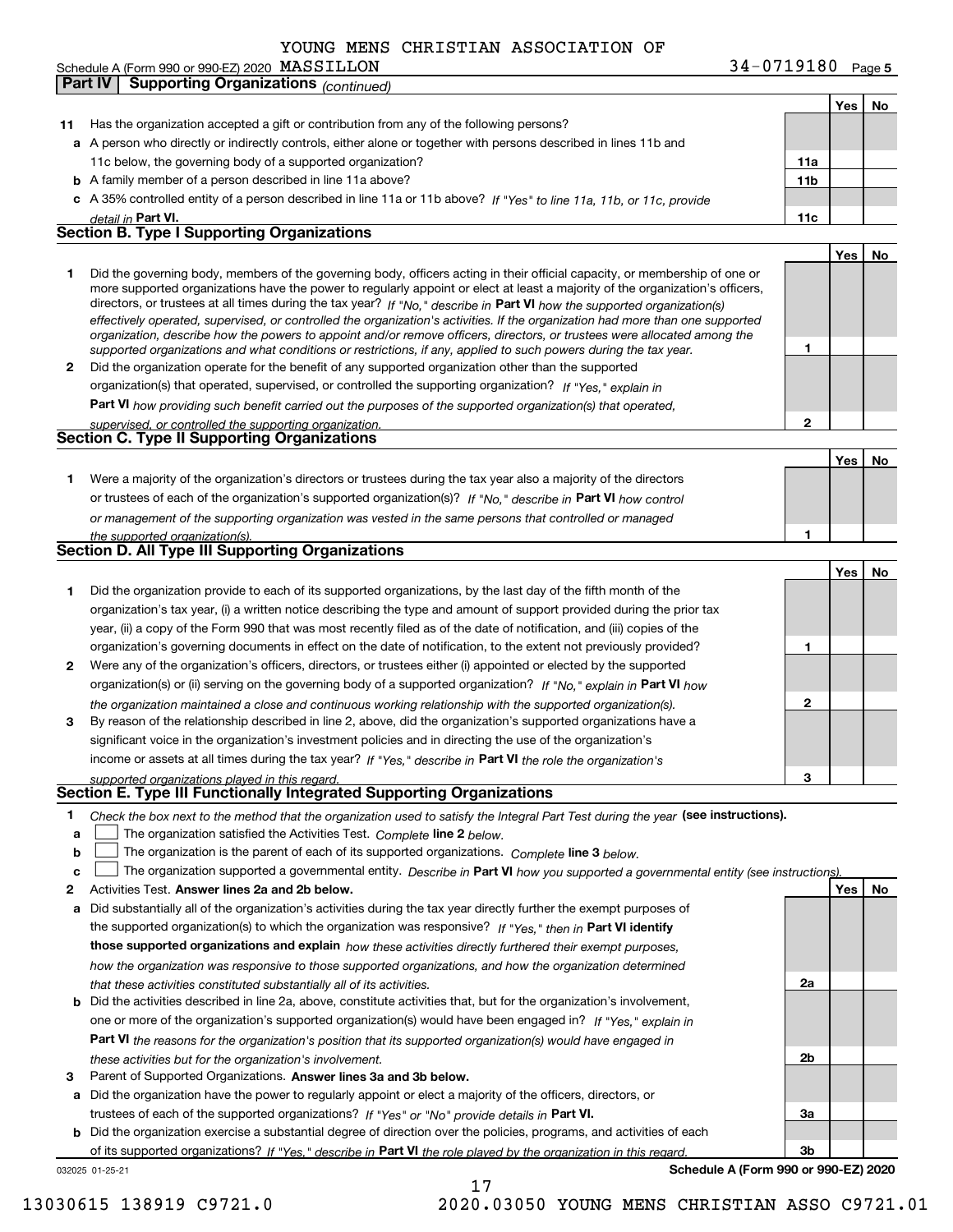| Schedule A (Form 990 or 990-EZ) 2020 $\rm\,MASSILLON$ | $34 - 0719180$ Page 6 |
|-------------------------------------------------------|-----------------------|
|-------------------------------------------------------|-----------------------|

#### **1Part VI** Check here if the organization satisfied the Integral Part Test as a qualifying trust on Nov. 20, 1970 ( *explain in* Part **VI**). See instructions. **Section A - Adjusted Net Income 123** Other gross income (see instructions) **456** Portion of operating expenses paid or incurred for production or **7** Other expenses (see instructions) **8** Adjusted Net Income (subtract lines 5, 6, and 7 from line 4) **8 8 1234567Section B - Minimum Asset Amount 1**Aggregate fair market value of all non-exempt-use assets (see **2**Acquisition indebtedness applicable to non-exempt-use assets **3** Subtract line 2 from line 1d. **4**Cash deemed held for exempt use. Enter 0.015 of line 3 (for greater amount, **5** Net value of non-exempt-use assets (subtract line 4 from line 3) **678a** Average monthly value of securities **b** Average monthly cash balances **c**Fair market value of other non-exempt-use assets **dTotal**  (add lines 1a, 1b, and 1c) **eDiscount** claimed for blockage or other factors **1a1b1c1d2345678**(explain in detail in Part VI): **Minimum Asset Amount**  (add line 7 to line 6) **Section C - Distributable Amount 123456123456Distributable Amount.** Subtract line 5 from line 4, unless subject to All other Type III non-functionally integrated supporting organizations must complete Sections A through E. (B) Current Year (optional)(A) Prior Year Net short-term capital gain Recoveries of prior-year distributions Add lines 1 through 3. Depreciation and depletion collection of gross income or for management, conservation, or maintenance of property held for production of income (see instructions) (B) Current Year (optional)(A) Prior Year instructions for short tax year or assets held for part of year): see instructions). Multiply line 5 by 0.035. Recoveries of prior-year distributions Current Year Adjusted net income for prior year (from Section A, line 8, column A) Enter 0.85 of line 1. Minimum asset amount for prior year (from Section B, line 8, column A) Enter greater of line 2 or line 3. Income tax imposed in prior year emergency temporary reduction (see instructions). **Part V Type III Non-Functionally Integrated 509(a)(3) Supporting Organizations**   $\mathcal{L}^{\text{max}}$

**7**Check here if the current year is the organization's first as a non-functionally integrated Type III supporting organization (see instructions). $\mathcal{L}^{\text{max}}$ 

**Schedule A (Form 990 or 990-EZ) 2020**

032026 01-25-21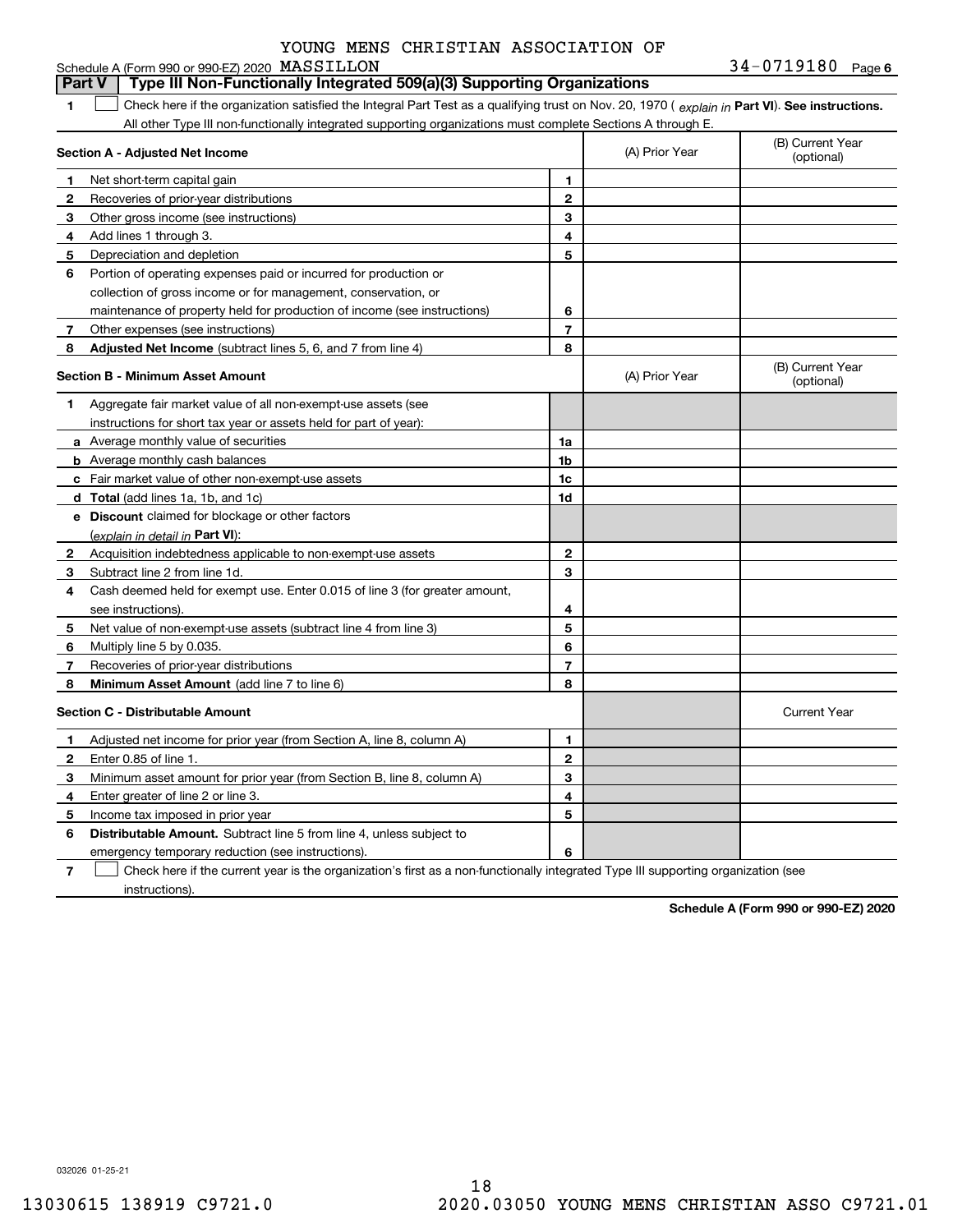|  |  | $34 - 0719180$ Page 7 |  |
|--|--|-----------------------|--|
|--|--|-----------------------|--|

|               | Schedule A (Form 990 or 990-EZ) 2020 MASSILLON                                             |                                    |                                               |                | 34-0719180 Page 7                                |
|---------------|--------------------------------------------------------------------------------------------|------------------------------------|-----------------------------------------------|----------------|--------------------------------------------------|
| <b>Part V</b> | Type III Non-Functionally Integrated 509(a)(3) Supporting Organizations                    |                                    | (continued)                                   |                |                                                  |
|               | <b>Section D - Distributions</b>                                                           |                                    |                                               |                | <b>Current Year</b>                              |
| 1             | Amounts paid to supported organizations to accomplish exempt purposes                      |                                    |                                               | 1              |                                                  |
| 2             | Amounts paid to perform activity that directly furthers exempt purposes of supported       |                                    |                                               |                |                                                  |
|               | organizations, in excess of income from activity                                           |                                    |                                               | 2              |                                                  |
| 3             | Administrative expenses paid to accomplish exempt purposes of supported organizations      |                                    |                                               | 3              |                                                  |
| 4             | Amounts paid to acquire exempt-use assets                                                  |                                    |                                               | 4              |                                                  |
| 5             | Qualified set aside amounts (prior IRS approval required - provide details in Part VI)     |                                    |                                               | 5              |                                                  |
| 6             | Other distributions ( <i>describe in</i> Part VI). See instructions.                       |                                    |                                               | 6              |                                                  |
| 7             | Total annual distributions. Add lines 1 through 6.                                         |                                    |                                               | $\overline{7}$ |                                                  |
| 8             | Distributions to attentive supported organizations to which the organization is responsive |                                    |                                               |                |                                                  |
|               | (provide details in Part VI). See instructions.                                            |                                    |                                               | 8              |                                                  |
| 9             | Distributable amount for 2020 from Section C, line 6                                       |                                    |                                               | 9              |                                                  |
| 10            | Line 8 amount divided by line 9 amount                                                     |                                    |                                               | 10             |                                                  |
|               | <b>Section E - Distribution Allocations</b> (see instructions)                             | (i)<br><b>Excess Distributions</b> | (ii)<br><b>Underdistributions</b><br>Pre-2020 |                | (iii)<br><b>Distributable</b><br>Amount for 2020 |
| 1.            | Distributable amount for 2020 from Section C, line 6                                       |                                    |                                               |                |                                                  |
| 2             | Underdistributions, if any, for years prior to 2020 (reason-                               |                                    |                                               |                |                                                  |
|               | able cause required - explain in Part VI). See instructions.                               |                                    |                                               |                |                                                  |
| 3             | Excess distributions carryover, if any, to 2020                                            |                                    |                                               |                |                                                  |
|               | <b>a</b> From 2015                                                                         |                                    |                                               |                |                                                  |
|               | <b>b</b> From 2016                                                                         |                                    |                                               |                |                                                  |
|               | $c$ From 2017                                                                              |                                    |                                               |                |                                                  |
|               | <b>d</b> From 2018                                                                         |                                    |                                               |                |                                                  |
|               | e From 2019                                                                                |                                    |                                               |                |                                                  |
|               | f Total of lines 3a through 3e                                                             |                                    |                                               |                |                                                  |
|               | g Applied to underdistributions of prior years                                             |                                    |                                               |                |                                                  |
|               | <b>h</b> Applied to 2020 distributable amount                                              |                                    |                                               |                |                                                  |
| Ť.            | Carryover from 2015 not applied (see instructions)                                         |                                    |                                               |                |                                                  |
|               | Remainder. Subtract lines 3g, 3h, and 3i from line 3f.                                     |                                    |                                               |                |                                                  |
| 4             | Distributions for 2020 from Section D.                                                     |                                    |                                               |                |                                                  |
|               | line $7:$<br>\$                                                                            |                                    |                                               |                |                                                  |
|               | <b>a</b> Applied to underdistributions of prior years                                      |                                    |                                               |                |                                                  |
|               | <b>b</b> Applied to 2020 distributable amount                                              |                                    |                                               |                |                                                  |
|               | <b>c</b> Remainder. Subtract lines 4a and 4b from line 4.                                  |                                    |                                               |                |                                                  |
| 5             | Remaining underdistributions for years prior to 2020, if                                   |                                    |                                               |                |                                                  |
|               | any. Subtract lines 3g and 4a from line 2. For result greater                              |                                    |                                               |                |                                                  |
|               | than zero, explain in Part VI. See instructions.                                           |                                    |                                               |                |                                                  |
| 6             | Remaining underdistributions for 2020. Subtract lines 3h                                   |                                    |                                               |                |                                                  |
|               | and 4b from line 1. For result greater than zero, explain in                               |                                    |                                               |                |                                                  |
|               | <b>Part VI.</b> See instructions.                                                          |                                    |                                               |                |                                                  |
| 7             | Excess distributions carryover to 2021. Add lines 3j                                       |                                    |                                               |                |                                                  |
|               | and 4c.                                                                                    |                                    |                                               |                |                                                  |
| 8             | Breakdown of line 7:                                                                       |                                    |                                               |                |                                                  |
|               | a Excess from 2016                                                                         |                                    |                                               |                |                                                  |
|               | <b>b</b> Excess from 2017                                                                  |                                    |                                               |                |                                                  |
|               | c Excess from 2018                                                                         |                                    |                                               |                |                                                  |
|               | d Excess from 2019                                                                         |                                    |                                               |                |                                                  |
|               | e Excess from 2020                                                                         |                                    |                                               |                |                                                  |
|               |                                                                                            |                                    |                                               |                |                                                  |

**Schedule A (Form 990 or 990-EZ) 2020**

032027 01-25-21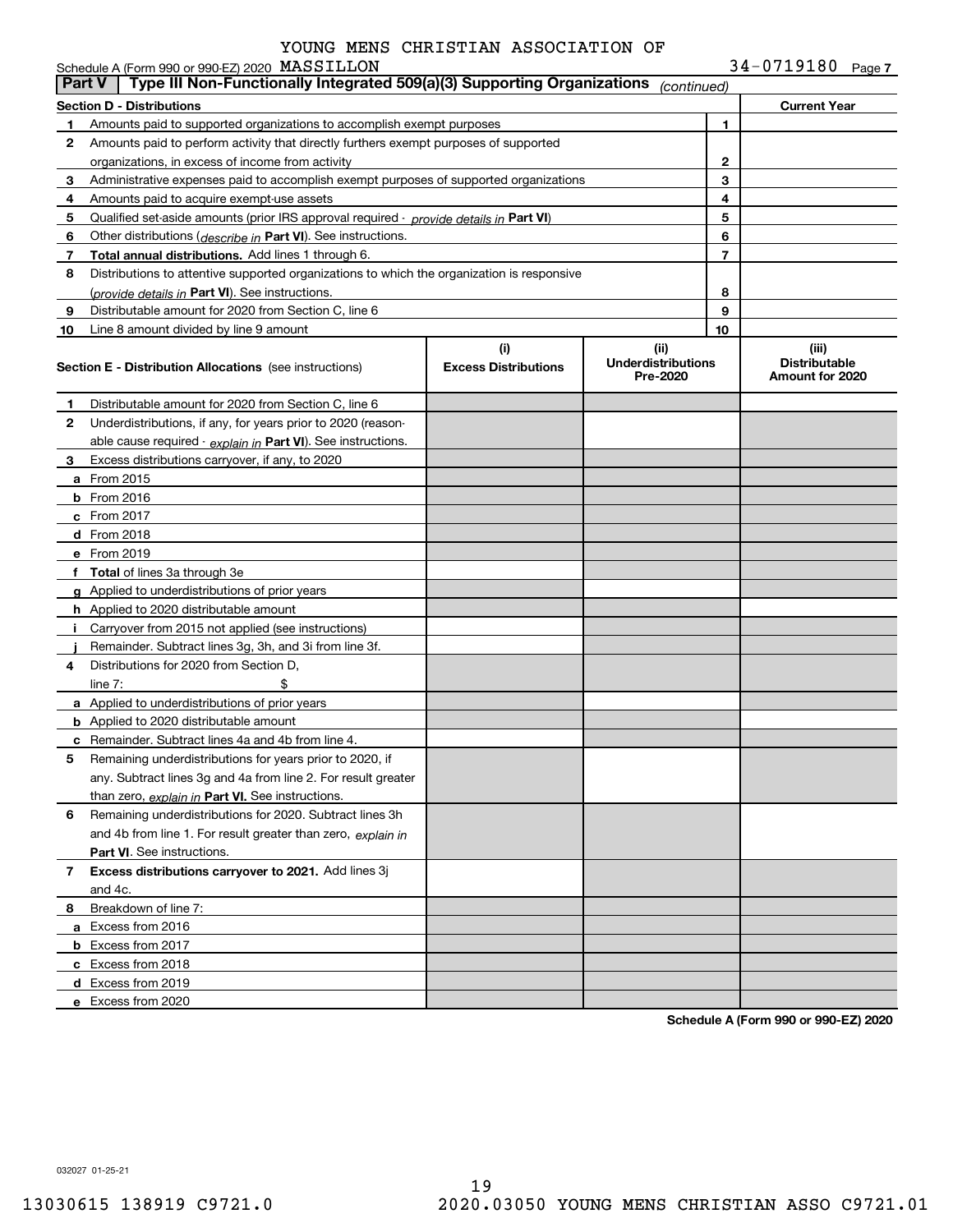|                |  | YOUNG MENS CHRISTIAN ASSOCIATION OF |  |
|----------------|--|-------------------------------------|--|
| --- ------ --- |  |                                     |  |

Part VI | Supplemental Information. Provide the explanations required by Part II, line 10; Part II, line 17a or 17b; Part III, line 12; Part IV, Section A, lines 1, 2, 3b, 3c, 4b, 4c, 5a, 6, 9a, 9b, 9c, 11a, 11b, and 11c; Part IV, Section B, lines 1 and 2; Part IV, Section C, line 1; Part IV, Section D, lines 2 and 3; Part IV, Section E, lines 1c, 2a, 2b, 3a, and 3b; Part V, line 1; Part V, Section B, line 1e; Part V, Section D, lines 5, 6, and 8; and Part V, Section E, lines 2, 5, and 6. Also complete this part for any additional information. (See instructions.)

SCHEDULE A, PART III, LINE 12, EXPLANATION FOR OTHER INCOME:

| MISCELLANEOUS INCOME |         |    |                                      |
|----------------------|---------|----|--------------------------------------|
| 2018 AMOUNT: \$      | 29,412. |    |                                      |
| 2019 AMOUNT: \$      | 33,555. |    |                                      |
| 2020 AMOUNT: \$      | 27,140. |    |                                      |
|                      |         |    |                                      |
|                      |         |    |                                      |
|                      |         |    |                                      |
|                      |         |    |                                      |
|                      |         |    |                                      |
|                      |         |    |                                      |
|                      |         |    |                                      |
|                      |         |    |                                      |
|                      |         |    |                                      |
|                      |         |    |                                      |
|                      |         |    |                                      |
|                      |         |    |                                      |
|                      |         |    |                                      |
|                      |         |    |                                      |
|                      |         |    |                                      |
|                      |         |    |                                      |
|                      |         |    |                                      |
|                      |         |    |                                      |
|                      |         |    |                                      |
|                      |         |    |                                      |
|                      |         |    |                                      |
|                      |         |    |                                      |
|                      |         |    |                                      |
| 032028 01-25-21      |         | 20 | Schedule A (Form 990 or 990-EZ) 2020 |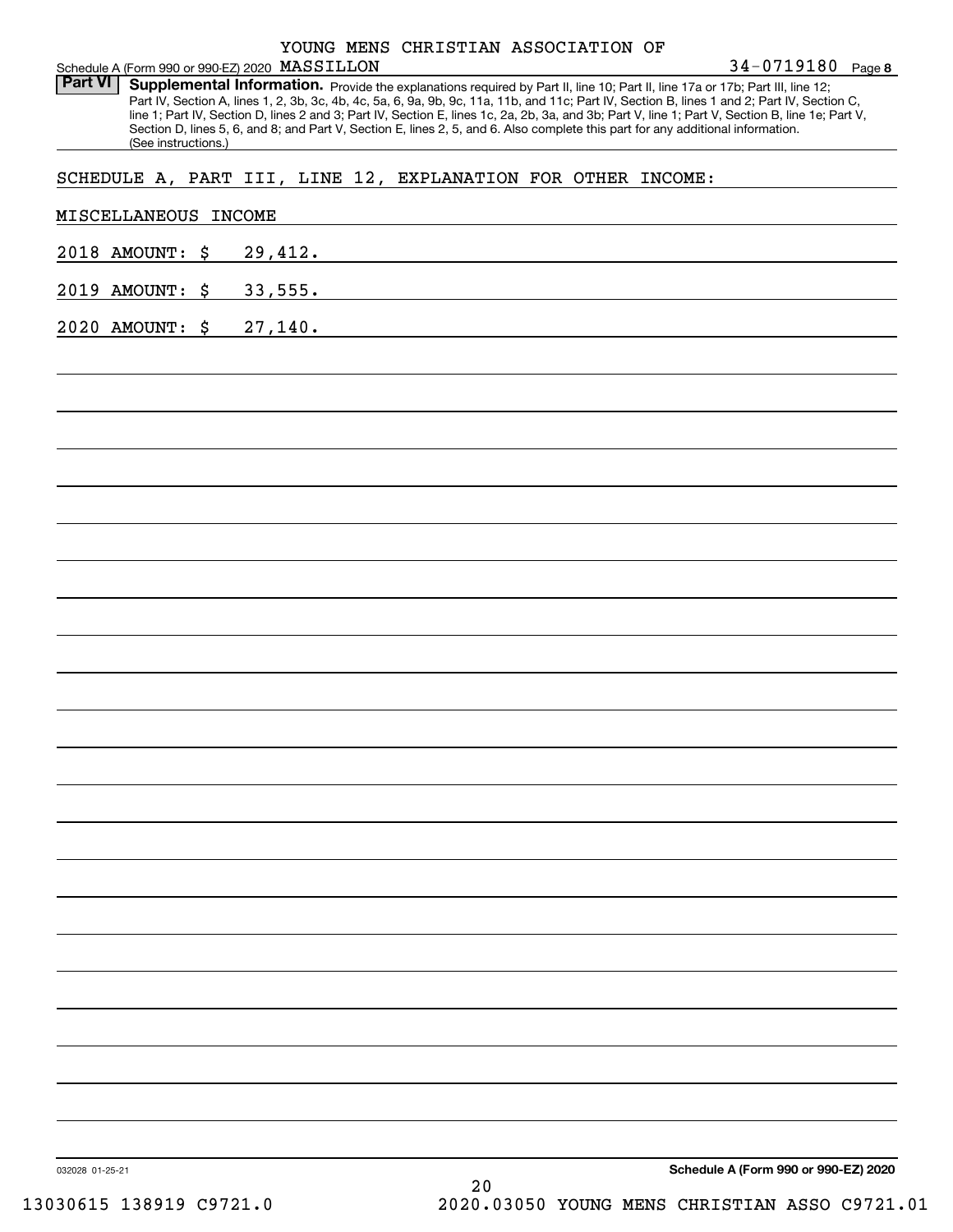| <b>Schedule B</b> |  |  |
|-------------------|--|--|
|-------------------|--|--|

Department of the Treasury Internal Revenue Service **(Form 990, 990-EZ, or 990-PF)**

Name of the organization

\*\* PUBLIC DISCLOSURE COPY \*\*

## **Schedule of Contributors**

**| Attach to Form 990, Form 990-EZ, or Form 990-PF. | Go to www.irs.gov/Form990 for the latest information.** OMB No. 1545-0047

**2020**

**Employer identification number**

|                                       | MASS |
|---------------------------------------|------|
| <b>Organization type (check one):</b> |      |

YOUNG MENS CHRISTIAN ASSOCIATION OF

TLLON 34-0719180

| Filers of:         | Section:                                                                    |
|--------------------|-----------------------------------------------------------------------------|
| Form 990 or 990-EZ | $\lfloor x \rfloor$ 501(c)( 3) (enter number) organization                  |
|                    | $4947(a)(1)$ nonexempt charitable trust not treated as a private foundation |
|                    | 527 political organization                                                  |
| Form 990-PF        | 501(c)(3) exempt private foundation                                         |
|                    | 4947(a)(1) nonexempt charitable trust treated as a private foundation       |
|                    | 501(c)(3) taxable private foundation                                        |

Check if your organization is covered by the **General Rule** or a **Special Rule. Note:**  Only a section 501(c)(7), (8), or (10) organization can check boxes for both the General Rule and a Special Rule. See instructions.

#### **General Rule**

 $\boxed{\textbf{X}}$  For an organization filing Form 990, 990-EZ, or 990-PF that received, during the year, contributions totaling \$5,000 or more (in money or property) from any one contributor. Complete Parts I and II. See instructions for determining a contributor's total contributions.

#### **Special Rules**

| For an organization described in section 501(c)(3) filing Form 990 or 990-EZ that met the 33 1/3% support test of the regulations under               |
|-------------------------------------------------------------------------------------------------------------------------------------------------------|
| sections 509(a)(1) and 170(b)(1)(A)(vi), that checked Schedule A (Form 990 or 990-EZ), Part II, line 13, 16a, or 16b, and that received from          |
| any one contributor, during the year, total contributions of the greater of (1) \$5,000; or (2) 2% of the amount on (i) Form 990, Part VIII, line 1h; |
| or (ii) Form 990-EZ, line 1. Complete Parts I and II.                                                                                                 |

For an organization described in section 501(c)(7), (8), or (10) filing Form 990 or 990-EZ that received from any one contributor, during the year, total contributions of more than \$1,000 exclusively for religious, charitable, scientific, literary, or educational purposes, or for the prevention of cruelty to children or animals. Complete Parts I (entering "N/A" in column (b) instead of the contributor name and address), II, and III.  $\mathcal{L}^{\text{max}}$ 

purpose. Don't complete any of the parts unless the **General Rule** applies to this organization because it received *nonexclusively* year, contributions <sub>exclusively</sub> for religious, charitable, etc., purposes, but no such contributions totaled more than \$1,000. If this box is checked, enter here the total contributions that were received during the year for an  $\;$ exclusively religious, charitable, etc., For an organization described in section 501(c)(7), (8), or (10) filing Form 990 or 990-EZ that received from any one contributor, during the religious, charitable, etc., contributions totaling \$5,000 or more during the year  $\Box$ — $\Box$   $\Box$  $\mathcal{L}^{\text{max}}$ 

**Caution:**  An organization that isn't covered by the General Rule and/or the Special Rules doesn't file Schedule B (Form 990, 990-EZ, or 990-PF),  **must** but it answer "No" on Part IV, line 2, of its Form 990; or check the box on line H of its Form 990-EZ or on its Form 990-PF, Part I, line 2, to certify that it doesn't meet the filing requirements of Schedule B (Form 990, 990-EZ, or 990-PF).

**For Paperwork Reduction Act Notice, see the instructions for Form 990, 990-EZ, or 990-PF. Schedule B (Form 990, 990-EZ, or 990-PF) (2020)** LHA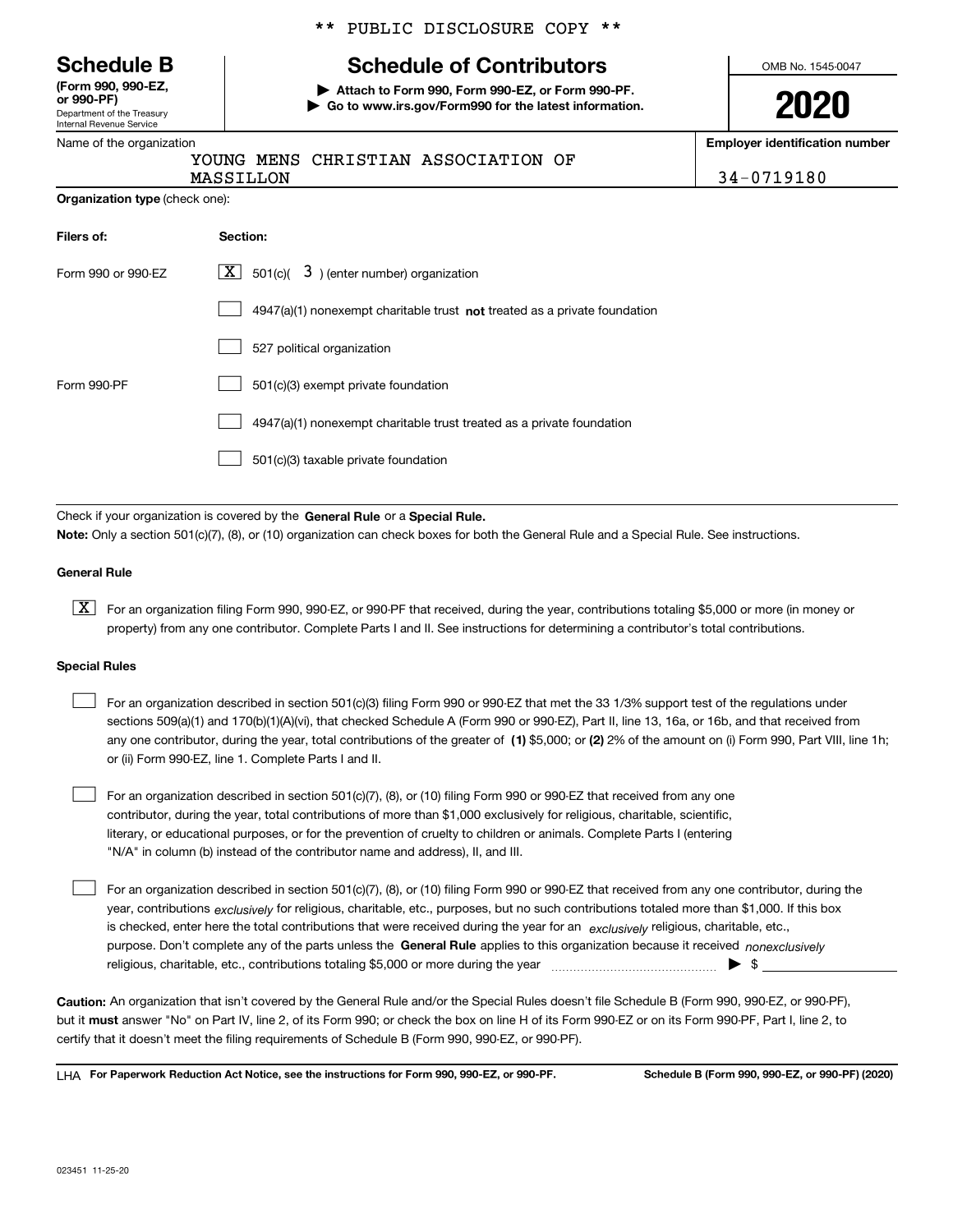### Schedule B (Form 990, 990-EZ, or 990-PF) (2020) **Page 2** Page 2

|                  | Schedule B (Form 990, 990-EZ, or 990-PF) (2020)                                                |                                   | Page 2                                                                                                      |
|------------------|------------------------------------------------------------------------------------------------|-----------------------------------|-------------------------------------------------------------------------------------------------------------|
| MASSILLON        | Name of organization<br>YOUNG MENS CHRISTIAN ASSOCIATION OF                                    |                                   | Employer identification number<br>34-0719180                                                                |
| Part I           | Contributors (see instructions). Use duplicate copies of Part I if additional space is needed. |                                   |                                                                                                             |
| (a)<br>No.       | (b)<br>Name, address, and ZIP + 4                                                              | (c)<br><b>Total contributions</b> | (d)<br>Type of contribution                                                                                 |
| $\mathbf 1$      |                                                                                                | 10,000.<br>\$                     | $\mathbf{X}$<br>Person<br>Payroll<br>Noncash<br>(Complete Part II for<br>noncash contributions.)            |
| (a)<br>No.       | (b)<br>Name, address, and ZIP + 4                                                              | (c)<br><b>Total contributions</b> | (d)<br>Type of contribution                                                                                 |
| $\boldsymbol{2}$ |                                                                                                | 20,000.<br>\$                     | $\mathbf{X}$<br>Person<br>Payroll<br>Noncash<br>(Complete Part II for<br>noncash contributions.)            |
| (a)<br>No.       | (b)<br>Name, address, and ZIP + 4                                                              | (c)<br><b>Total contributions</b> | (d)<br>Type of contribution                                                                                 |
| 3                |                                                                                                | 30,000.<br>\$                     | $\overline{\mathbf{X}}$<br>Person<br>Payroll<br>Noncash<br>(Complete Part II for<br>noncash contributions.) |
| (a)<br>No.       | (b)<br>Name, address, and ZIP + 4                                                              | (c)<br><b>Total contributions</b> | (d)<br>Type of contribution                                                                                 |
| 4                |                                                                                                | 20,000.<br>\$                     | $\mathbf{X}$<br>Person<br>Payroll<br>Noncash<br>(Complete Part II for<br>noncash contributions.)            |
| (a)<br>No.       | (b)<br>Name, address, and ZIP + 4                                                              | (c)<br><b>Total contributions</b> | (d)<br>Type of contribution                                                                                 |
| 5                |                                                                                                | 10,000.<br>\$                     | $\boxed{\text{X}}$<br>Person<br>Payroll<br>Noncash<br>(Complete Part II for<br>noncash contributions.)      |
| (a)<br>No.       | (b)<br>Name, address, and ZIP + 4                                                              | (c)<br><b>Total contributions</b> | (d)<br>Type of contribution                                                                                 |
| 6                |                                                                                                | 47,500.<br>\$                     | $\boxed{\text{X}}$<br>Person<br>Payroll<br>Noncash<br>(Complete Part II for<br>noncash contributions.)      |

023452 11-25-20 **Schedule B (Form 990, 990-EZ, or 990-PF) (2020)**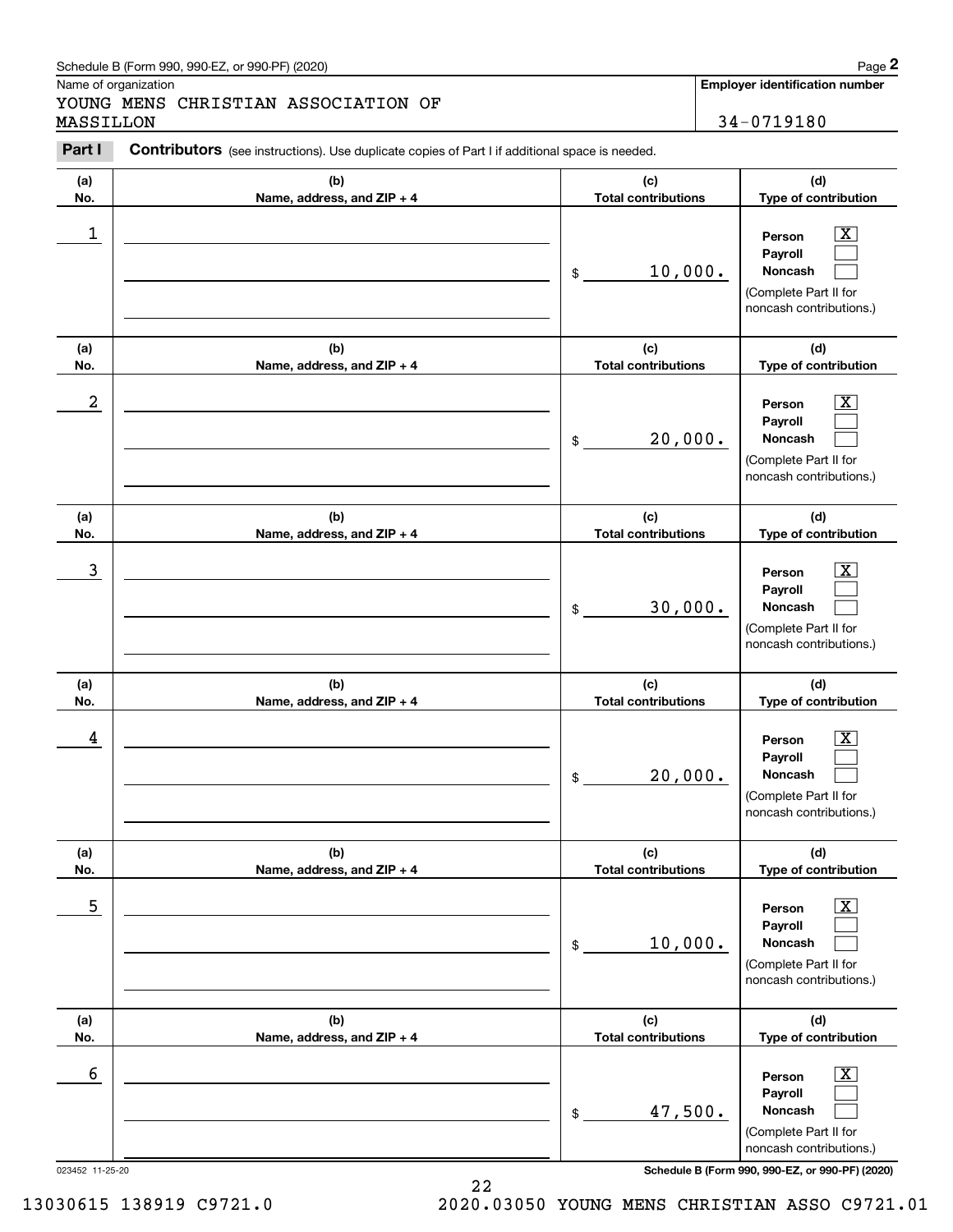### Schedule B (Form 990, 990-EZ, or 990-PF) (2020) **Page 2** Page 2

|            | Schedule B (Form 990, 990-EZ, or 990-PF) (2020)                                                |                                   |        | Page 2                                                                                                      |
|------------|------------------------------------------------------------------------------------------------|-----------------------------------|--------|-------------------------------------------------------------------------------------------------------------|
| MASSILLON  | Name of organization<br>YOUNG MENS CHRISTIAN ASSOCIATION OF                                    |                                   |        | <b>Employer identification number</b><br>34-0719180                                                         |
| Part I     | Contributors (see instructions). Use duplicate copies of Part I if additional space is needed. |                                   |        |                                                                                                             |
| (a)<br>No. | (b)<br>Name, address, and ZIP + 4                                                              | (c)<br><b>Total contributions</b> |        | (d)<br>Type of contribution                                                                                 |
| 7          |                                                                                                | 131,958.<br>\$                    |        | $\mathbf{X}$<br>Person<br>Payroll<br>Noncash<br>(Complete Part II for<br>noncash contributions.)            |
| (a)<br>No. | (b)<br>Name, address, and ZIP + 4                                                              | (c)<br><b>Total contributions</b> |        | (d)<br>Type of contribution                                                                                 |
| 8          |                                                                                                | 10,000.<br>\$                     |        | $\mathbf{X}$<br>Person<br>Payroll<br>Noncash<br>(Complete Part II for<br>noncash contributions.)            |
| (a)<br>No. | (b)<br>Name, address, and ZIP + 4                                                              | (c)<br><b>Total contributions</b> |        | (d)<br>Type of contribution                                                                                 |
| 9          |                                                                                                | 10,000.<br>\$                     |        | $\overline{\mathbf{X}}$<br>Person<br>Payroll<br>Noncash<br>(Complete Part II for<br>noncash contributions.) |
| (a)<br>No. | (b)<br>Name, address, and ZIP + 4                                                              | (c)<br><b>Total contributions</b> |        | (d)<br>Type of contribution                                                                                 |
| 10         |                                                                                                | \$                                | 5,000. | $\mathbf{X}$<br>Person<br>Payroll<br>Noncash<br>(Complete Part II for<br>noncash contributions.)            |
| (a)<br>No. | (b)<br>Name, address, and ZIP + 4                                                              | (c)<br><b>Total contributions</b> |        | (d)<br>Type of contribution                                                                                 |
| 11         |                                                                                                | 10,000.<br>\$                     |        | $\boxed{\text{X}}$<br>Person<br>Payroll<br>Noncash<br>(Complete Part II for<br>noncash contributions.)      |
| (a)<br>No. | (b)<br>Name, address, and ZIP + 4                                                              | (c)<br><b>Total contributions</b> |        | (d)<br>Type of contribution                                                                                 |
| 12         |                                                                                                | 60,752.<br>\$                     |        | $\boxed{\text{X}}$<br>Person<br>Payroll<br>Noncash<br>(Complete Part II for<br>noncash contributions.)      |

023452 11-25-20 **Schedule B (Form 990, 990-EZ, or 990-PF) (2020)**

23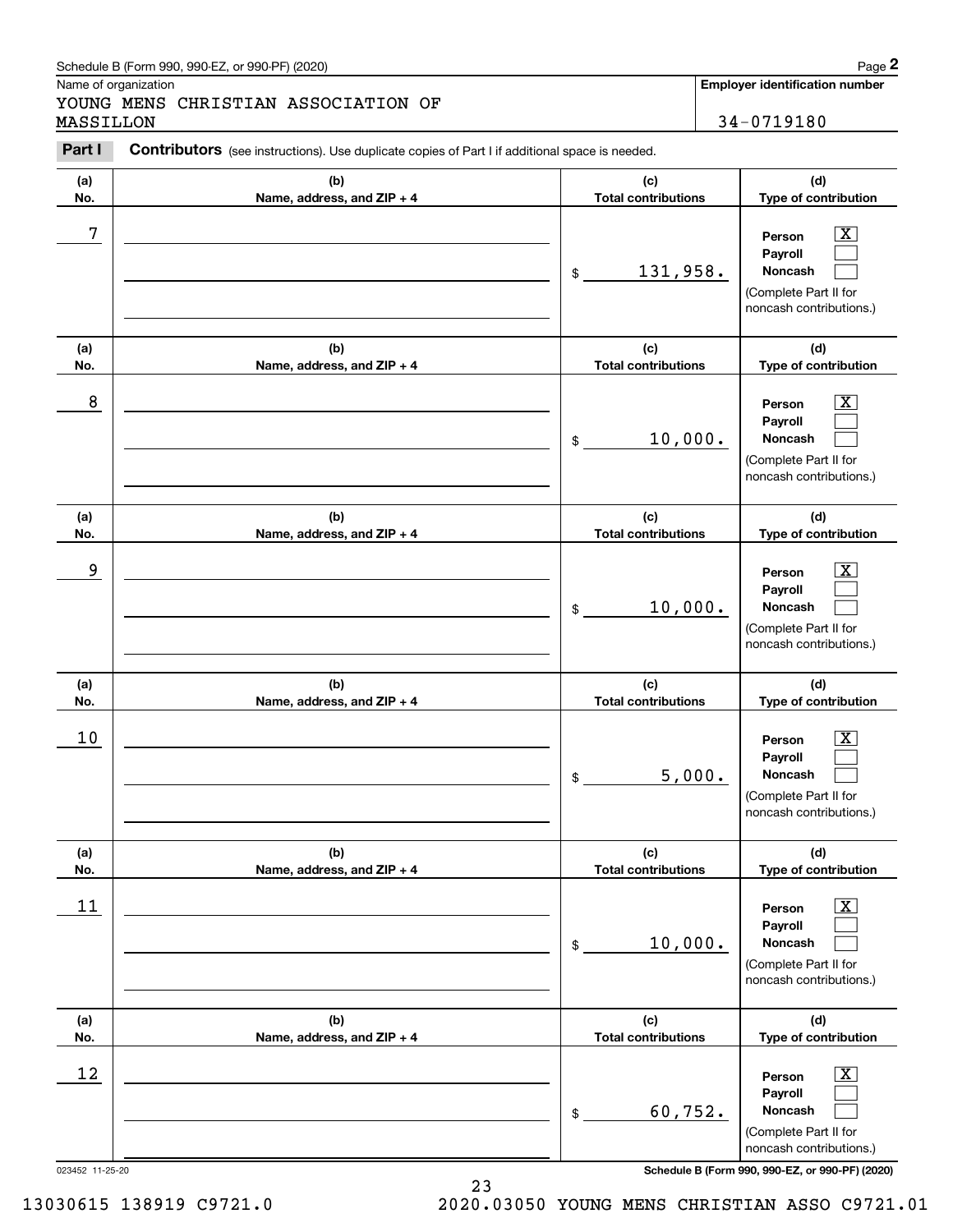### Schedule B (Form 990, 990-EZ, or 990-PF) (2020) **Page 2** Page 2

#### YOUNG MENS CHRISTIAN ASSOCIATION OF MASSILLON 34-0719180

|            | Schedule B (Form 990, 990-EZ, or 990-PF) (2020)                                                |                                   |        | Page 2                                                                                                      |
|------------|------------------------------------------------------------------------------------------------|-----------------------------------|--------|-------------------------------------------------------------------------------------------------------------|
| MASSILLON  | Name of organization<br>YOUNG MENS CHRISTIAN ASSOCIATION OF                                    |                                   |        | <b>Employer identification number</b><br>34-0719180                                                         |
| Part I     | Contributors (see instructions). Use duplicate copies of Part I if additional space is needed. |                                   |        |                                                                                                             |
| (a)<br>No. | (b)<br>Name, address, and ZIP + 4                                                              | (c)<br><b>Total contributions</b> |        | (d)<br>Type of contribution                                                                                 |
| 13         |                                                                                                | 71,700.<br>\$                     |        | $\mathbf{X}$<br>Person<br>Payroll<br>Noncash<br>(Complete Part II for<br>noncash contributions.)            |
| (a)<br>No. | (b)<br>Name, address, and ZIP + 4                                                              | (c)<br><b>Total contributions</b> |        | (d)<br>Type of contribution                                                                                 |
| 14         |                                                                                                | \$                                | 9,700. | $\overline{\mathbf{X}}$<br>Person<br>Payroll<br>Noncash<br>(Complete Part II for<br>noncash contributions.) |
| (a)<br>No. | (b)<br>Name, address, and ZIP + 4                                                              | (c)<br><b>Total contributions</b> |        | (d)<br>Type of contribution                                                                                 |
| 15         |                                                                                                | 39,400.<br>\$                     |        | $\overline{\mathbf{X}}$<br>Person<br>Payroll<br>Noncash<br>(Complete Part II for<br>noncash contributions.) |
| (a)<br>No. | (b)<br>Name, address, and ZIP + 4                                                              | (c)<br><b>Total contributions</b> |        | (d)<br>Type of contribution                                                                                 |
| 16         |                                                                                                | 286,500.<br>\$                    |        | $\mathbf{X}$<br>Person<br>Payroll<br>Noncash<br>(Complete Part II for<br>noncash contributions.)            |
| (a)<br>No. | (b)<br>Name, address, and ZIP + 4                                                              | (c)<br><b>Total contributions</b> |        | (d)<br>Type of contribution                                                                                 |
| 17         |                                                                                                | 24,000.<br>\$                     |        | $\boxed{\text{X}}$<br>Person<br>Payroll<br>Noncash<br>(Complete Part II for<br>noncash contributions.)      |
| (a)<br>No. | (b)<br>Name, address, and ZIP + 4                                                              | (c)<br><b>Total contributions</b> |        | (d)<br>Type of contribution                                                                                 |
|            |                                                                                                | \$                                |        | Person<br>Payroll<br>Noncash<br>(Complete Part II for<br>noncash contributions.)                            |

023452 11-25-20 **Schedule B (Form 990, 990-EZ, or 990-PF) (2020)**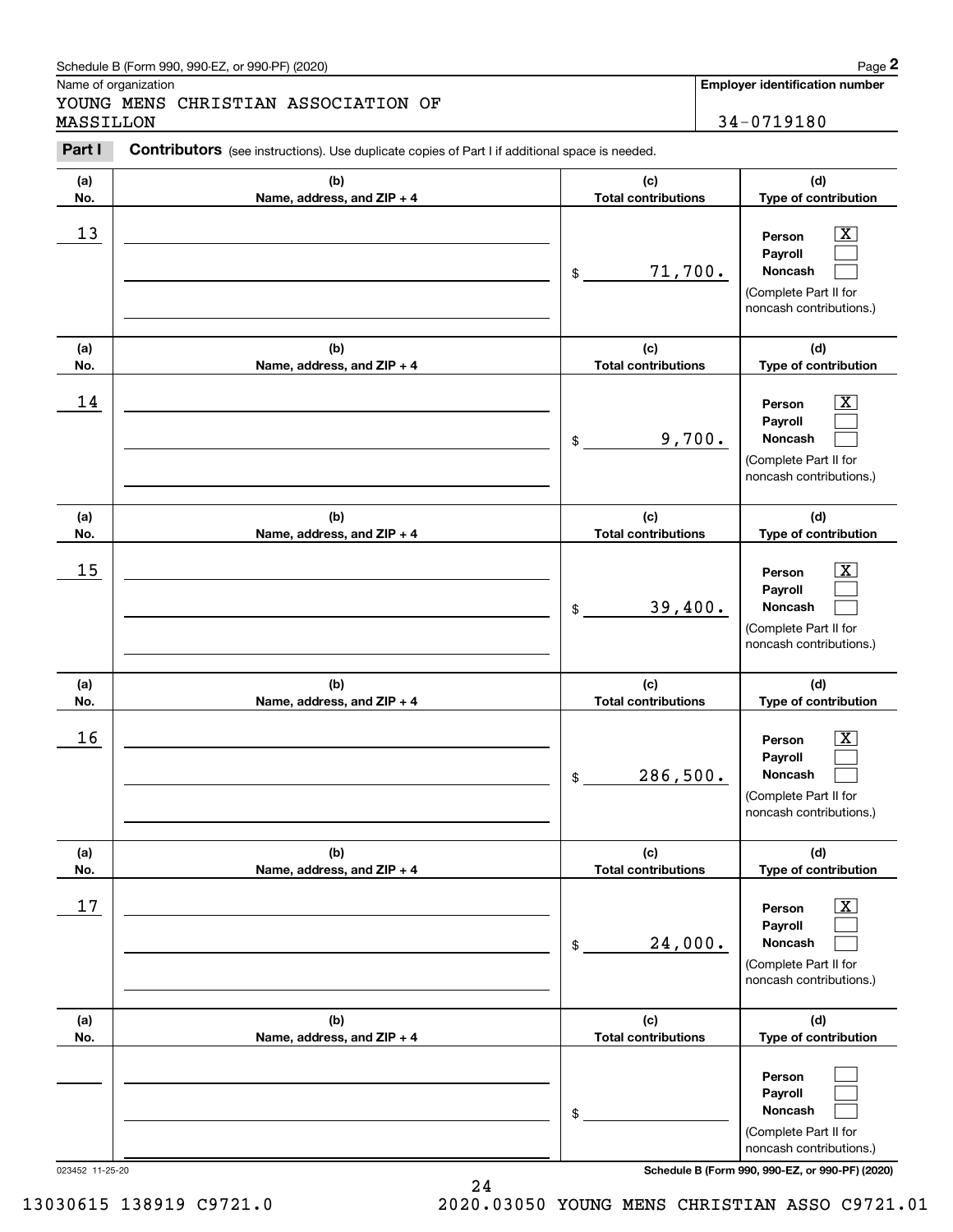| (a)<br>No.<br>from<br>Part I | (b)<br>Description of noncash property given | (c)<br>FMV (or estimate)<br>(See instructions.) | (d)<br>Date received |
|------------------------------|----------------------------------------------|-------------------------------------------------|----------------------|
|                              |                                              | \$                                              |                      |
| (a)<br>No.<br>from<br>Part I | (b)<br>Description of noncash property given | (c)<br>FMV (or estimate)<br>(See instructions.) | (d)<br>Date received |
|                              |                                              | \$                                              |                      |
| (a)<br>No.<br>from<br>Part I | (b)<br>Description of noncash property given | (c)<br>FMV (or estimate)<br>(See instructions.) | (d)<br>Date received |
|                              |                                              | \$                                              |                      |
| (a)<br>No.<br>from<br>Part I | (b)<br>Description of noncash property given | (c)<br>FMV (or estimate)<br>(See instructions.) | (d)<br>Date received |
|                              |                                              | \$                                              |                      |
| (a)<br>No.<br>from<br>Part I | (b)<br>Description of noncash property given | (c)<br>FMV (or estimate)<br>(See instructions.) | (d)<br>Date received |
|                              |                                              | \$                                              |                      |
| (a)<br>No.<br>from<br>Part I | (b)<br>Description of noncash property given | (c)<br>FMV (or estimate)<br>(See instructions.) | (d)<br>Date received |
|                              |                                              |                                                 |                      |

#### Schedule B (Form 990, 990-EZ, or 990-PF) (2020) **Page 3** Page 3

Name of organization

Chedule B (Form 990, 990-EZ, or 990-PF) (2020)<br> **3Page 3 Additional State of organization**<br> **Employer identification number**<br> **EMSSILLON**<br> **2Part II Noncash Property** (see instructions). Use duplicate copies of Part II i YOUNG MENS CHRISTIAN ASSOCIATION OF MASSILLON 34-0719180

**Employer identification number**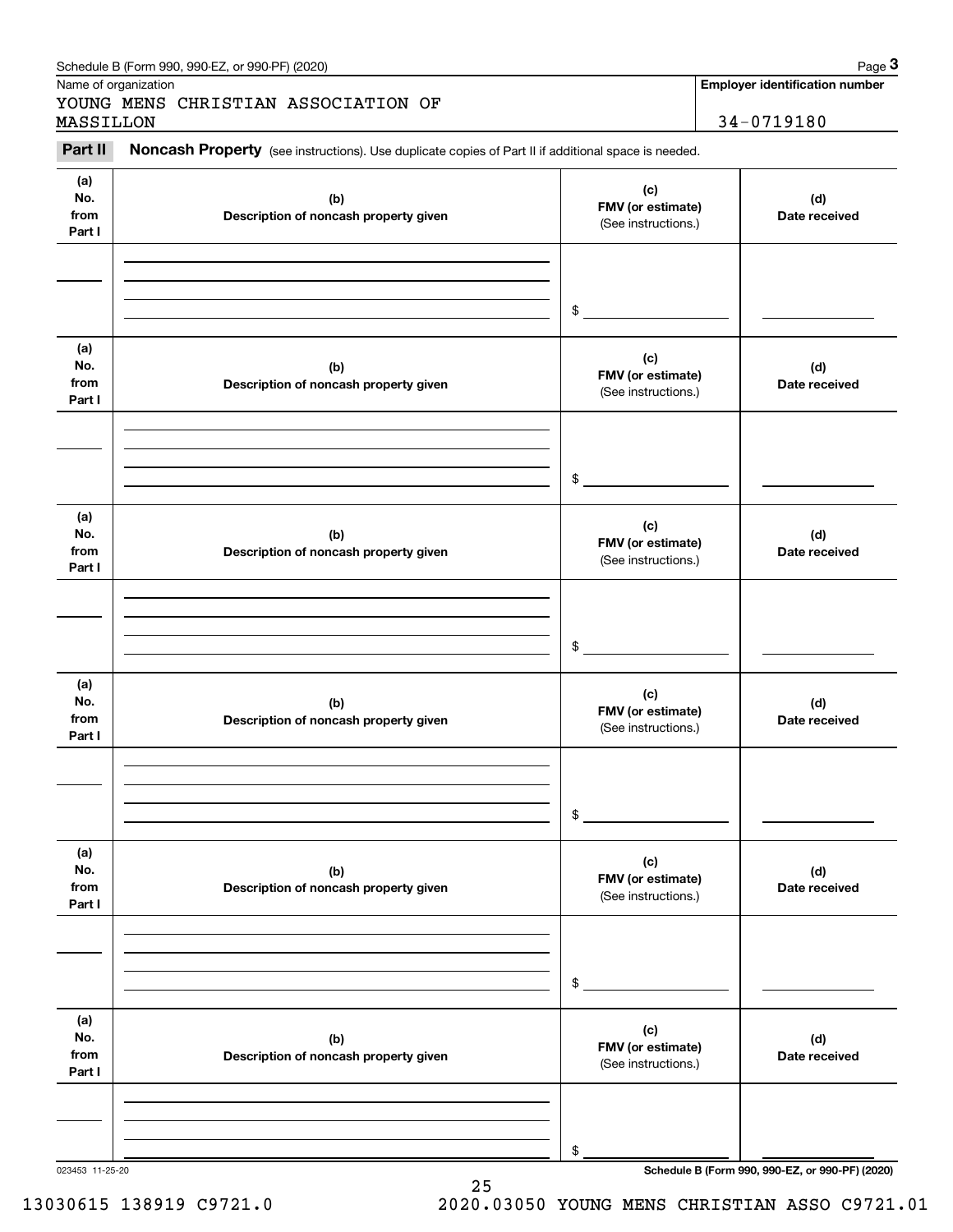|                      | Schedule B (Form 990, 990-EZ, or 990-PF) (2020)                                                                                                                                   |                      | Page 4                                                                                                                                                         |  |  |  |
|----------------------|-----------------------------------------------------------------------------------------------------------------------------------------------------------------------------------|----------------------|----------------------------------------------------------------------------------------------------------------------------------------------------------------|--|--|--|
| Name of organization |                                                                                                                                                                                   |                      | <b>Employer identification number</b>                                                                                                                          |  |  |  |
|                      | YOUNG MENS CHRISTIAN ASSOCIATION OF                                                                                                                                               |                      |                                                                                                                                                                |  |  |  |
| MASSILLON            |                                                                                                                                                                                   |                      | 34-0719180                                                                                                                                                     |  |  |  |
| Part III             | from any one contributor. Complete columns (a) through (e) and the following line entry. For organizations                                                                        |                      | Exclusively religious, charitable, etc., contributions to organizations described in section 501(c)(7), (8), or (10) that total more than \$1,000 for the year |  |  |  |
|                      | completing Part III, enter the total of exclusively religious, charitable, etc., contributions of \$1,000 or less for the year. (Enter this info. once.) $\blacktriangleright$ \$ |                      |                                                                                                                                                                |  |  |  |
| (a) No.              | Use duplicate copies of Part III if additional space is needed.                                                                                                                   |                      |                                                                                                                                                                |  |  |  |
| from                 | (b) Purpose of gift                                                                                                                                                               | (c) Use of gift      | (d) Description of how gift is held                                                                                                                            |  |  |  |
| Part I               |                                                                                                                                                                                   |                      |                                                                                                                                                                |  |  |  |
|                      |                                                                                                                                                                                   |                      |                                                                                                                                                                |  |  |  |
|                      |                                                                                                                                                                                   |                      |                                                                                                                                                                |  |  |  |
|                      |                                                                                                                                                                                   |                      |                                                                                                                                                                |  |  |  |
|                      |                                                                                                                                                                                   | (e) Transfer of gift |                                                                                                                                                                |  |  |  |
|                      |                                                                                                                                                                                   |                      |                                                                                                                                                                |  |  |  |
|                      | Transferee's name, address, and ZIP + 4                                                                                                                                           |                      | Relationship of transferor to transferee                                                                                                                       |  |  |  |
|                      |                                                                                                                                                                                   |                      |                                                                                                                                                                |  |  |  |
|                      |                                                                                                                                                                                   |                      |                                                                                                                                                                |  |  |  |
|                      |                                                                                                                                                                                   |                      |                                                                                                                                                                |  |  |  |
|                      |                                                                                                                                                                                   |                      |                                                                                                                                                                |  |  |  |
| (a) No.<br>from      | (b) Purpose of gift                                                                                                                                                               | (c) Use of gift      | (d) Description of how gift is held                                                                                                                            |  |  |  |
| Part I               |                                                                                                                                                                                   |                      |                                                                                                                                                                |  |  |  |
|                      |                                                                                                                                                                                   |                      |                                                                                                                                                                |  |  |  |
|                      |                                                                                                                                                                                   |                      |                                                                                                                                                                |  |  |  |
|                      |                                                                                                                                                                                   |                      |                                                                                                                                                                |  |  |  |
|                      | (e) Transfer of gift                                                                                                                                                              |                      |                                                                                                                                                                |  |  |  |
|                      |                                                                                                                                                                                   |                      |                                                                                                                                                                |  |  |  |
|                      | Transferee's name, address, and ZIP + 4                                                                                                                                           |                      | Relationship of transferor to transferee                                                                                                                       |  |  |  |
|                      |                                                                                                                                                                                   |                      |                                                                                                                                                                |  |  |  |
|                      |                                                                                                                                                                                   |                      |                                                                                                                                                                |  |  |  |
|                      |                                                                                                                                                                                   |                      |                                                                                                                                                                |  |  |  |
|                      |                                                                                                                                                                                   |                      |                                                                                                                                                                |  |  |  |
| (a) No.<br>from      | (b) Purpose of gift                                                                                                                                                               | (c) Use of gift      | (d) Description of how gift is held                                                                                                                            |  |  |  |
| Part I               |                                                                                                                                                                                   |                      |                                                                                                                                                                |  |  |  |
|                      |                                                                                                                                                                                   |                      |                                                                                                                                                                |  |  |  |
|                      |                                                                                                                                                                                   |                      |                                                                                                                                                                |  |  |  |
|                      |                                                                                                                                                                                   |                      |                                                                                                                                                                |  |  |  |
|                      |                                                                                                                                                                                   | (e) Transfer of gift |                                                                                                                                                                |  |  |  |
|                      |                                                                                                                                                                                   |                      |                                                                                                                                                                |  |  |  |
|                      | Transferee's name, address, and $ZIP + 4$                                                                                                                                         |                      | Relationship of transferor to transferee                                                                                                                       |  |  |  |
|                      |                                                                                                                                                                                   |                      |                                                                                                                                                                |  |  |  |
|                      |                                                                                                                                                                                   |                      |                                                                                                                                                                |  |  |  |
|                      |                                                                                                                                                                                   |                      |                                                                                                                                                                |  |  |  |
|                      |                                                                                                                                                                                   |                      |                                                                                                                                                                |  |  |  |
| (a) No.<br>from      | (b) Purpose of gift                                                                                                                                                               | (c) Use of gift      | (d) Description of how gift is held                                                                                                                            |  |  |  |
| Part I               |                                                                                                                                                                                   |                      |                                                                                                                                                                |  |  |  |
|                      |                                                                                                                                                                                   |                      |                                                                                                                                                                |  |  |  |
|                      |                                                                                                                                                                                   |                      |                                                                                                                                                                |  |  |  |
|                      |                                                                                                                                                                                   |                      |                                                                                                                                                                |  |  |  |
|                      |                                                                                                                                                                                   | (e) Transfer of gift |                                                                                                                                                                |  |  |  |
|                      |                                                                                                                                                                                   |                      |                                                                                                                                                                |  |  |  |
|                      | Transferee's name, address, and $ZIP + 4$                                                                                                                                         |                      | Relationship of transferor to transferee                                                                                                                       |  |  |  |
|                      |                                                                                                                                                                                   |                      |                                                                                                                                                                |  |  |  |
|                      |                                                                                                                                                                                   |                      |                                                                                                                                                                |  |  |  |
|                      |                                                                                                                                                                                   |                      |                                                                                                                                                                |  |  |  |
|                      |                                                                                                                                                                                   |                      |                                                                                                                                                                |  |  |  |

26

023454 11-25-20

**Schedule B (Form 990, 990-EZ, or 990-PF) (2020)**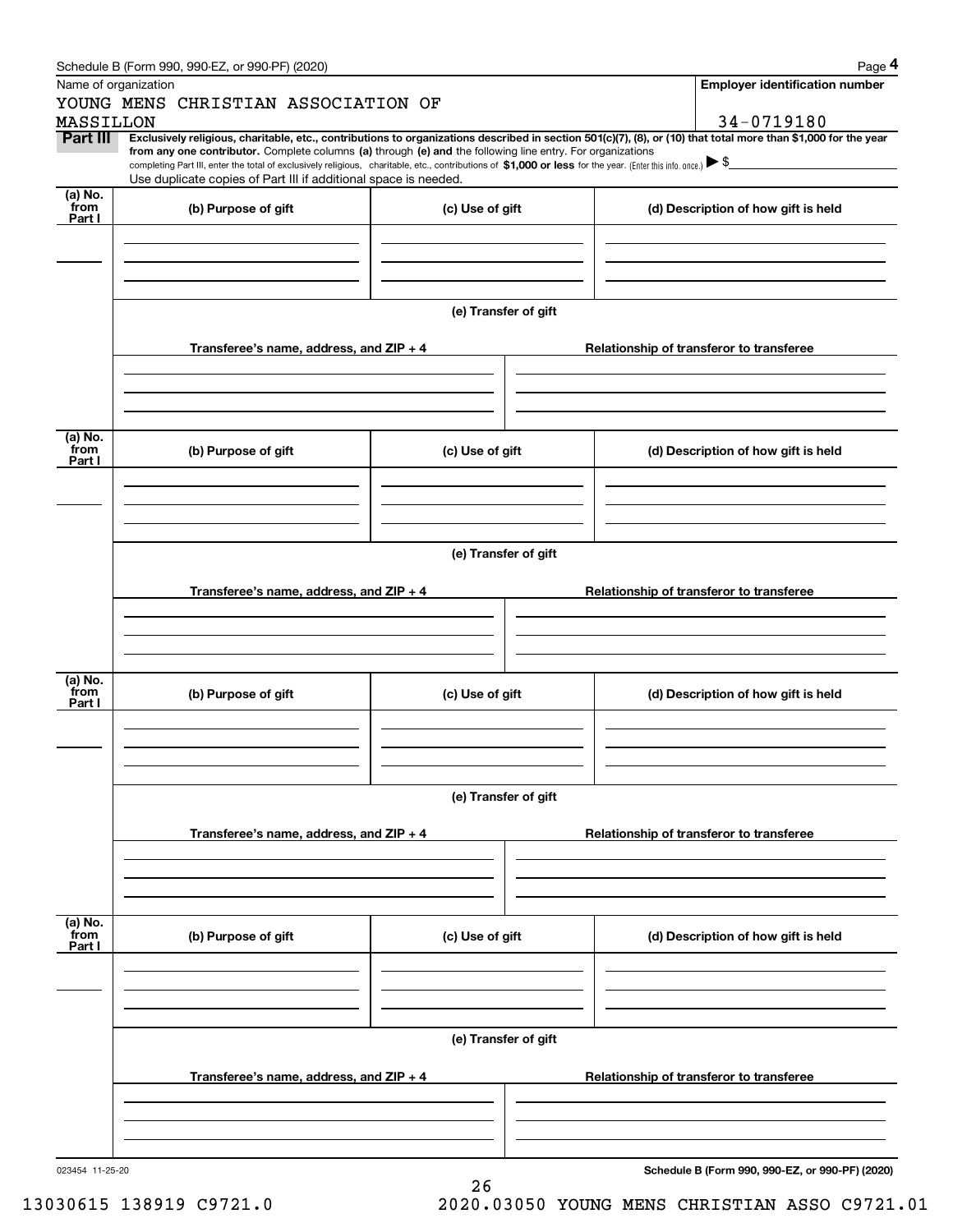| <b>SCHEDULE C</b>                                      |                                                                               | <b>Political Campaign and Lobbying Activities</b>                                                                                                                                                                      |         |                                                                             | OMB No. 1545-0047                                                                                                                                           |  |  |
|--------------------------------------------------------|-------------------------------------------------------------------------------|------------------------------------------------------------------------------------------------------------------------------------------------------------------------------------------------------------------------|---------|-----------------------------------------------------------------------------|-------------------------------------------------------------------------------------------------------------------------------------------------------------|--|--|
| (Form 990 or 990-EZ)                                   | For Organizations Exempt From Income Tax Under section 501(c) and section 527 |                                                                                                                                                                                                                        |         |                                                                             |                                                                                                                                                             |  |  |
|                                                        |                                                                               |                                                                                                                                                                                                                        |         |                                                                             |                                                                                                                                                             |  |  |
| Department of the Treasury<br>Internal Revenue Service |                                                                               | > Complete if the organization is described below. > Attach to Form 990 or Form 990-EZ.<br>Go to www.irs.gov/Form990 for instructions and the latest information.                                                      |         |                                                                             | <b>Open to Public</b><br>Inspection                                                                                                                         |  |  |
|                                                        |                                                                               | If the organization answered "Yes," on Form 990, Part IV, line 3, or Form 990-EZ, Part V, line 46 (Political Campaign Activities), then                                                                                |         |                                                                             |                                                                                                                                                             |  |  |
|                                                        |                                                                               | • Section 501(c)(3) organizations: Complete Parts I-A and B. Do not complete Part I-C.                                                                                                                                 |         |                                                                             |                                                                                                                                                             |  |  |
|                                                        |                                                                               | • Section 501(c) (other than section 501(c)(3)) organizations: Complete Parts I-A and C below. Do not complete Part I-B.                                                                                               |         |                                                                             |                                                                                                                                                             |  |  |
| • Section 527 organizations: Complete Part I-A only.   |                                                                               |                                                                                                                                                                                                                        |         |                                                                             |                                                                                                                                                             |  |  |
|                                                        |                                                                               | If the organization answered "Yes," on Form 990, Part IV, line 4, or Form 990-EZ, Part VI, line 47 (Lobbying Activities), then                                                                                         |         |                                                                             |                                                                                                                                                             |  |  |
|                                                        |                                                                               | • Section 501(c)(3) organizations that have filed Form 5768 (election under section 501(h)): Complete Part II-A. Do not complete Part II-B.                                                                            |         |                                                                             |                                                                                                                                                             |  |  |
|                                                        |                                                                               | • Section 501(c)(3) organizations that have NOT filed Form 5768 (election under section 501(h)): Complete Part II-B. Do not complete Part II-A.                                                                        |         |                                                                             |                                                                                                                                                             |  |  |
|                                                        |                                                                               | If the organization answered "Yes," on Form 990, Part IV, line 5 (Proxy Tax) (See separate instructions) or Form 990-EZ, Part V, line 35c (Proxy                                                                       |         |                                                                             |                                                                                                                                                             |  |  |
| Tax) (See separate instructions), then                 |                                                                               |                                                                                                                                                                                                                        |         |                                                                             |                                                                                                                                                             |  |  |
| Name of organization                                   |                                                                               | • Section 501(c)(4), (5), or (6) organizations: Complete Part III.<br>YOUNG MENS CHRISTIAN ASSOCIATION OF                                                                                                              |         |                                                                             | <b>Employer identification number</b>                                                                                                                       |  |  |
|                                                        | MASSILLON                                                                     |                                                                                                                                                                                                                        |         |                                                                             | 34-0719180                                                                                                                                                  |  |  |
| Part I-A                                               |                                                                               | Complete if the organization is exempt under section 501(c) or is a section 527 organization.                                                                                                                          |         |                                                                             |                                                                                                                                                             |  |  |
|                                                        |                                                                               |                                                                                                                                                                                                                        |         |                                                                             |                                                                                                                                                             |  |  |
| 1.                                                     |                                                                               | Provide a description of the organization's direct and indirect political campaign activities in Part IV.                                                                                                              |         |                                                                             |                                                                                                                                                             |  |  |
| Political campaign activity expenditures<br>2          |                                                                               |                                                                                                                                                                                                                        |         |                                                                             | $\blacktriangleright$ \$                                                                                                                                    |  |  |
| Volunteer hours for political campaign activities<br>З |                                                                               |                                                                                                                                                                                                                        |         |                                                                             |                                                                                                                                                             |  |  |
|                                                        |                                                                               |                                                                                                                                                                                                                        |         |                                                                             |                                                                                                                                                             |  |  |
| Part I-B                                               |                                                                               | Complete if the organization is exempt under section 501(c)(3).                                                                                                                                                        |         |                                                                             |                                                                                                                                                             |  |  |
|                                                        |                                                                               | 1 Enter the amount of any excise tax incurred by the organization under section 4955                                                                                                                                   |         |                                                                             |                                                                                                                                                             |  |  |
|                                                        |                                                                               | 2 Enter the amount of any excise tax incurred by organization managers under section 4955                                                                                                                              |         |                                                                             |                                                                                                                                                             |  |  |
|                                                        |                                                                               |                                                                                                                                                                                                                        |         |                                                                             | Yes<br><b>No</b>                                                                                                                                            |  |  |
|                                                        |                                                                               |                                                                                                                                                                                                                        |         |                                                                             | Yes<br>No                                                                                                                                                   |  |  |
| <b>b</b> If "Yes," describe in Part IV.                |                                                                               | Part I-C Complete if the organization is exempt under section 501(c), except section 501(c)(3).                                                                                                                        |         |                                                                             |                                                                                                                                                             |  |  |
|                                                        |                                                                               |                                                                                                                                                                                                                        |         |                                                                             | $\blacktriangleright$ \$                                                                                                                                    |  |  |
|                                                        |                                                                               | 1 Enter the amount directly expended by the filing organization for section 527 exempt function activities<br>2 Enter the amount of the filing organization's funds contributed to other organizations for section 527 |         |                                                                             |                                                                                                                                                             |  |  |
| exempt function activities                             |                                                                               |                                                                                                                                                                                                                        |         |                                                                             | $\blacktriangleright$ \$                                                                                                                                    |  |  |
|                                                        |                                                                               | 3 Total exempt function expenditures. Add lines 1 and 2. Enter here and on Form 1120-POL,                                                                                                                              |         |                                                                             |                                                                                                                                                             |  |  |
|                                                        |                                                                               |                                                                                                                                                                                                                        |         |                                                                             | $\triangleright$ \$                                                                                                                                         |  |  |
|                                                        |                                                                               | Did the filing organization file Form 1120-POL for this year?                                                                                                                                                          |         |                                                                             | Yes<br><b>No</b>                                                                                                                                            |  |  |
|                                                        |                                                                               | 5 Enter the names, addresses and employer identification number (EIN) of all section 527 political organizations to which the filing organization                                                                      |         |                                                                             |                                                                                                                                                             |  |  |
|                                                        |                                                                               | made payments. For each organization listed, enter the amount paid from the filing organization's funds. Also enter the amount of political                                                                            |         |                                                                             |                                                                                                                                                             |  |  |
|                                                        |                                                                               | contributions received that were promptly and directly delivered to a separate political organization, such as a separate segregated fund or a                                                                         |         |                                                                             |                                                                                                                                                             |  |  |
|                                                        |                                                                               | political action committee (PAC). If additional space is needed, provide information in Part IV.                                                                                                                       |         |                                                                             |                                                                                                                                                             |  |  |
| (a) Name                                               |                                                                               | (b) Address                                                                                                                                                                                                            | (c) EIN | (d) Amount paid from<br>filing organization's<br>funds. If none, enter -0-. | (e) Amount of political<br>contributions received and<br>promptly and directly<br>delivered to a separate<br>political organization.<br>If none, enter -0-. |  |  |
|                                                        |                                                                               |                                                                                                                                                                                                                        |         |                                                                             |                                                                                                                                                             |  |  |
|                                                        |                                                                               |                                                                                                                                                                                                                        |         |                                                                             |                                                                                                                                                             |  |  |
|                                                        |                                                                               |                                                                                                                                                                                                                        |         |                                                                             |                                                                                                                                                             |  |  |
|                                                        |                                                                               |                                                                                                                                                                                                                        |         |                                                                             |                                                                                                                                                             |  |  |
|                                                        |                                                                               |                                                                                                                                                                                                                        |         |                                                                             |                                                                                                                                                             |  |  |
|                                                        |                                                                               |                                                                                                                                                                                                                        |         |                                                                             |                                                                                                                                                             |  |  |

27

**For Paperwork Reduction Act Notice, see the Instructions for Form 990 or 990-EZ. Schedule C (Form 990 or 990-EZ) 2020** LHA

032041 12-02-20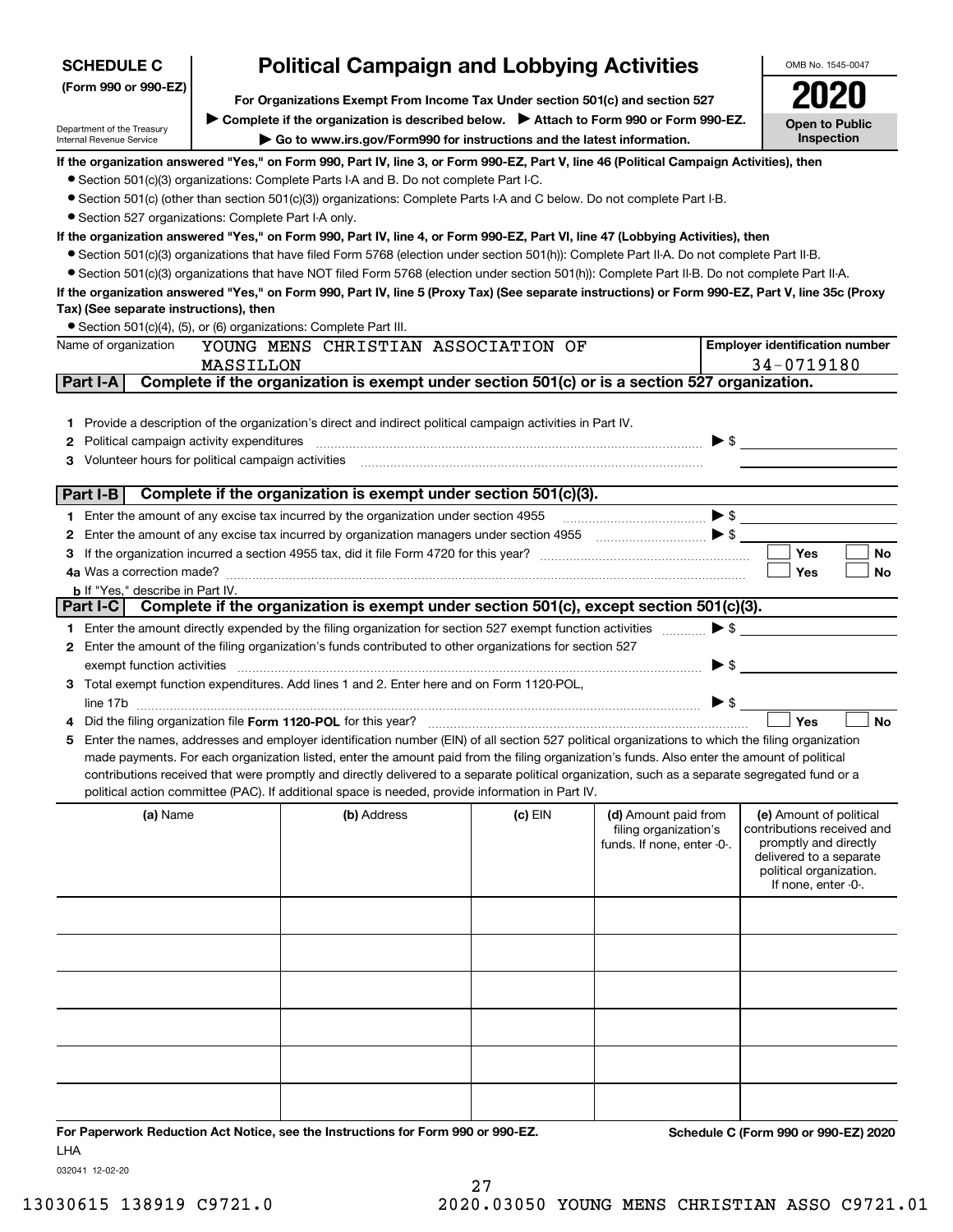| YOUNG MENS CHRISTIAN ASSOCIATION OF |  |  |  |  |  |
|-------------------------------------|--|--|--|--|--|
|-------------------------------------|--|--|--|--|--|

| Schedule C (Form 990 or 990-EZ) 2020 MASSILLON                                                                                                                     |                                        |                                                                                                         |            |                          | 34-0719180 Page 2    |
|--------------------------------------------------------------------------------------------------------------------------------------------------------------------|----------------------------------------|---------------------------------------------------------------------------------------------------------|------------|--------------------------|----------------------|
| Complete if the organization is exempt under section 501(c)(3) and filed Form 5768 (election under<br>Part II-A                                                    |                                        |                                                                                                         |            |                          |                      |
| section 501(h)).                                                                                                                                                   |                                        |                                                                                                         |            |                          |                      |
| A Check $\blacktriangleright$<br>if the filing organization belongs to an affiliated group (and list in Part IV each affiliated group member's name, address, EIN, |                                        |                                                                                                         |            |                          |                      |
| expenses, and share of excess lobbying expenditures).                                                                                                              |                                        |                                                                                                         |            |                          |                      |
| if the filing organization checked box A and "limited control" provisions apply.<br><b>B</b> Check $\blacktriangleright$                                           | <b>Limits on Lobbying Expenditures</b> |                                                                                                         |            | (a) Filing               | (b) Affiliated group |
| (The term "expenditures" means amounts paid or incurred.)                                                                                                          |                                        |                                                                                                         |            | organization's<br>totals | totals               |
| 1a Total lobbying expenditures to influence public opinion (grassroots lobbying)                                                                                   |                                        |                                                                                                         |            |                          |                      |
| <b>b</b> Total lobbying expenditures to influence a legislative body (direct lobbying)                                                                             |                                        |                                                                                                         |            |                          |                      |
| c                                                                                                                                                                  |                                        |                                                                                                         |            |                          |                      |
| d Other exempt purpose expenditures                                                                                                                                |                                        |                                                                                                         |            |                          |                      |
|                                                                                                                                                                    |                                        |                                                                                                         |            |                          |                      |
| f Lobbying nontaxable amount. Enter the amount from the following table in both columns.                                                                           |                                        |                                                                                                         |            |                          |                      |
| If the amount on line 1e, column $(a)$ or $(b)$ is:                                                                                                                |                                        | The lobbying nontaxable amount is:                                                                      |            |                          |                      |
| Not over \$500,000                                                                                                                                                 |                                        | 20% of the amount on line 1e.                                                                           |            |                          |                      |
| Over \$500,000 but not over \$1,000,000                                                                                                                            |                                        | \$100,000 plus 15% of the excess over \$500,000.                                                        |            |                          |                      |
| Over \$1,000,000 but not over \$1,500,000                                                                                                                          |                                        | \$175,000 plus 10% of the excess over \$1,000,000.                                                      |            |                          |                      |
| Over \$1,500,000 but not over \$17,000,000                                                                                                                         |                                        | \$225,000 plus 5% of the excess over \$1,500,000.                                                       |            |                          |                      |
| Over \$17,000,000                                                                                                                                                  | \$1,000,000.                           |                                                                                                         |            |                          |                      |
|                                                                                                                                                                    |                                        |                                                                                                         |            |                          |                      |
| g Grassroots nontaxable amount (enter 25% of line 1f)                                                                                                              |                                        |                                                                                                         |            |                          |                      |
| h Subtract line 1g from line 1a. If zero or less, enter -0-                                                                                                        |                                        |                                                                                                         |            |                          |                      |
| i Subtract line 1f from line 1c. If zero or less, enter -0-                                                                                                        |                                        |                                                                                                         |            |                          |                      |
| j If there is an amount other than zero on either line 1h or line 1i, did the organization file Form 4720                                                          |                                        |                                                                                                         |            |                          |                      |
| reporting section 4911 tax for this year?                                                                                                                          |                                        |                                                                                                         |            |                          | Yes<br>No            |
| (Some organizations that made a section 501(h) election do not have to complete all of the five columns below.                                                     |                                        | 4-Year Averaging Period Under Section 501(h)<br>See the separate instructions for lines 2a through 2f.) |            |                          |                      |
|                                                                                                                                                                    |                                        | Lobbying Expenditures During 4-Year Averaging Period                                                    |            |                          |                      |
| Calendar year<br>(or fiscal year beginning in)                                                                                                                     | (a) $2017$                             | $(b)$ 2018                                                                                              | $(c)$ 2019 | $(d)$ 2020               | (e) Total            |
| 2a Lobbying nontaxable amount                                                                                                                                      |                                        |                                                                                                         |            |                          |                      |
| <b>b</b> Lobbying ceiling amount<br>(150% of line 2a, column(e))                                                                                                   |                                        |                                                                                                         |            |                          |                      |
| c Total lobbying expenditures                                                                                                                                      |                                        |                                                                                                         |            |                          |                      |
| d Grassroots nontaxable amount                                                                                                                                     |                                        |                                                                                                         |            |                          |                      |
| e Grassroots ceiling amount                                                                                                                                        |                                        |                                                                                                         |            |                          |                      |
| (150% of line 2d, column (e))                                                                                                                                      |                                        |                                                                                                         |            |                          |                      |
| f Grassroots lobbying expenditures                                                                                                                                 |                                        |                                                                                                         |            |                          |                      |

**Schedule C (Form 990 or 990-EZ) 2020**

032042 12-02-20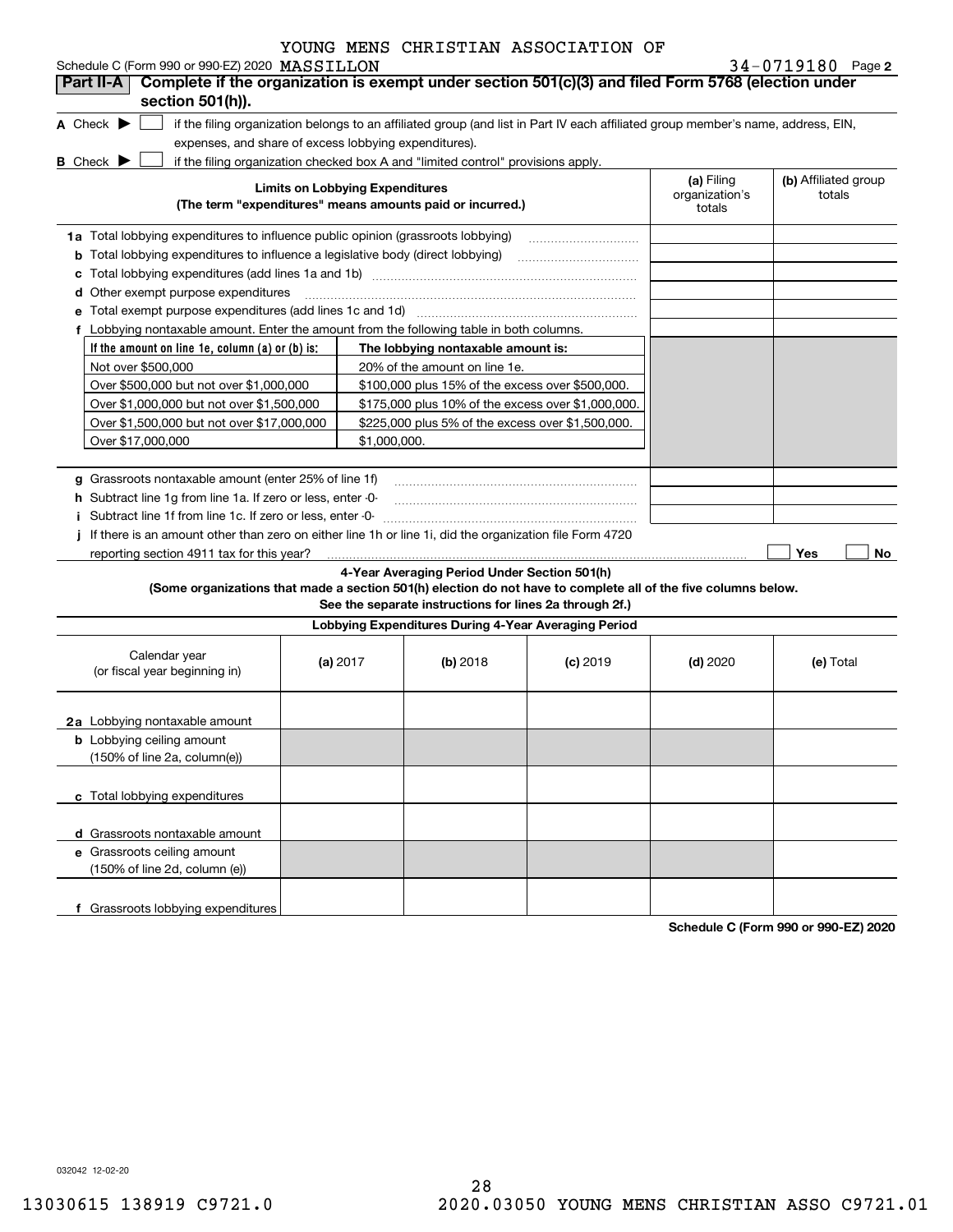#### **3** MASSILLON 34-0719180 Schedule C (Form 990 or 990-EZ) 2020 MASSILLON

#### **Part II-B Complete if the organization is exempt under section 501(c)(3) and has NOT filed Form 5768 (election under section 501(h)).**

|                | For each "Yes" response on lines 1a through 1i below, provide in Part IV a detailed description                                                                                                                                                                                                           | (a) |                | (b)       |
|----------------|-----------------------------------------------------------------------------------------------------------------------------------------------------------------------------------------------------------------------------------------------------------------------------------------------------------|-----|----------------|-----------|
|                | of the lobbying activity.                                                                                                                                                                                                                                                                                 | Yes | No             | Amount    |
| 1.             | During the year, did the filing organization attempt to influence foreign, national, state, or<br>local legislation, including any attempt to influence public opinion on a legislative matter<br>or referendum, through the use of:                                                                      |     |                |           |
|                |                                                                                                                                                                                                                                                                                                           |     | х              |           |
|                | b Paid staff or management (include compensation in expenses reported on lines 1c through 1i)?                                                                                                                                                                                                            |     | X              |           |
|                |                                                                                                                                                                                                                                                                                                           |     | X              |           |
|                |                                                                                                                                                                                                                                                                                                           |     | X              |           |
|                | e Publications, or published or broadcast statements?                                                                                                                                                                                                                                                     |     | X              |           |
|                | f Grants to other organizations for lobbying purposes?                                                                                                                                                                                                                                                    |     | X              |           |
| g              | Direct contact with legislators, their staffs, government officials, or a legislative body?                                                                                                                                                                                                               |     | X              |           |
|                | h Rallies, demonstrations, seminars, conventions, speeches, lectures, or any similar means?                                                                                                                                                                                                               |     | X              |           |
|                | <i>i</i> Other activities?                                                                                                                                                                                                                                                                                | х   |                | 371.      |
|                |                                                                                                                                                                                                                                                                                                           |     |                | 371.      |
|                | 2a Did the activities in line 1 cause the organization to be not described in section 501(c)(3)?                                                                                                                                                                                                          |     | х              |           |
|                |                                                                                                                                                                                                                                                                                                           |     |                |           |
|                | c If "Yes," enter the amount of any tax incurred by organization managers under section 4912                                                                                                                                                                                                              |     |                |           |
|                | d If the filing organization incurred a section 4912 tax, did it file Form 4720 for this year?                                                                                                                                                                                                            |     |                |           |
|                | Complete if the organization is exempt under section 501(c)(4), section 501(c)(5), or section<br> Part III-A <br>$501(c)(6)$ .                                                                                                                                                                            |     |                | Yes<br>No |
| 1.             |                                                                                                                                                                                                                                                                                                           |     | 1              |           |
| 2              |                                                                                                                                                                                                                                                                                                           |     | $\overline{2}$ |           |
| З              | Did the organization agree to carry over lobbying and political campaign activity expenditures from the prior year?                                                                                                                                                                                       |     | 3              |           |
|                | Complete if the organization is exempt under section 501(c)(4), section 501(c)(5), or section<br> Part III-B <br>501(c)(6) and if either (a) BOTH Part III-A, lines 1 and 2, are answered "No" OR (b) Part III-A, line 3, is<br>answered "Yes."                                                           |     |                |           |
| 1              |                                                                                                                                                                                                                                                                                                           |     | 1.             |           |
| 2              | Section 162(e) nondeductible lobbying and political expenditures (do not include amounts of political                                                                                                                                                                                                     |     |                |           |
|                | expenses for which the section 527(f) tax was paid).                                                                                                                                                                                                                                                      |     |                |           |
|                |                                                                                                                                                                                                                                                                                                           |     | 2a             |           |
|                | b Carryover from last year manufactured and contain a series of the contract of the contract of the contract of the contract of the contract of the contract of the contract of the contract of the contract of the contract o                                                                            |     | 2b             |           |
| c              |                                                                                                                                                                                                                                                                                                           |     | 2c             |           |
|                | Aggregate amount reported in section 6033(e)(1)(A) notices of nondeductible section 162(e) dues                                                                                                                                                                                                           |     | 3              |           |
| 4              | If notices were sent and the amount on line 2c exceeds the amount on line 3, what portion of the excess                                                                                                                                                                                                   |     |                |           |
|                | does the organization agree to carryover to the reasonable estimate of nondeductible lobbying and political                                                                                                                                                                                               |     |                |           |
|                | expenditure next year?                                                                                                                                                                                                                                                                                    |     | 4              |           |
| 5              | Taxable amount of lobbying and political expenditures (See instructions)                                                                                                                                                                                                                                  |     | 5              |           |
| <b>Part IV</b> | <b>Supplemental Information</b>                                                                                                                                                                                                                                                                           |     |                |           |
|                | Provide the descriptions required for Part I-A, line 1; Part I-B, line 4; Part I-C, line 5; Part II-A (affiliated group list); Part II-A, lines 1 and 2 (See<br>instructions); and Part II-B, line 1. Also, complete this part for any additional information.<br>PART II-B, LINE 1, LOBBYING ACTIVITIES: |     |                |           |
|                |                                                                                                                                                                                                                                                                                                           |     |                |           |

#### PAYMENT MADE TO THE OHIO PUBLIC POLICIES FUND INCLUDES A PORTION USED

#### FOR LOBBYING PURPOSES.

**Schedule C (Form 990 or 990-EZ) 2020**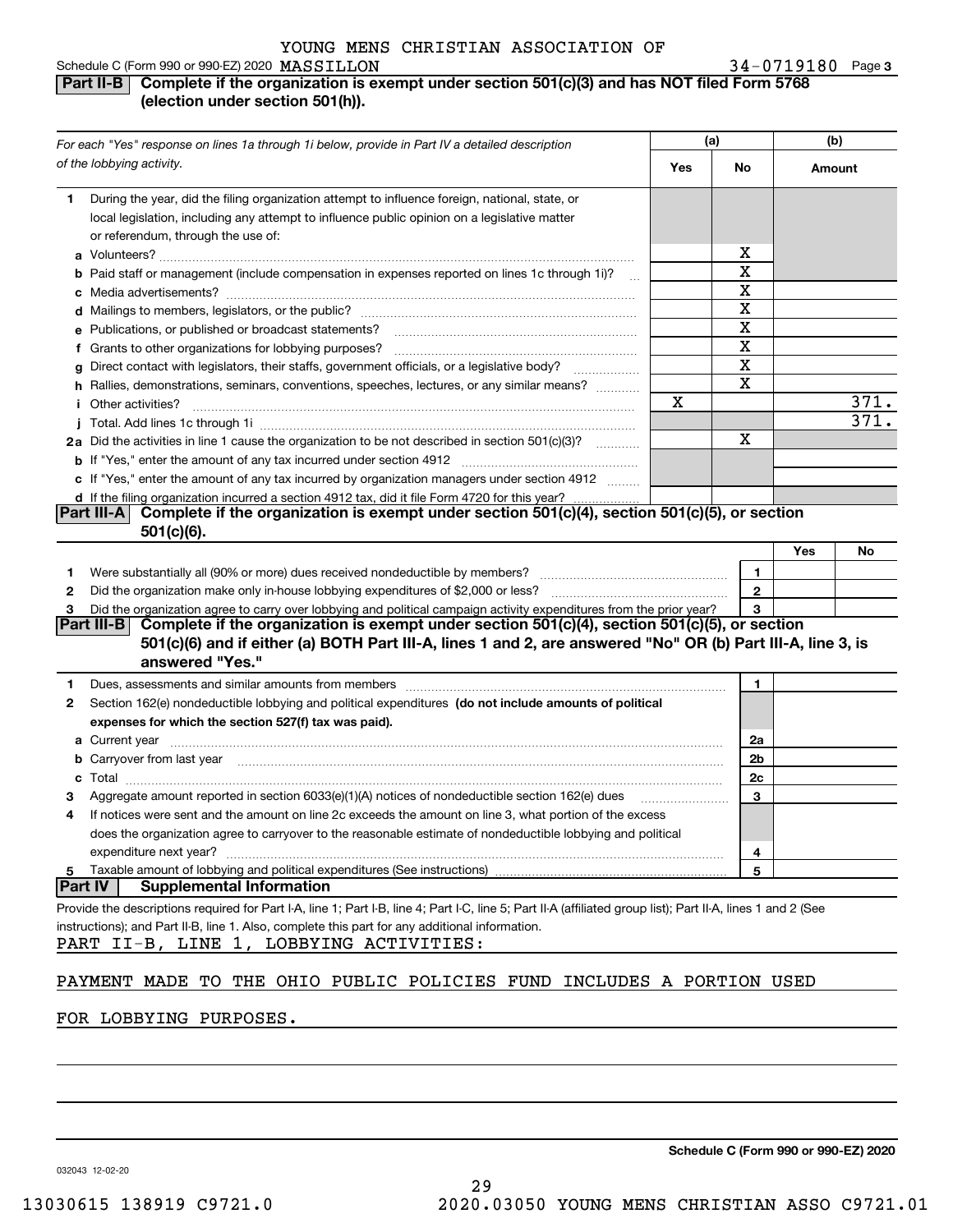|         | <b>Supplemental Financial Statements</b><br><b>SCHEDULE D</b><br>Complete if the organization answered "Yes" on Form 990,<br>(Form 990) |                                                                                                                                                                                                                                                                          |                         |                                                    |  |                          |                                                         | OMB No. 1545-0047 |
|---------|-----------------------------------------------------------------------------------------------------------------------------------------|--------------------------------------------------------------------------------------------------------------------------------------------------------------------------------------------------------------------------------------------------------------------------|-------------------------|----------------------------------------------------|--|--------------------------|---------------------------------------------------------|-------------------|
|         | Department of the Treasury                                                                                                              | Part IV, line 6, 7, 8, 9, 10, 11a, 11b, 11c, 11d, 11e, 11f, 12a, or 12b.<br>Attach to Form 990.                                                                                                                                                                          |                         |                                                    |  |                          |                                                         | Open to Public    |
|         | Internal Revenue Service                                                                                                                | Go to www.irs.gov/Form990 for instructions and the latest information.                                                                                                                                                                                                   |                         |                                                    |  |                          | <b>Inspection</b>                                       |                   |
|         | Name of the organization                                                                                                                | YOUNG MENS CHRISTIAN ASSOCIATION OF<br>MASSILLON                                                                                                                                                                                                                         |                         |                                                    |  |                          | <b>Employer identification number</b><br>34-0719180     |                   |
| Part I  |                                                                                                                                         | Organizations Maintaining Donor Advised Funds or Other Similar Funds or Accounts. Complete if the                                                                                                                                                                        |                         |                                                    |  |                          |                                                         |                   |
|         |                                                                                                                                         | organization answered "Yes" on Form 990, Part IV, line 6.                                                                                                                                                                                                                |                         |                                                    |  |                          |                                                         |                   |
|         |                                                                                                                                         |                                                                                                                                                                                                                                                                          | (a) Donor advised funds |                                                    |  |                          | (b) Funds and other accounts                            |                   |
| 1       |                                                                                                                                         |                                                                                                                                                                                                                                                                          |                         |                                                    |  |                          |                                                         |                   |
| 2       |                                                                                                                                         | Aggregate value of contributions to (during year)                                                                                                                                                                                                                        |                         |                                                    |  |                          |                                                         |                   |
| з       |                                                                                                                                         |                                                                                                                                                                                                                                                                          |                         |                                                    |  |                          |                                                         |                   |
| 4<br>5  |                                                                                                                                         | Did the organization inform all donors and donor advisors in writing that the assets held in donor advised funds                                                                                                                                                         |                         |                                                    |  |                          |                                                         |                   |
|         |                                                                                                                                         |                                                                                                                                                                                                                                                                          |                         |                                                    |  |                          | Yes                                                     | <b>No</b>         |
| 6       |                                                                                                                                         | Did the organization inform all grantees, donors, and donor advisors in writing that grant funds can be used only                                                                                                                                                        |                         |                                                    |  |                          |                                                         |                   |
|         |                                                                                                                                         | for charitable purposes and not for the benefit of the donor or donor advisor, or for any other purpose conferring                                                                                                                                                       |                         |                                                    |  |                          |                                                         |                   |
|         |                                                                                                                                         |                                                                                                                                                                                                                                                                          |                         |                                                    |  |                          | Yes                                                     | No.               |
| Part II |                                                                                                                                         | Conservation Easements. Complete if the organization answered "Yes" on Form 990, Part IV, line 7.                                                                                                                                                                        |                         |                                                    |  |                          |                                                         |                   |
| 1       |                                                                                                                                         | Purpose(s) of conservation easements held by the organization (check all that apply).                                                                                                                                                                                    |                         |                                                    |  |                          |                                                         |                   |
|         |                                                                                                                                         | Preservation of land for public use (for example, recreation or education)                                                                                                                                                                                               |                         | Preservation of a historically important land area |  |                          |                                                         |                   |
|         |                                                                                                                                         | Protection of natural habitat                                                                                                                                                                                                                                            |                         | Preservation of a certified historic structure     |  |                          |                                                         |                   |
|         |                                                                                                                                         | Preservation of open space                                                                                                                                                                                                                                               |                         |                                                    |  |                          |                                                         |                   |
| 2       |                                                                                                                                         | Complete lines 2a through 2d if the organization held a qualified conservation contribution in the form of a conservation easement on the last                                                                                                                           |                         |                                                    |  |                          |                                                         |                   |
|         | day of the tax year.                                                                                                                    |                                                                                                                                                                                                                                                                          |                         |                                                    |  | 2a                       | Held at the End of the Tax Year                         |                   |
| а<br>b  |                                                                                                                                         | Total acreage restricted by conservation easements                                                                                                                                                                                                                       |                         |                                                    |  | 2 <sub>b</sub>           |                                                         |                   |
| с       |                                                                                                                                         |                                                                                                                                                                                                                                                                          |                         |                                                    |  | 2c                       |                                                         |                   |
| d       |                                                                                                                                         | Number of conservation easements included in (c) acquired after 7/25/06, and not on a historic structure                                                                                                                                                                 |                         |                                                    |  |                          |                                                         |                   |
|         |                                                                                                                                         |                                                                                                                                                                                                                                                                          |                         |                                                    |  | 2d                       |                                                         |                   |
| З       |                                                                                                                                         | Number of conservation easements modified, transferred, released, extinguished, or terminated by the organization during the tax                                                                                                                                         |                         |                                                    |  |                          |                                                         |                   |
|         | $year \blacktriangleright$                                                                                                              |                                                                                                                                                                                                                                                                          |                         |                                                    |  |                          |                                                         |                   |
| 4       |                                                                                                                                         | Number of states where property subject to conservation easement is located $\blacktriangleright$                                                                                                                                                                        |                         |                                                    |  |                          |                                                         |                   |
| 5       |                                                                                                                                         | Does the organization have a written policy regarding the periodic monitoring, inspection, handling of                                                                                                                                                                   |                         |                                                    |  |                          |                                                         |                   |
|         |                                                                                                                                         | violations, and enforcement of the conservation easements it holds?                                                                                                                                                                                                      |                         |                                                    |  |                          | Yes                                                     | <b>No</b>         |
| 6       |                                                                                                                                         | Staff and volunteer hours devoted to monitoring, inspecting, handling of violations, and enforcing conservation easements during the year                                                                                                                                |                         |                                                    |  |                          |                                                         |                   |
|         |                                                                                                                                         |                                                                                                                                                                                                                                                                          |                         |                                                    |  |                          |                                                         |                   |
| 7       | $\blacktriangleright$ \$                                                                                                                | Amount of expenses incurred in monitoring, inspecting, handling of violations, and enforcing conservation easements during the year                                                                                                                                      |                         |                                                    |  |                          |                                                         |                   |
| 8       |                                                                                                                                         | Does each conservation easement reported on line 2(d) above satisfy the requirements of section 170(h)(4)(B)(i)                                                                                                                                                          |                         |                                                    |  |                          |                                                         |                   |
|         |                                                                                                                                         |                                                                                                                                                                                                                                                                          |                         |                                                    |  |                          | Yes                                                     | No                |
| 9       |                                                                                                                                         | In Part XIII, describe how the organization reports conservation easements in its revenue and expense statement and                                                                                                                                                      |                         |                                                    |  |                          |                                                         |                   |
|         |                                                                                                                                         | balance sheet, and include, if applicable, the text of the footnote to the organization's financial statements that describes the                                                                                                                                        |                         |                                                    |  |                          |                                                         |                   |
|         |                                                                                                                                         | organization's accounting for conservation easements.                                                                                                                                                                                                                    |                         |                                                    |  |                          |                                                         |                   |
|         | Part III                                                                                                                                | Organizations Maintaining Collections of Art, Historical Treasures, or Other Similar Assets.                                                                                                                                                                             |                         |                                                    |  |                          |                                                         |                   |
|         |                                                                                                                                         | Complete if the organization answered "Yes" on Form 990, Part IV, line 8.                                                                                                                                                                                                |                         |                                                    |  |                          |                                                         |                   |
|         |                                                                                                                                         | 1a If the organization elected, as permitted under FASB ASC 958, not to report in its revenue statement and balance sheet works                                                                                                                                          |                         |                                                    |  |                          |                                                         |                   |
|         |                                                                                                                                         | of art, historical treasures, or other similar assets held for public exhibition, education, or research in furtherance of public                                                                                                                                        |                         |                                                    |  |                          |                                                         |                   |
|         |                                                                                                                                         | service, provide in Part XIII the text of the footnote to its financial statements that describes these items.                                                                                                                                                           |                         |                                                    |  |                          |                                                         |                   |
|         |                                                                                                                                         | b If the organization elected, as permitted under FASB ASC 958, to report in its revenue statement and balance sheet works of<br>art, historical treasures, or other similar assets held for public exhibition, education, or research in furtherance of public service, |                         |                                                    |  |                          |                                                         |                   |
|         |                                                                                                                                         | provide the following amounts relating to these items:                                                                                                                                                                                                                   |                         |                                                    |  |                          |                                                         |                   |
|         |                                                                                                                                         |                                                                                                                                                                                                                                                                          |                         |                                                    |  | \$                       |                                                         |                   |
|         |                                                                                                                                         | (ii) Assets included in Form 990, Part X                                                                                                                                                                                                                                 |                         |                                                    |  | $\blacktriangleright$ \$ | <u> 1989 - John Harry Harry Harry Harry Harry Harry</u> |                   |
| 2       |                                                                                                                                         | If the organization received or held works of art, historical treasures, or other similar assets for financial gain, provide                                                                                                                                             |                         |                                                    |  |                          |                                                         |                   |
|         |                                                                                                                                         | the following amounts required to be reported under FASB ASC 958 relating to these items:                                                                                                                                                                                |                         |                                                    |  |                          |                                                         |                   |
| а       |                                                                                                                                         |                                                                                                                                                                                                                                                                          |                         |                                                    |  | \$<br>▶                  |                                                         |                   |
|         |                                                                                                                                         |                                                                                                                                                                                                                                                                          |                         |                                                    |  | $\blacktriangleright$ \$ |                                                         |                   |
|         |                                                                                                                                         | LHA For Paperwork Reduction Act Notice, see the Instructions for Form 990.                                                                                                                                                                                               |                         |                                                    |  |                          | Schedule D (Form 990) 2020                              |                   |
|         | 032051 12-01-20                                                                                                                         |                                                                                                                                                                                                                                                                          |                         |                                                    |  |                          |                                                         |                   |

|  |  | 13030615 138919 C9721. |  |
|--|--|------------------------|--|
|  |  |                        |  |

<sup>30</sup>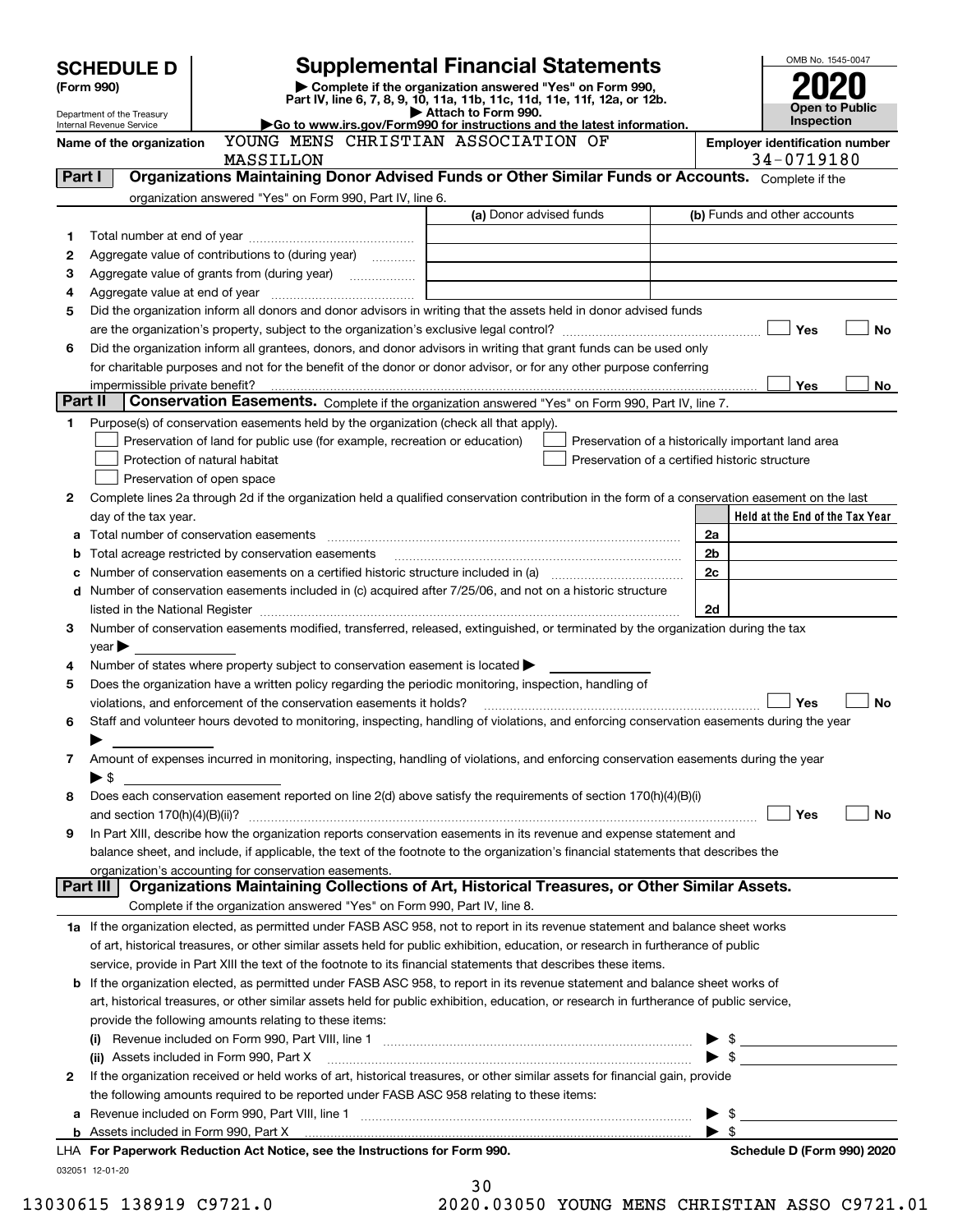| YOUNG MENS CHRISTIAN ASSOCIATION OF |  |  |
|-------------------------------------|--|--|
|                                     |  |  |

|               |                                                                                                                                                                                                                                | YOUNG MENS CHRISTIAN ASSOCIATION OF |   |                |                          |                      |                |                     |
|---------------|--------------------------------------------------------------------------------------------------------------------------------------------------------------------------------------------------------------------------------|-------------------------------------|---|----------------|--------------------------|----------------------|----------------|---------------------|
|               | MASSILLON<br>Schedule D (Form 990) 2020                                                                                                                                                                                        |                                     |   |                |                          |                      |                | 34-0719180 Page 2   |
|               | Organizations Maintaining Collections of Art, Historical Treasures, or Other Similar Assets (continued)<br>Part III                                                                                                            |                                     |   |                |                          |                      |                |                     |
| 3             | Using the organization's acquisition, accession, and other records, check any of the following that make significant use of its                                                                                                |                                     |   |                |                          |                      |                |                     |
|               | collection items (check all that apply):                                                                                                                                                                                       |                                     |   |                |                          |                      |                |                     |
| а             | Public exhibition                                                                                                                                                                                                              |                                     | d |                | Loan or exchange program |                      |                |                     |
| b             | Scholarly research                                                                                                                                                                                                             | e                                   |   |                |                          |                      |                |                     |
| c             | Preservation for future generations                                                                                                                                                                                            |                                     |   |                |                          |                      |                |                     |
| 4             | Provide a description of the organization's collections and explain how they further the organization's exempt purpose in Part XIII.                                                                                           |                                     |   |                |                          |                      |                |                     |
| 5             | During the year, did the organization solicit or receive donations of art, historical treasures, or other similar assets                                                                                                       |                                     |   |                |                          |                      |                |                     |
|               |                                                                                                                                                                                                                                |                                     |   |                |                          |                      | Yes            | No                  |
|               | Escrow and Custodial Arrangements. Complete if the organization answered "Yes" on Form 990, Part IV, line 9, or<br>Part IV                                                                                                     |                                     |   |                |                          |                      |                |                     |
|               | reported an amount on Form 990, Part X, line 21.                                                                                                                                                                               |                                     |   |                |                          |                      |                |                     |
|               | 1a Is the organization an agent, trustee, custodian or other intermediary for contributions or other assets not included                                                                                                       |                                     |   |                |                          |                      |                |                     |
|               | on Form 990, Part X? [11] matter and the contract of the contract of the contract of the contract of the contract of the contract of the contract of the contract of the contract of the contract of the contract of the contr |                                     |   |                |                          |                      | Yes            | <b>No</b>           |
|               | <b>b</b> If "Yes," explain the arrangement in Part XIII and complete the following table:                                                                                                                                      |                                     |   |                |                          |                      |                |                     |
|               |                                                                                                                                                                                                                                |                                     |   |                |                          |                      | Amount         |                     |
| с             | Beginning balance                                                                                                                                                                                                              |                                     |   |                |                          | 1c                   |                |                     |
| d             | Additions during the year manufactured and an account of the state of the state of the state of the state of the state of the state of the state of the state of the state of the state of the state of the state of the state |                                     |   |                |                          | 1d                   |                |                     |
| е             | Distributions during the year manufactured and continuum control of the state of the control of the state of the state of the state of the state of the state of the state of the state of the state of the state of the state |                                     |   |                |                          | 1e                   |                |                     |
| f             |                                                                                                                                                                                                                                |                                     |   |                |                          | 1f                   |                |                     |
| 2a            | Did the organization include an amount on Form 990, Part X, line 21, for escrow or custodial account liability?                                                                                                                |                                     |   |                |                          |                      | Yes            | No                  |
|               | <b>b</b> If "Yes," explain the arrangement in Part XIII. Check here if the explanation has been provided on Part XIII                                                                                                          |                                     |   |                |                          |                      |                |                     |
| <b>Part V</b> | Endowment Funds. Complete if the organization answered "Yes" on Form 990, Part IV, line 10.                                                                                                                                    |                                     |   |                |                          |                      |                |                     |
|               |                                                                                                                                                                                                                                | (a) Current year                    |   | (b) Prior year | (c) Two years back       | (d) Three years back |                | (e) Four years back |
| 1a            | Beginning of year balance                                                                                                                                                                                                      |                                     |   |                |                          |                      |                | 6,839.              |
| b             |                                                                                                                                                                                                                                |                                     |   |                |                          |                      |                |                     |
| с             | Net investment earnings, gains, and losses                                                                                                                                                                                     |                                     |   |                |                          |                      |                | 391.                |
| d             |                                                                                                                                                                                                                                |                                     |   |                |                          |                      |                |                     |
|               | e Other expenditures for facilities                                                                                                                                                                                            |                                     |   |                |                          |                      |                |                     |
|               |                                                                                                                                                                                                                                |                                     |   |                |                          |                      |                | 7,230.              |
|               |                                                                                                                                                                                                                                |                                     |   |                |                          |                      |                |                     |
| g             | End of year balance                                                                                                                                                                                                            |                                     |   |                |                          |                      |                |                     |
| 2             | Provide the estimated percentage of the current year end balance (line 1g, column (a)) held as:                                                                                                                                |                                     |   |                |                          |                      |                |                     |
| а             | Board designated or quasi-endowment >                                                                                                                                                                                          |                                     | % |                |                          |                      |                |                     |
| b             | Permanent endowment > The Manuscript Permanent endowment                                                                                                                                                                       | %                                   |   |                |                          |                      |                |                     |
| c             |                                                                                                                                                                                                                                | %                                   |   |                |                          |                      |                |                     |
|               | The percentages on lines 2a, 2b, and 2c should equal 100%.                                                                                                                                                                     |                                     |   |                |                          |                      |                |                     |
|               | 3a Are there endowment funds not in the possession of the organization that are held and administered for the organization                                                                                                     |                                     |   |                |                          |                      |                |                     |
|               | by:                                                                                                                                                                                                                            |                                     |   |                |                          |                      |                | Yes<br>No           |
|               | (i)                                                                                                                                                                                                                            |                                     |   |                |                          |                      | 3a(i)          | X                   |
|               | (ii)                                                                                                                                                                                                                           |                                     |   |                |                          |                      | 3a(ii)         |                     |
|               |                                                                                                                                                                                                                                |                                     |   |                |                          |                      | 3b             |                     |
| 4             | Describe in Part XIII the intended uses of the organization's endowment funds.                                                                                                                                                 |                                     |   |                |                          |                      |                |                     |
|               | Land, Buildings, and Equipment.<br>Part VI                                                                                                                                                                                     |                                     |   |                |                          |                      |                |                     |
|               | Complete if the organization answered "Yes" on Form 990, Part IV, line 11a. See Form 990, Part X, line 10.                                                                                                                     |                                     |   |                |                          |                      |                |                     |
|               | Description of property                                                                                                                                                                                                        | (a) Cost or other                   |   |                | (b) Cost or other        | (c) Accumulated      | (d) Book value |                     |
|               |                                                                                                                                                                                                                                | basis (investment)                  |   |                | basis (other)            | depreciation         |                |                     |
|               |                                                                                                                                                                                                                                |                                     |   |                | 94,675.                  |                      |                | 94,675.             |
| b             |                                                                                                                                                                                                                                |                                     |   |                | 7,840,512.               | 3,462,929.           |                | 4,377,583.          |
| с             |                                                                                                                                                                                                                                |                                     |   |                |                          |                      |                |                     |
|               |                                                                                                                                                                                                                                |                                     |   |                | 342,991.                 | 281,534.             |                | 61,457.             |
|               | e Other.                                                                                                                                                                                                                       |                                     |   |                | 576,711.                 | 486,072.             |                | 90,639.             |
|               |                                                                                                                                                                                                                                |                                     |   |                |                          |                      |                | 4,624,354.          |

**Schedule D (Form 990) 2020**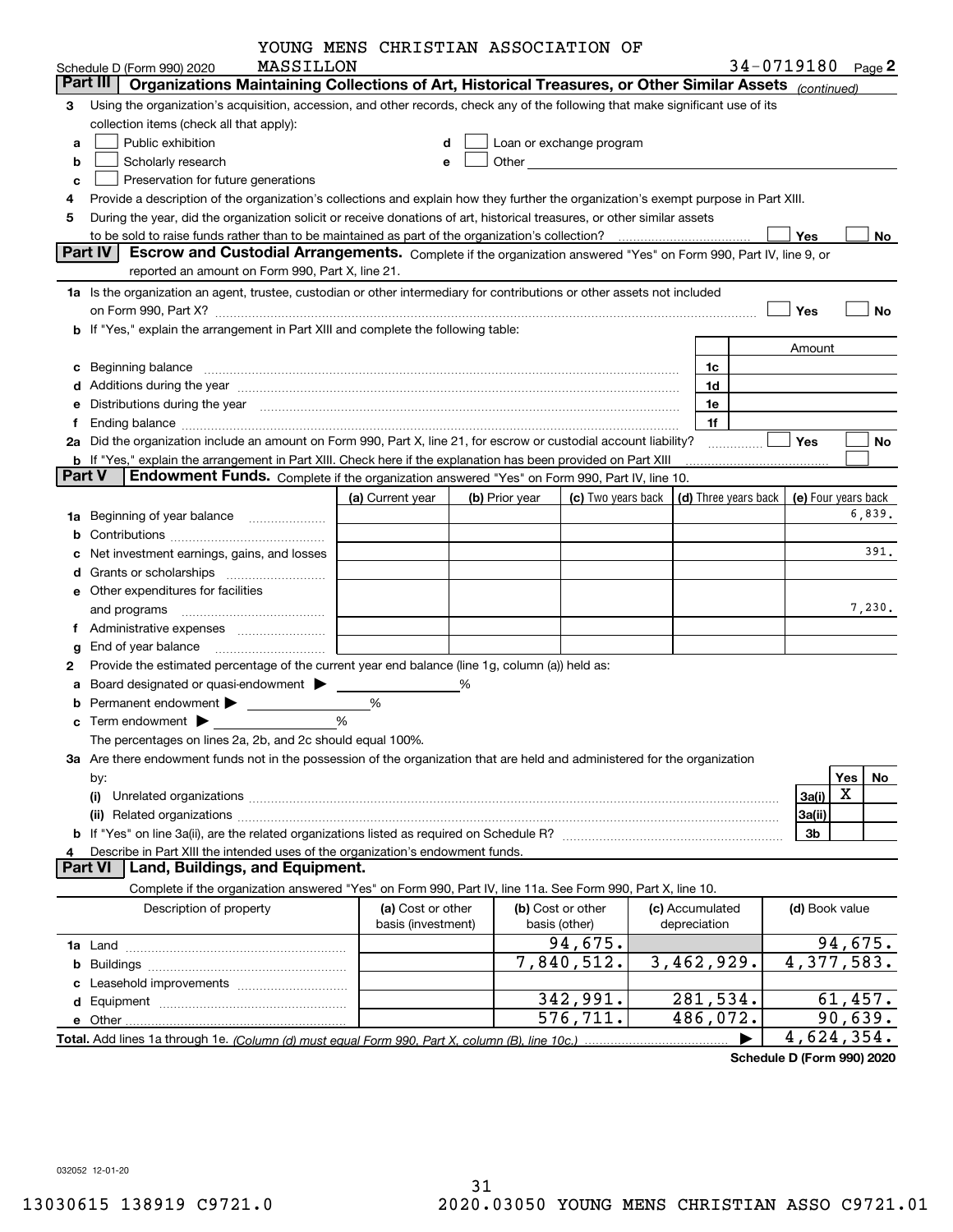| YOUNG MENS CHRISTIAN ASSOCIATION OF |  |
|-------------------------------------|--|
|-------------------------------------|--|

# Schedule D (Form 990) 2020 MASSILLON<br>**Part VII Investments - Other Securities.**

|  | Complete if the organization answered "Yes" on Form 990. Part IV, line 11b, See Form 990. Part X, line 12 |  |  |
|--|-----------------------------------------------------------------------------------------------------------|--|--|

| complete in the organization anomology root of the only offer artist, line in the occur of the occur and has<br>(a) Description of security or category (including name of security) | (b) Book value | (c) Method of valuation: Cost or end-of-year market value |
|--------------------------------------------------------------------------------------------------------------------------------------------------------------------------------------|----------------|-----------------------------------------------------------|
| (1) Financial derivatives                                                                                                                                                            |                |                                                           |
| (2) Closely held equity interests                                                                                                                                                    |                |                                                           |
| $(3)$ Other                                                                                                                                                                          |                |                                                           |
| (A)                                                                                                                                                                                  |                |                                                           |
| (B)                                                                                                                                                                                  |                |                                                           |
| (C)                                                                                                                                                                                  |                |                                                           |
| (D)                                                                                                                                                                                  |                |                                                           |
| (E)                                                                                                                                                                                  |                |                                                           |
| (F)                                                                                                                                                                                  |                |                                                           |
| (G)                                                                                                                                                                                  |                |                                                           |
| (H)                                                                                                                                                                                  |                |                                                           |
| Total. (Col. (b) must equal Form 990, Part X, col. (B) line 12.) $\blacktriangleright$                                                                                               |                |                                                           |

#### **Part VIII Investments - Program Related.**

Complete if the organization answered "Yes" on Form 990, Part IV, line 11c. See Form 990, Part X, line 13.

| (a) Description of investment                                                          | (b) Book value | (c) Method of valuation: Cost or end-of-year market value |
|----------------------------------------------------------------------------------------|----------------|-----------------------------------------------------------|
| (1)                                                                                    |                |                                                           |
| (2)                                                                                    |                |                                                           |
| $\frac{1}{2}$                                                                          |                |                                                           |
| (4)                                                                                    |                |                                                           |
| (5)                                                                                    |                |                                                           |
| (6)                                                                                    |                |                                                           |
| (7)                                                                                    |                |                                                           |
| (8)                                                                                    |                |                                                           |
| (9)                                                                                    |                |                                                           |
| Total. (Col. (b) must equal Form 990, Part X, col. (B) line 13.) $\blacktriangleright$ |                |                                                           |

#### **Part IX Other Assets.**

Complete if the organization answered "Yes" on Form 990, Part IV, line 11d. See Form 990, Part X, line 15.

| (a) Description                                                                                                   | (b) Book value |
|-------------------------------------------------------------------------------------------------------------------|----------------|
| (1)                                                                                                               |                |
| (2)                                                                                                               |                |
| (3)                                                                                                               |                |
| (4)                                                                                                               |                |
| (5)                                                                                                               |                |
| (6)                                                                                                               |                |
|                                                                                                                   |                |
| (8)                                                                                                               |                |
| (9)                                                                                                               |                |
|                                                                                                                   |                |
| <b>Part X   Other Liabilities.</b>                                                                                |                |
| Complete if the organization answered "Yes" on Form 990, Part IV, line 11e or 11f. See Form 990, Part X, line 25. |                |

| 1.                           | (a) Description of liability | (b) Book value |
|------------------------------|------------------------------|----------------|
| (1)                          | Federal income taxes         |                |
| (2)                          |                              |                |
| $\qquad \qquad (3)$          |                              |                |
| (4)                          |                              |                |
| (5)                          |                              |                |
| (6)                          |                              |                |
| $\overline{\phantom{a}}$ (7) |                              |                |
| (8)                          |                              |                |
| (9)                          |                              |                |
|                              |                              |                |

**Total.**  *(Column (b) must equal Form 990, Part X, col. (B) line 25.)* 

**2.**Liability for uncertain tax positions. In Part XIII, provide the text of the footnote to the organization's financial statements that reports the organization's liability for uncertain tax positions under FASB ASC 740. Check here if the text of the footnote has been provided in Part XIII

 $\boxed{\text{X}}$ 

**Schedule D (Form 990) 2020**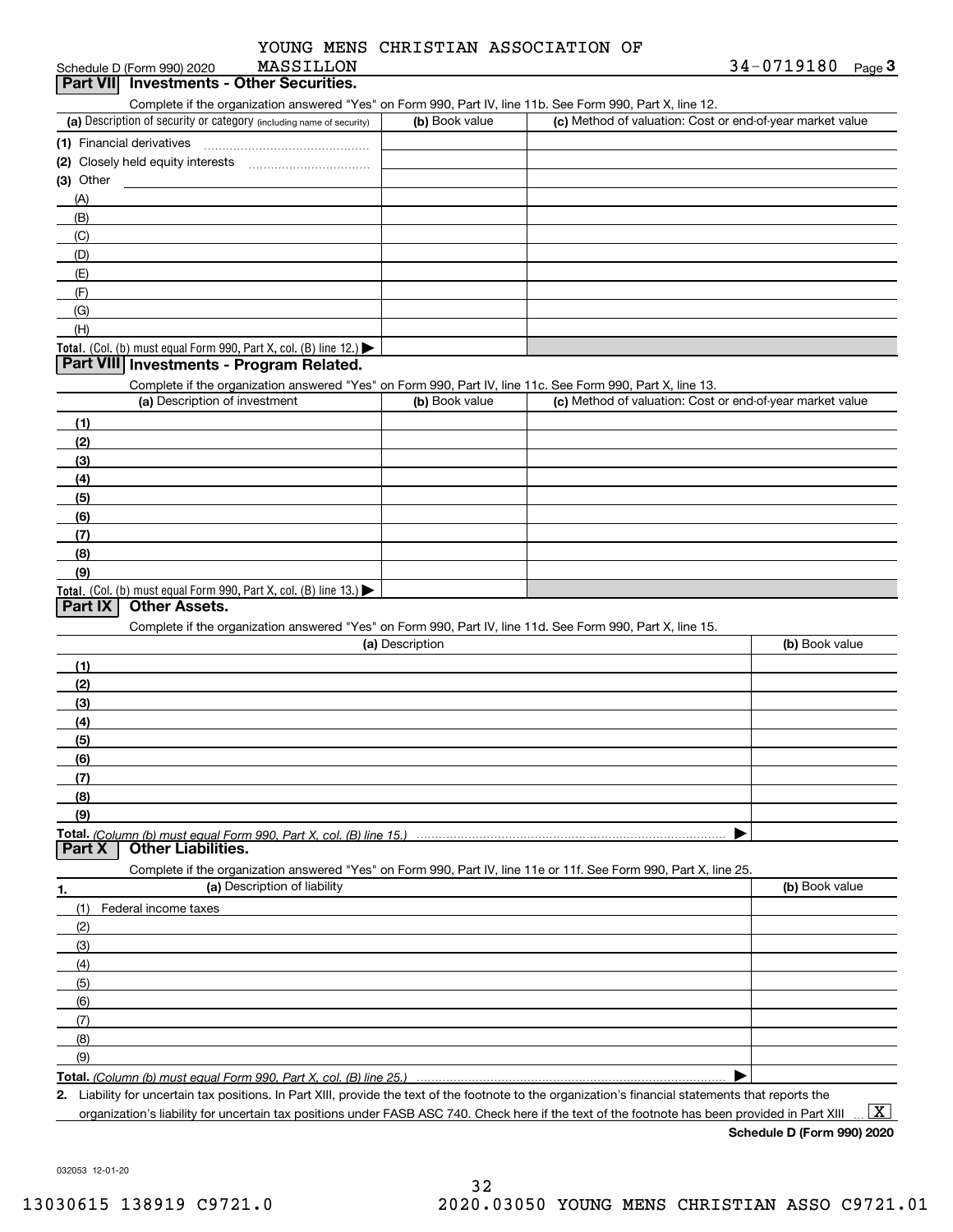| YOUNG MENS CHRISTIAN ASSOCIATION OF |  |
|-------------------------------------|--|
|                                     |  |

 $34 - 0719180$  Page 4

|   | MASSILLON<br>Schedule D (Form 990) 2020                                                                                                                                                                                            |                | 34-0719180 Page 4           |
|---|------------------------------------------------------------------------------------------------------------------------------------------------------------------------------------------------------------------------------------|----------------|-----------------------------|
|   | Reconciliation of Revenue per Audited Financial Statements With Revenue per Return.<br>Part XI                                                                                                                                     |                |                             |
|   | Complete if the organization answered "Yes" on Form 990, Part IV, line 12a.                                                                                                                                                        |                |                             |
| 1 | Total revenue, gains, and other support per audited financial statements                                                                                                                                                           | $\mathbf 1$    | 2, 248, 036.                |
| 2 | Amounts included on line 1 but not on Form 990, Part VIII, line 12:                                                                                                                                                                |                |                             |
| a | Net unrealized gains (losses) on investments [11] matter contracts and the unrealized gains (losses) on investments<br>2a                                                                                                          |                |                             |
| b | 2 <sub>b</sub>                                                                                                                                                                                                                     |                |                             |
| с | 2c<br>Recoveries of prior year grants [11,111] Recoveries of prior year grants [11,111] Recoveries of prior year grants                                                                                                            |                |                             |
| d | 1,131.<br>2d<br>Other (Describe in Part XIII.)                                                                                                                                                                                     |                |                             |
| е | Add lines 2a through 2d                                                                                                                                                                                                            | 2e             | <u>1,131.</u>               |
| 3 |                                                                                                                                                                                                                                    | 3              | 2, 246, 905.                |
|   | Amounts included on Form 990, Part VIII, line 12, but not on line 1:                                                                                                                                                               |                |                             |
| a | Investment expenses not included on Form 990, Part VIII, line 7b<br>4a                                                                                                                                                             |                |                             |
| b | 110,379.<br>4 <sub>b</sub><br>Other (Describe in Part XIII.)                                                                                                                                                                       |                |                             |
|   | Add lines 4a and 4b                                                                                                                                                                                                                | 4c             | 110,379.                    |
| 5 |                                                                                                                                                                                                                                    | 5              | 2,357,284.                  |
|   | Part XII   Reconciliation of Expenses per Audited Financial Statements With Expenses per Return.                                                                                                                                   |                |                             |
|   | Complete if the organization answered "Yes" on Form 990, Part IV, line 12a.                                                                                                                                                        |                |                             |
| 1 | Total expenses and losses per audited financial statements                                                                                                                                                                         | $\blacksquare$ | 2,045,341.                  |
| 2 | Amounts included on line 1 but not on Form 990, Part IX, line 25:                                                                                                                                                                  |                |                             |
| а | 2a                                                                                                                                                                                                                                 |                |                             |
| b | 2 <sub>b</sub><br>Prior year adjustments www.communication.com/www.communication.com/www.com/                                                                                                                                      |                |                             |
|   | 2c<br>Other losses                                                                                                                                                                                                                 |                |                             |
| d | 1,131.<br>2d                                                                                                                                                                                                                       |                |                             |
| e | Add lines 2a through 2d <b>must be a constructed as the constant of the construction</b> and the state of the state of the state of the state of the state of the state of the state of the state of the state of the state of the | 2e             | $\frac{1,131}{2,044,210}$ . |
| 3 |                                                                                                                                                                                                                                    | 3              |                             |
| 4 | Amounts included on Form 990, Part IX, line 25, but not on line 1:                                                                                                                                                                 |                |                             |
| a | 4a                                                                                                                                                                                                                                 |                |                             |
|   | 110,379.<br>4 <sub>b</sub><br>Other (Describe in Part XIII.)                                                                                                                                                                       |                |                             |
|   | Add lines 4a and 4b                                                                                                                                                                                                                | 4с             | 110,379.                    |
|   | Total expenses. Add lines 3 and 4c. (This must equal Form 990. Part I. line 18.) <b>Conservers</b> manufactured in the                                                                                                             | 5              | 2,154,589.                  |
|   | Part XIII Supplemental Information.                                                                                                                                                                                                |                |                             |

Provide the descriptions required for Part II, lines 3, 5, and 9; Part III, lines 1a and 4; Part IV, lines 1b and 2b; Part V, line 4; Part X, line 2; Part XI, lines 2d and 4b; and Part XII, lines 2d and 4b. Also complete this part to provide any additional information.

#### PART X, LINE 2:

| GAAP REQUIRES TAX EFFECTS FROM UNCERTAIN TAX POSITIONS TO BE RECOGNIZED IN |
|----------------------------------------------------------------------------|
| THE FINANCIAL STATEMENTS ONLY IF THE POSITION IS MORE LIKELY THAN NOT TO   |
| BE SUSTAINED IF THE POSITION WERE TO BE CHALLENGED BY A TAXING AUTHORITY.  |
| MANAGEMENT HAS DETERMINED THAT THERE ARE NO MATERIAL UNCERTAIN POSITIONS   |
| THAT REQUIRE RECOGNITION IN THE FINANCIAL STATEMENTS. ADDITIONALLY, NO     |
| PROVISION FOR INCOME TAXES IS REFLECTED IN THESE FINANCIAL STATEMENTS.     |
| INTEREST AND PENALTIES WOULD BE RECOGNIZED AS TAX EXPENSE, HOWEVER, THERE  |
| IS NO INTEREST OR PENALTIES RECOGNIZED IN THE STATEMENTS OF ACTIVITIES.    |
| TAX YEARS AFTER 2017 ARE STILL OPEN TO AUDIT FOR BOTH FEDERAL AND STATE    |
| PURPOSES.                                                                  |
|                                                                            |

33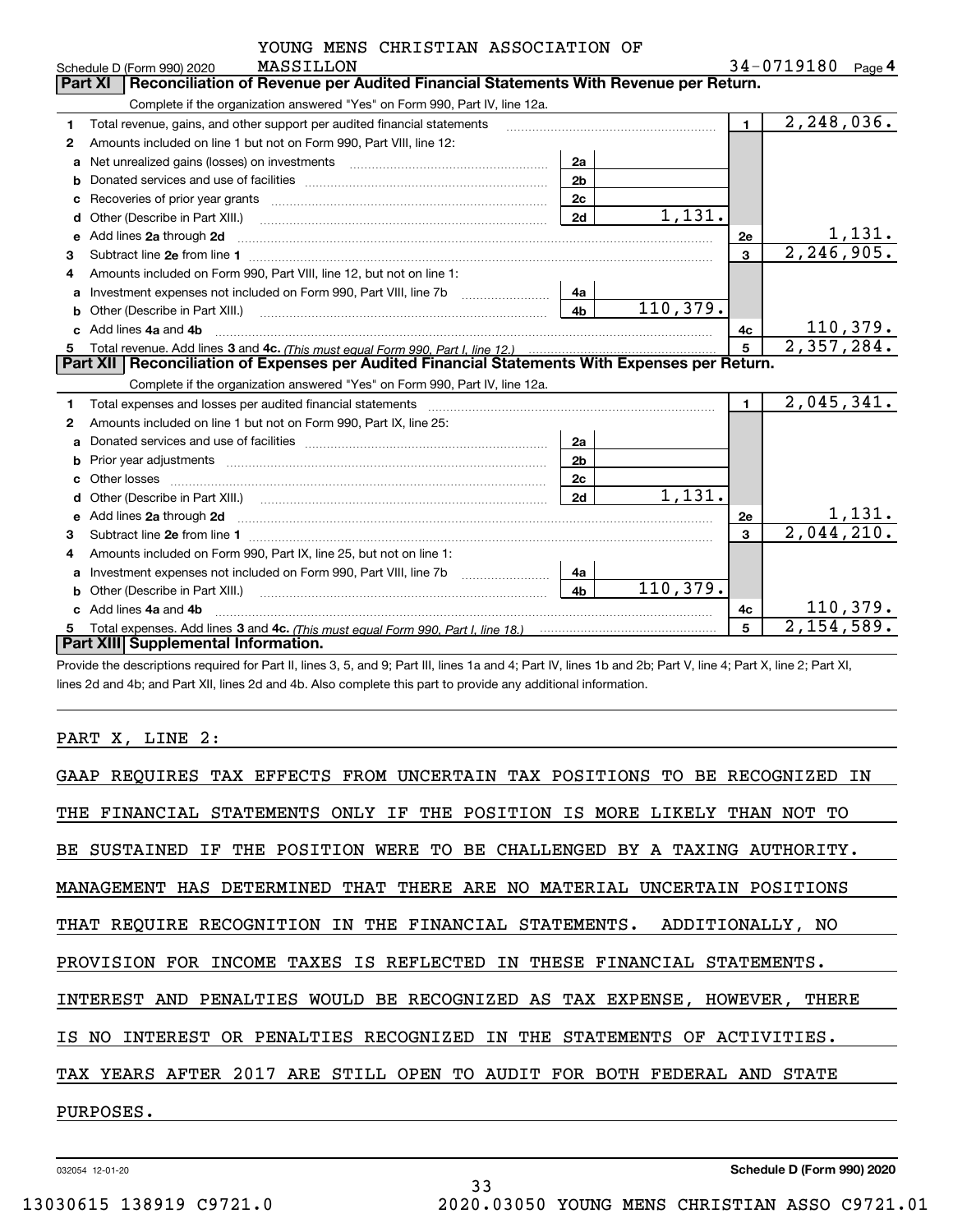| YOUNG MENS CHRISTIAN ASSOCIATION OF<br>MASSILLON<br>Schedule D (Form 990) 2020                                                                                                                                                                                                         | 34-0719180 Page 5                                                                                                                                                                                                             |
|----------------------------------------------------------------------------------------------------------------------------------------------------------------------------------------------------------------------------------------------------------------------------------------|-------------------------------------------------------------------------------------------------------------------------------------------------------------------------------------------------------------------------------|
| <b>Part XIII Supplemental Information</b> (continued)<br>the control of the control of the control of the control of the control of the control of the control of the control of the control of the control of the control of the control of the control of the control of the control |                                                                                                                                                                                                                               |
| PART XI, LINE 2D - OTHER ADJUSTMENTS:                                                                                                                                                                                                                                                  |                                                                                                                                                                                                                               |
| RECLASSIFICATION OF COST OF GOODS SOLD<br><u> 1989 - Johann Barn, amerikansk politiker (</u>                                                                                                                                                                                           | 1,131.                                                                                                                                                                                                                        |
|                                                                                                                                                                                                                                                                                        |                                                                                                                                                                                                                               |
| PART XI, LINE 4B - OTHER ADJUSTMENTS:                                                                                                                                                                                                                                                  | the control of the control of the control of the control of the control of the control of the control of the control of the control of the control of the control of the control of the control of the control of the control |
| RECLASSIFICATION OF FINANCIAL ASSISTANCE PROVIDED                                                                                                                                                                                                                                      | 110,379.                                                                                                                                                                                                                      |
| PART XII, LINE 2D - OTHER ADJUSTMENTS:                                                                                                                                                                                                                                                 |                                                                                                                                                                                                                               |
|                                                                                                                                                                                                                                                                                        |                                                                                                                                                                                                                               |
| RECLASSIFICATION OF COST OF GOODS SOLD                                                                                                                                                                                                                                                 | 1,131.                                                                                                                                                                                                                        |
| PART XII, LINE 4B - OTHER ADJUSTMENTS:                                                                                                                                                                                                                                                 |                                                                                                                                                                                                                               |
| RECLASSIFICATION OF FINANCIAL ASSISTANCE PROVIDED                                                                                                                                                                                                                                      | 110,379.                                                                                                                                                                                                                      |
|                                                                                                                                                                                                                                                                                        |                                                                                                                                                                                                                               |
|                                                                                                                                                                                                                                                                                        |                                                                                                                                                                                                                               |
|                                                                                                                                                                                                                                                                                        |                                                                                                                                                                                                                               |
|                                                                                                                                                                                                                                                                                        |                                                                                                                                                                                                                               |
|                                                                                                                                                                                                                                                                                        |                                                                                                                                                                                                                               |
|                                                                                                                                                                                                                                                                                        |                                                                                                                                                                                                                               |
|                                                                                                                                                                                                                                                                                        |                                                                                                                                                                                                                               |
|                                                                                                                                                                                                                                                                                        |                                                                                                                                                                                                                               |
|                                                                                                                                                                                                                                                                                        |                                                                                                                                                                                                                               |
|                                                                                                                                                                                                                                                                                        |                                                                                                                                                                                                                               |
|                                                                                                                                                                                                                                                                                        |                                                                                                                                                                                                                               |
|                                                                                                                                                                                                                                                                                        |                                                                                                                                                                                                                               |
|                                                                                                                                                                                                                                                                                        |                                                                                                                                                                                                                               |
|                                                                                                                                                                                                                                                                                        |                                                                                                                                                                                                                               |
|                                                                                                                                                                                                                                                                                        |                                                                                                                                                                                                                               |
|                                                                                                                                                                                                                                                                                        | Schedule D (Form 990) 2020                                                                                                                                                                                                    |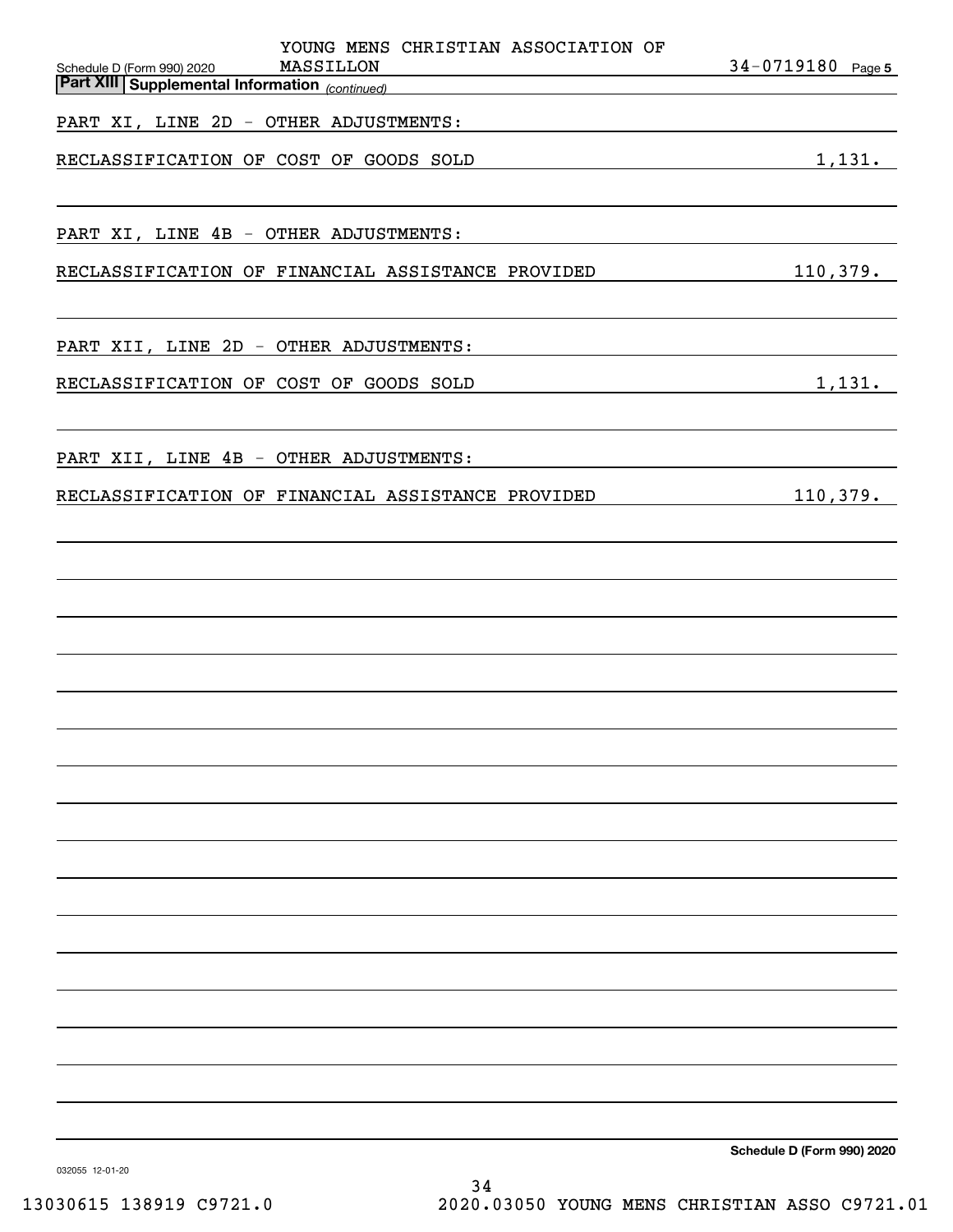| <b>SCHEDULE I</b>                                                            |                                                                                                                                                                                                                                                                           |           | <b>Grants and Other Assistance to Organizations,</b> |                             |                                         |                                                                |                                          |  | OMB No. 1545-0047                                   |                                     |
|------------------------------------------------------------------------------|---------------------------------------------------------------------------------------------------------------------------------------------------------------------------------------------------------------------------------------------------------------------------|-----------|------------------------------------------------------|-----------------------------|-----------------------------------------|----------------------------------------------------------------|------------------------------------------|--|-----------------------------------------------------|-------------------------------------|
| (Form 990)                                                                   | Governments, and Individuals in the United States<br>Complete if the organization answered "Yes" on Form 990, Part IV, line 21 or 22.                                                                                                                                     |           |                                                      |                             |                                         |                                                                |                                          |  | 2020                                                |                                     |
| Department of the Treasury<br>Internal Revenue Service                       | Attach to Form 990.<br>Go to www.irs.gov/Form990 for the latest information.                                                                                                                                                                                              |           |                                                      |                             |                                         |                                                                |                                          |  |                                                     | <b>Open to Public</b><br>Inspection |
| YOUNG MENS CHRISTIAN ASSOCIATION OF<br>Name of the organization<br>MASSILLON |                                                                                                                                                                                                                                                                           |           |                                                      |                             |                                         |                                                                |                                          |  | <b>Employer identification number</b><br>34-0719180 |                                     |
| <b>General Information on Grants and Assistance</b><br>Part I                |                                                                                                                                                                                                                                                                           |           |                                                      |                             |                                         |                                                                |                                          |  |                                                     |                                     |
| $\mathbf 1$                                                                  | Does the organization maintain records to substantiate the amount of the grants or assistance, the grantees' eligibility for the grants or assistance, and the selection                                                                                                  |           |                                                      |                             |                                         |                                                                |                                          |  |                                                     |                                     |
|                                                                              |                                                                                                                                                                                                                                                                           |           |                                                      |                             |                                         |                                                                |                                          |  | $\boxed{\text{X}}$ Yes                              | No                                  |
| $\mathbf{2}$                                                                 | Describe in Part IV the organization's procedures for monitoring the use of grant funds in the United States.                                                                                                                                                             |           |                                                      |                             |                                         |                                                                |                                          |  |                                                     |                                     |
| Part II                                                                      | Grants and Other Assistance to Domestic Organizations and Domestic Governments. Complete if the organization answered "Yes" on Form 990, Part IV, line 21, for any<br>recipient that received more than \$5,000. Part II can be duplicated if additional space is needed. |           |                                                      |                             |                                         |                                                                |                                          |  |                                                     |                                     |
|                                                                              | 1 (a) Name and address of organization<br>or government                                                                                                                                                                                                                   | $(b)$ EIN | (c) IRC section<br>(if applicable)                   | (d) Amount of<br>cash grant | (e) Amount of<br>non-cash<br>assistance | (f) Method of<br>valuation (book,<br>FMV, appraisal,<br>other) | (g) Description of<br>noncash assistance |  | (h) Purpose of grant<br>or assistance               |                                     |
|                                                                              |                                                                                                                                                                                                                                                                           |           |                                                      |                             |                                         |                                                                |                                          |  |                                                     |                                     |
|                                                                              |                                                                                                                                                                                                                                                                           |           |                                                      |                             |                                         |                                                                |                                          |  |                                                     |                                     |
|                                                                              |                                                                                                                                                                                                                                                                           |           |                                                      |                             |                                         |                                                                |                                          |  |                                                     |                                     |
|                                                                              |                                                                                                                                                                                                                                                                           |           |                                                      |                             |                                         |                                                                |                                          |  |                                                     |                                     |
|                                                                              |                                                                                                                                                                                                                                                                           |           |                                                      |                             |                                         |                                                                |                                          |  |                                                     |                                     |
|                                                                              |                                                                                                                                                                                                                                                                           |           |                                                      |                             |                                         |                                                                |                                          |  |                                                     |                                     |
| $\mathbf{2}$                                                                 | Enter total number of section 501(c)(3) and government organizations listed in the line 1 table                                                                                                                                                                           |           |                                                      |                             |                                         |                                                                |                                          |  |                                                     |                                     |
| 3                                                                            | Enter total number of other organizations listed in the line 1 table                                                                                                                                                                                                      |           |                                                      |                             |                                         |                                                                |                                          |  |                                                     |                                     |
|                                                                              | LHA For Paperwork Reduction Act Notice, see the Instructions for Form 990.                                                                                                                                                                                                |           |                                                      |                             |                                         |                                                                |                                          |  | <b>Schedule I (Form 990) 2020</b>                   |                                     |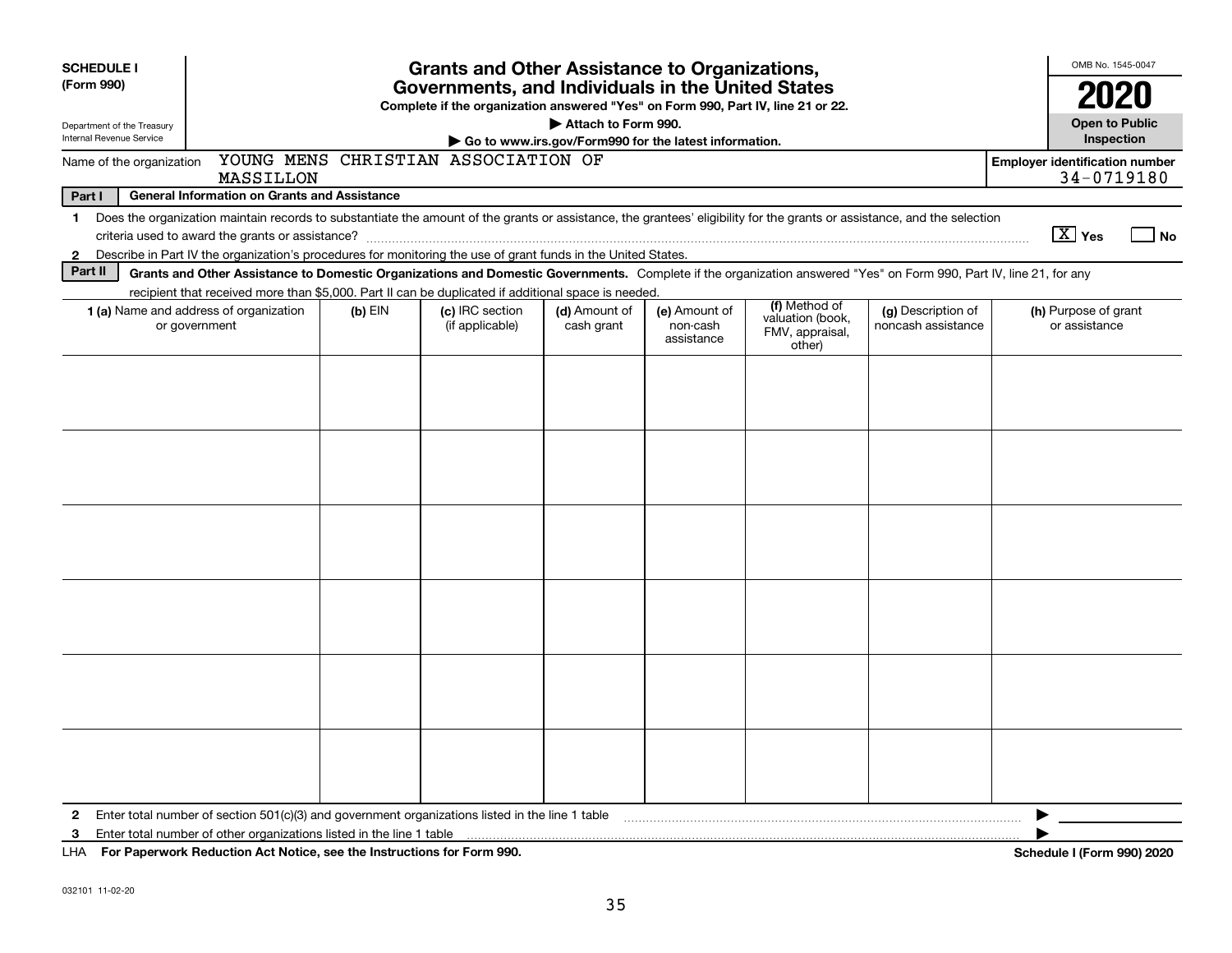Schedule I (Form 990) 2020 MASSILLON

**2**

**Part III** | Grants and Other Assistance to Domestic Individuals. Complete if the organization answered "Yes" on Form 990, Part IV, line 22. Part III can be duplicated if additional space is needed.

| (a) Type of grant or assistance           | (b) Number of<br>recipients | (c) Amount of<br>cash grant | (d) Amount of non-<br>cash assistance | (e) Method of valuation<br>(book, FMV, appraisal, other) | (f) Description of noncash assistance |
|-------------------------------------------|-----------------------------|-----------------------------|---------------------------------------|----------------------------------------------------------|---------------------------------------|
|                                           |                             |                             |                                       |                                                          |                                       |
| PROGRAM FEE AND MEMBERSHIP DUES FINANCIAL |                             |                             |                                       |                                                          |                                       |
| ASSISTANCE                                | 2397                        | 110,379.                    | $\mathbf{0}$ .                        |                                                          |                                       |
|                                           |                             |                             |                                       |                                                          |                                       |
|                                           |                             |                             |                                       |                                                          |                                       |
|                                           |                             |                             |                                       |                                                          |                                       |
|                                           |                             |                             |                                       |                                                          |                                       |
|                                           |                             |                             |                                       |                                                          |                                       |
|                                           |                             |                             |                                       |                                                          |                                       |
|                                           |                             |                             |                                       |                                                          |                                       |
|                                           |                             |                             |                                       |                                                          |                                       |
|                                           |                             |                             |                                       |                                                          |                                       |
|                                           |                             |                             |                                       |                                                          |                                       |
|                                           |                             |                             |                                       |                                                          |                                       |
|                                           |                             |                             |                                       |                                                          |                                       |
|                                           |                             |                             |                                       |                                                          |                                       |
|                                           |                             |                             |                                       |                                                          |                                       |

Part IV | Supplemental Information. Provide the information required in Part I, line 2; Part III, column (b); and any other additional information.

PART I, LINE 2:

THE YMCA PROVIDES FINANCIAL ASSISTANCE, THROUGH CONTRIBUTIONS AND OTHER

FUNDRAISING, TO HELP DEFRAY THE COSTS OF MEMBERSHIP AND PROGRAM AND OTHER

FEES FOR INDIVIDUALS WITH NEED.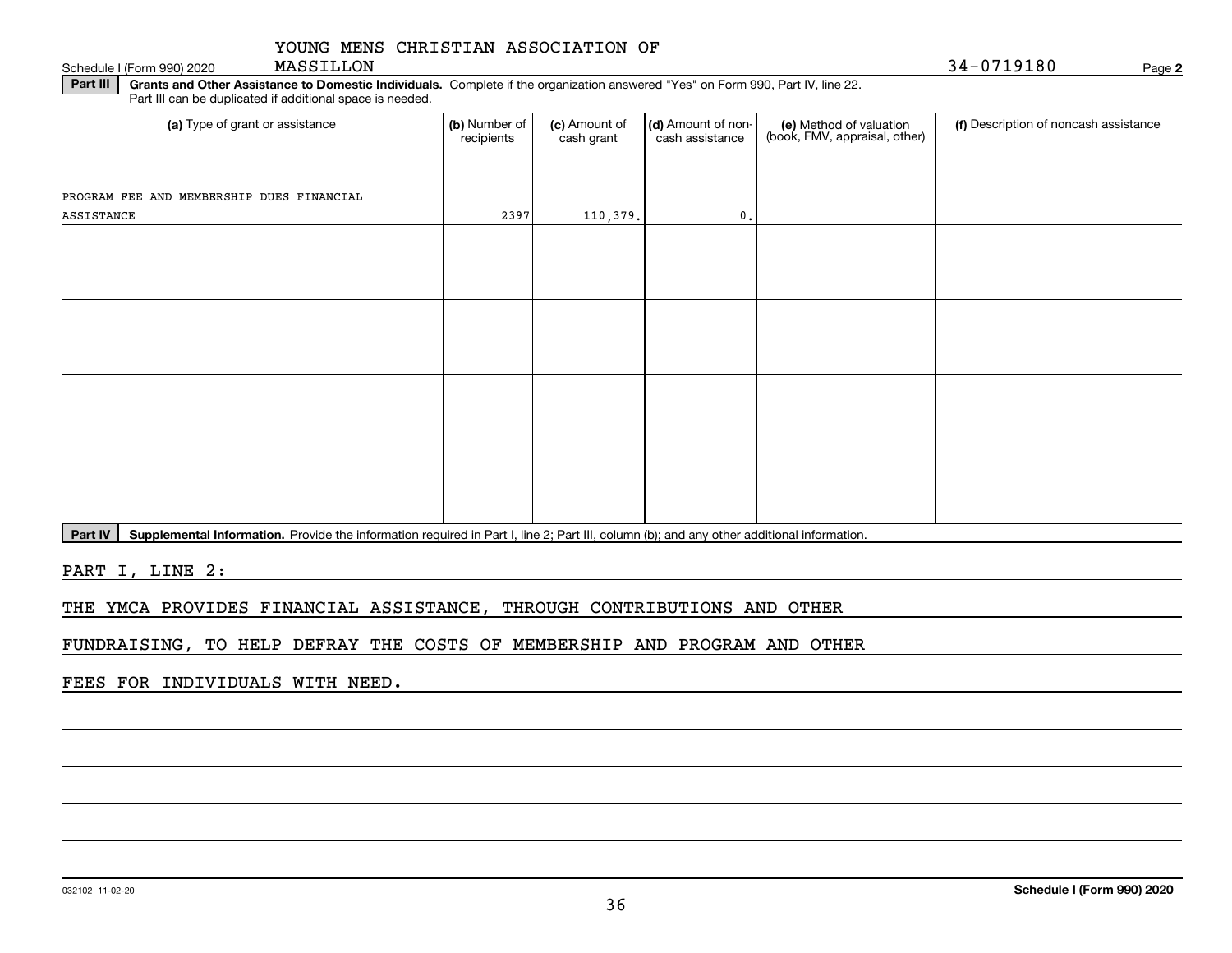**(Form 990 or 990-EZ)**

Department of the Treasury Internal Revenue Service Name of the organization

**Complete to provide information for responses to specific questions on SCHEDULE O Supplemental Information to Form 990 or 990-EZ**

**Form 990 or 990-EZ or to provide any additional information. | Attach to Form 990 or 990-EZ. | Go to www.irs.gov/Form990 for the latest information.**



OMB No. 1545-0047

MASSILLON 34-0719180 YOUNG MENS CHRISTIAN ASSOCIATION OF

FORM 990, PART III, LINE 1, DESCRIPTION OF ORGANIZATION MISSION:

AS A CHARITABLE, COMMUNITY SERVICE ORGANIZATION THE YMCA'S MISSION IS

TO PUT CHRISTIAN PRINCIPLES INTO PRACTICE THROUGH PROGRAMS THAT BUILD A

HEALTHY SPIRIT, MIND AND BODY FOR ALL; REGARDLESS OF GENDER, AGE, RACE,

FAITH, ABILITY OR INCOME LEVEL. FORMED TO RESPOND TO THE CRITICAL

SOCIAL NEEDS OF WESTERN STARK COUNTY, THE THEME OF THE YMCA IS TO BUILD

STRONG KIDS, STRONG FAMILIES, AND STRONG COMMUNITIES.

FORM 990, PART VI, SECTION B, LINE 11B:

THE FINANCE COMMITTEE APPROVES THE 990 TO BE FOLLOWED BY THE SIGNING OF THE CEO.

FORM 990, PART VI, SECTION B, LINE 12C:

THE POLICY IS REVIEWED AT LEAST ONCE A YEAR AND THE DIRECTORS AND EMPLOYEES ARE MADE AWARE THAT ANY CONFLICTS SHOULD BE BROUGHT TO MANAGEMENT'S ATTENTION IMMEDIATELY.

FORM 990, PART VI, SECTION B, LINE 15:

THE JOB PERFORMANCE OF THE CEO WAS REVIEWED BY THE BOARD, RECOMMENDATIONS

WERE MADE BY THE BOARD, AND THEN PUT TO A VOTE FOR APPROVAL OF COMPENSATION

INCREASES.

FORM 990, PART VI, SECTION C, LINE 19:

ALL ITEMS ARE AVAILABLE ON WEBSITES SUCH AS GUIDESTAR OR IN PRINT FORM UPON

### REQUEST.

032211 11-20-20 LHA For Paperwork Reduction Act Notice, see the Instructions for Form 990 or 990-EZ. Schedule O (Form 990 or 990-EZ) 2020